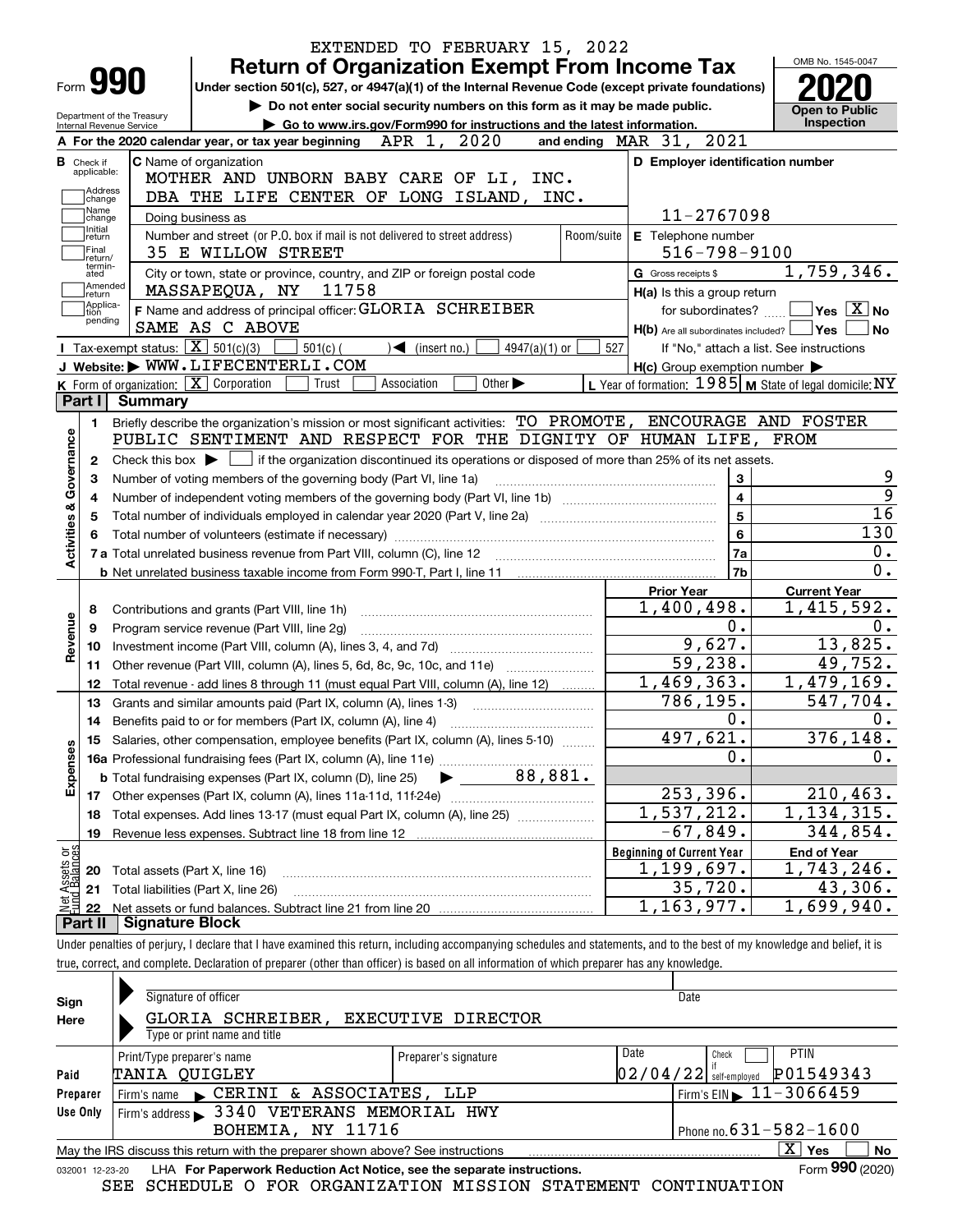|              | MOTHER AND UNBORN BABY CARE OF LI, INC.<br>11-2767098<br>DBA THE LIFE CENTER OF LONG ISLAND, INC.<br>Page 2<br>Form 990 (2020)<br><b>Statement of Program Service Accomplishments</b><br>Part III |
|--------------|---------------------------------------------------------------------------------------------------------------------------------------------------------------------------------------------------|
|              |                                                                                                                                                                                                   |
| 1            | Briefly describe the organization's mission:                                                                                                                                                      |
|              | TO PROMOTE, ENCOURAGE AND FOSTER PUBLIC SENTIMENT AND RESPECT FOR THE                                                                                                                             |
|              |                                                                                                                                                                                                   |
|              | DIGNITY OF HUMAN LIFE, FROM CONCEPTION TO DEATH.                                                                                                                                                  |
|              |                                                                                                                                                                                                   |
|              |                                                                                                                                                                                                   |
| $\mathbf{2}$ | Did the organization undertake any significant program services during the year which were not listed on the                                                                                      |
|              | $\sqrt{}$ Yes $\sqrt{}$ X $\sqrt{}$ No<br>prior Form 990 or 990-EZ?                                                                                                                               |
|              | If "Yes," describe these new services on Schedule O.                                                                                                                                              |
| 3            | $\sqrt{}$ Yes $\sqrt{}$ X $\sqrt{}$ No<br>Did the organization cease conducting, or make significant changes in how it conducts, any program services?                                            |
|              | If "Yes," describe these changes on Schedule O.                                                                                                                                                   |
| 4            | Describe the organization's program service accomplishments for each of its three largest program services, as measured by expenses.                                                              |
|              | Section 501(c)(3) and 501(c)(4) organizations are required to report the amount of grants and allocations to others, the total expenses, and                                                      |
|              | revenue, if any, for each program service reported.                                                                                                                                               |
| 4a           | 547,704. ) (Revenue \$<br>$711, 631$ $\cdot$ including grants of \$<br>(Expenses \$<br>(Code:                                                                                                     |
|              | PREGNANCY AND BABY CARE COUNSELING AND EDUCATION INCLUDING DISTRIBUTION                                                                                                                           |
|              | OF HEALTH CARE AND BABY CARE ITEMS, APPROXIMATELY 4,300 CLIENTS                                                                                                                                   |
|              | COUNSELED AND PROVIDED FOR.                                                                                                                                                                       |
|              |                                                                                                                                                                                                   |
|              |                                                                                                                                                                                                   |
|              |                                                                                                                                                                                                   |
|              |                                                                                                                                                                                                   |
|              |                                                                                                                                                                                                   |
|              |                                                                                                                                                                                                   |
|              |                                                                                                                                                                                                   |
|              |                                                                                                                                                                                                   |
|              |                                                                                                                                                                                                   |
|              |                                                                                                                                                                                                   |
| 4b           |                                                                                                                                                                                                   |
|              |                                                                                                                                                                                                   |
|              |                                                                                                                                                                                                   |
|              |                                                                                                                                                                                                   |
|              |                                                                                                                                                                                                   |
|              |                                                                                                                                                                                                   |
|              |                                                                                                                                                                                                   |
|              |                                                                                                                                                                                                   |
|              |                                                                                                                                                                                                   |
|              |                                                                                                                                                                                                   |
|              |                                                                                                                                                                                                   |
|              |                                                                                                                                                                                                   |
|              |                                                                                                                                                                                                   |
|              |                                                                                                                                                                                                   |
| 4c           | (Code: ) (Expenses \$<br>including grants of \$<br>) (Revenue \$                                                                                                                                  |
|              |                                                                                                                                                                                                   |
|              |                                                                                                                                                                                                   |
|              |                                                                                                                                                                                                   |
|              |                                                                                                                                                                                                   |
|              |                                                                                                                                                                                                   |
|              |                                                                                                                                                                                                   |
|              |                                                                                                                                                                                                   |
|              |                                                                                                                                                                                                   |
|              |                                                                                                                                                                                                   |
|              |                                                                                                                                                                                                   |
|              |                                                                                                                                                                                                   |
|              |                                                                                                                                                                                                   |
|              |                                                                                                                                                                                                   |
| 4d           | Other program services (Describe on Schedule O.)                                                                                                                                                  |
|              | (Expenses \$<br>including grants of \$<br>Revenue \$                                                                                                                                              |
| 4е           | 711,631.<br>Total program service expenses                                                                                                                                                        |
|              | Form 990 (2020)                                                                                                                                                                                   |
|              | 032002 12-23-20                                                                                                                                                                                   |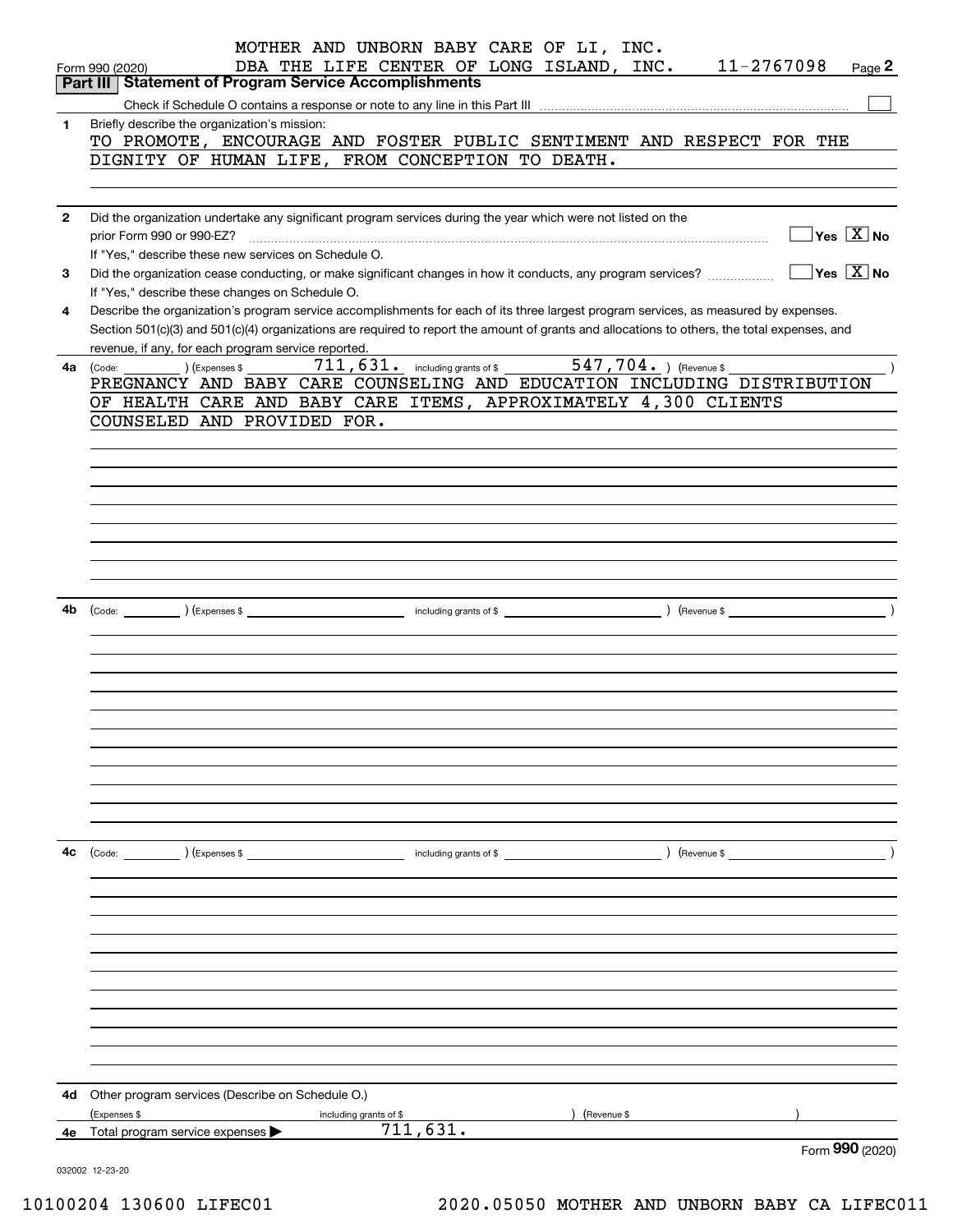| MOTHER AND UNBORN BABY CARE OF LI, INC. |  |
|-----------------------------------------|--|
|-----------------------------------------|--|

# Form 990 (2020) DBA THE LIFE CENTER OF LONG ISLAND , INC 11−27 6 7 0 98 <sub>Page</sub> 3<br>**Part IV | Checklist of Required Schedules**

|     |                                                                                                                                       |                 |             | Yes   No                |
|-----|---------------------------------------------------------------------------------------------------------------------------------------|-----------------|-------------|-------------------------|
| 1   | Is the organization described in section $501(c)(3)$ or $4947(a)(1)$ (other than a private foundation)?                               |                 |             |                         |
|     | If "Yes," complete Schedule A measured and the complete schedule A measured and the Schedule A measured and the                       | 1.              | х           |                         |
| 2   |                                                                                                                                       | $\mathbf{2}$    | $\mathbf X$ |                         |
| З   | Did the organization engage in direct or indirect political campaign activities on behalf of or in opposition to candidates for       |                 |             |                         |
|     |                                                                                                                                       | 3               |             | X                       |
|     | Section 501(c)(3) organizations. Did the organization engage in lobbying activities, or have a section 501(h) election in effect      |                 |             |                         |
|     |                                                                                                                                       | 4               |             | x                       |
| 5   | Is the organization a section 501(c)(4), 501(c)(5), or 501(c)(6) organization that receives membership dues, assessments, or          |                 |             |                         |
|     |                                                                                                                                       | 5               |             | X                       |
| 6   | Did the organization maintain any donor advised funds or any similar funds or accounts for which donors have the right to             |                 |             |                         |
|     | provide advice on the distribution or investment of amounts in such funds or accounts? If "Yes," complete Schedule D, Part I          | 6               |             | X                       |
| 7   | Did the organization receive or hold a conservation easement, including easements to preserve open space,                             |                 |             |                         |
|     |                                                                                                                                       | $\overline{7}$  |             | x                       |
| 8   | Did the organization maintain collections of works of art, historical treasures, or other similar assets? If "Yes," complete          |                 |             |                         |
|     |                                                                                                                                       | 8               |             | X                       |
| 9   | Did the organization report an amount in Part X, line 21, for escrow or custodial account liability, serve as a custodian for         |                 |             |                         |
|     | amounts not listed in Part X; or provide credit counseling, debt management, credit repair, or debt negotiation services?             |                 |             |                         |
|     |                                                                                                                                       | 9               |             | X                       |
| 10  | Did the organization, directly or through a related organization, hold assets in donor-restricted endowments                          |                 |             |                         |
|     |                                                                                                                                       | 10              |             | х                       |
| 11  | If the organization's answer to any of the following questions is "Yes," then complete Schedule D, Parts VI, VII, VIII, IX, or X      |                 |             |                         |
|     | as applicable.                                                                                                                        |                 |             |                         |
|     | a Did the organization report an amount for land, buildings, and equipment in Part X, line 10? If "Yes," complete Schedule D.         |                 |             |                         |
|     |                                                                                                                                       | 11a             | x           |                         |
|     | <b>b</b> Did the organization report an amount for investments - other securities in Part X, line 12, that is 5% or more of its total |                 |             |                         |
|     |                                                                                                                                       | 11 <sub>b</sub> |             | x                       |
|     | c Did the organization report an amount for investments - program related in Part X, line 13, that is 5% or more of its total         |                 |             |                         |
|     |                                                                                                                                       | 11c             |             | x                       |
|     | d Did the organization report an amount for other assets in Part X, line 15, that is 5% or more of its total assets reported in       |                 |             |                         |
|     |                                                                                                                                       | 11d             |             | x                       |
|     |                                                                                                                                       | 11e             | X           |                         |
| f   | Did the organization's separate or consolidated financial statements for the tax year include a footnote that addresses               |                 |             |                         |
|     | the organization's liability for uncertain tax positions under FIN 48 (ASC 740)? If "Yes," complete Schedule D, Part X                | 11f             | x           |                         |
|     | 12a Did the organization obtain separate, independent audited financial statements for the tax year? If "Yes," complete               |                 |             |                         |
|     |                                                                                                                                       | 12a             | x           |                         |
|     | <b>b</b> Was the organization included in consolidated, independent audited financial statements for the tax year?                    |                 |             |                         |
|     | If "Yes," and if the organization answered "No" to line 12a, then completing Schedule D, Parts XI and XII is optional                 | 12 <sub>b</sub> |             | 47                      |
| 13  |                                                                                                                                       | 13              |             | $\mathbf X$             |
| 14a | Did the organization maintain an office, employees, or agents outside of the United States?                                           | 14a             |             | $\mathbf{X}$            |
| b   | Did the organization have aggregate revenues or expenses of more than \$10,000 from grantmaking, fundraising, business,               |                 |             |                         |
|     | investment, and program service activities outside the United States, or aggregate foreign investments valued at \$100,000            |                 |             |                         |
|     |                                                                                                                                       | 14b             |             | X                       |
| 15  | Did the organization report on Part IX, column (A), line 3, more than \$5,000 of grants or other assistance to or for any             |                 |             |                         |
|     |                                                                                                                                       | 15              |             | X                       |
| 16  | Did the organization report on Part IX, column (A), line 3, more than \$5,000 of aggregate grants or other assistance to              |                 |             |                         |
|     |                                                                                                                                       | 16              |             | X                       |
| 17  | Did the organization report a total of more than \$15,000 of expenses for professional fundraising services on Part IX,               |                 |             |                         |
|     |                                                                                                                                       | 17              |             | X                       |
| 18  | Did the organization report more than \$15,000 total of fundraising event gross income and contributions on Part VIII, lines          |                 |             |                         |
|     |                                                                                                                                       | 18              | x           |                         |
| 19  | Did the organization report more than \$15,000 of gross income from gaming activities on Part VIII, line 9a? If "Yes."                |                 |             |                         |
|     |                                                                                                                                       | 19              |             | <u>x</u>                |
| 20a |                                                                                                                                       | <b>20a</b>      |             | $\overline{\mathtt{x}}$ |
| b   | If "Yes" to line 20a, did the organization attach a copy of its audited financial statements to this return?                          | 20 <sub>b</sub> |             |                         |
| 21  | Did the organization report more than \$5,000 of grants or other assistance to any domestic organization or                           |                 |             |                         |
|     |                                                                                                                                       | 21              |             | X                       |
|     | 032003 12-23-20                                                                                                                       |                 |             | Form 990 (2020)         |

### 10100204 130600 LIFEC01 2020.05050 MOTHER AND UNBORN BABY CA LIFEC011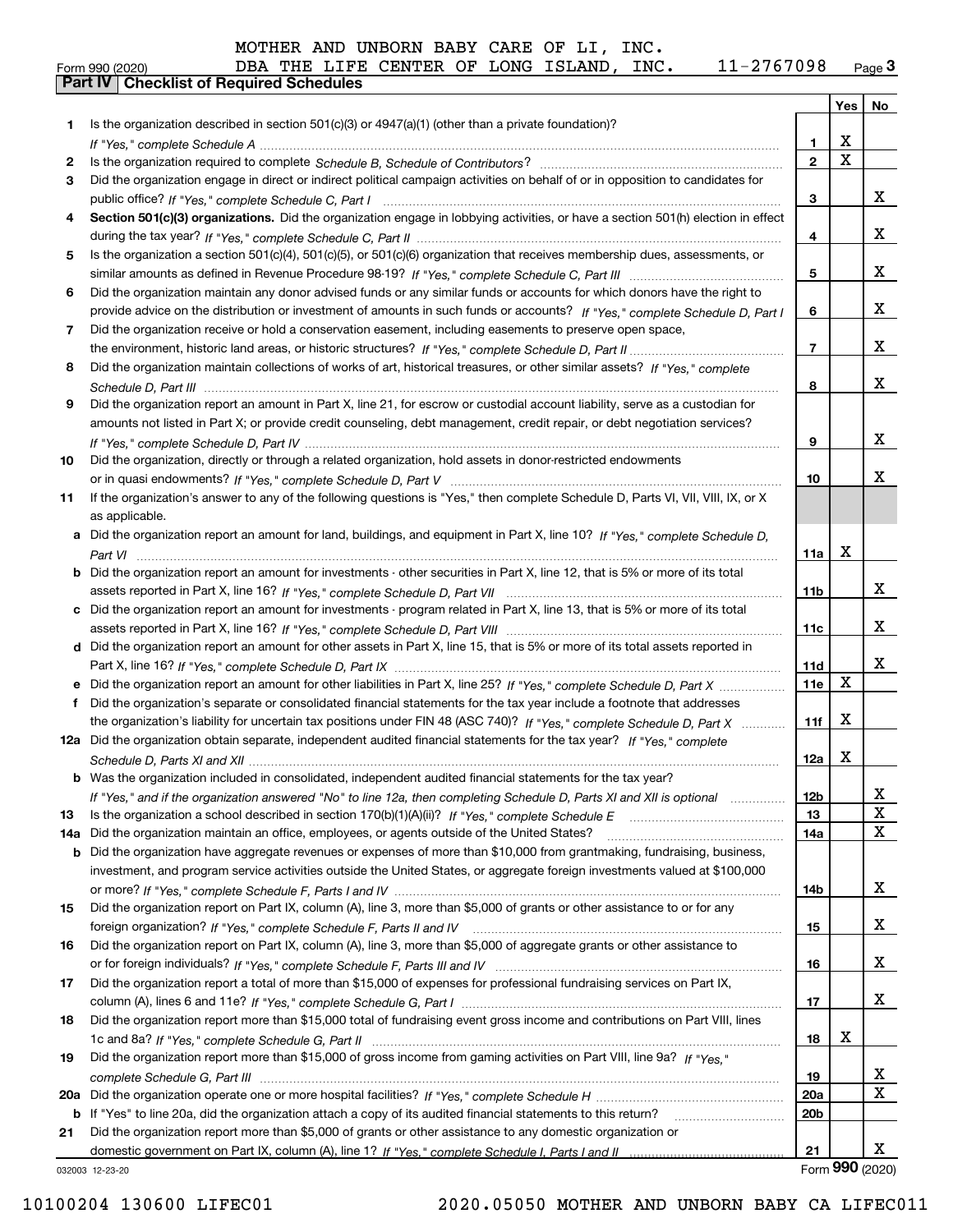#### orm 990 (2020) DBA THE LIFE CENTER OF LONG ISLAND , INC 11-27 670 9 8 <sub>Page</sub> 4<br><mark>Part IV | Checklist of Required Schedules</mark> <sub>(continued)</sub>  $_{\rm Form}$  990 (2020) DBA THE LIFE CENTER OF LONG ISLAND, INC.  $11$  -  $2767098$   $_{\rm Page}$

|               |                                                                                                                                                                                                                            |     | Yes | No              |
|---------------|----------------------------------------------------------------------------------------------------------------------------------------------------------------------------------------------------------------------------|-----|-----|-----------------|
| 22            | Did the organization report more than \$5,000 of grants or other assistance to or for domestic individuals on                                                                                                              |     |     |                 |
|               |                                                                                                                                                                                                                            | 22  | X   |                 |
| 23            | Did the organization answer "Yes" to Part VII, Section A, line 3, 4, or 5 about compensation of the organization's current                                                                                                 |     |     |                 |
|               | and former officers, directors, trustees, key employees, and highest compensated employees? If "Yes," complete                                                                                                             |     |     |                 |
|               |                                                                                                                                                                                                                            | 23  |     | X.              |
|               | 24a Did the organization have a tax-exempt bond issue with an outstanding principal amount of more than \$100,000 as of the                                                                                                |     |     |                 |
|               | last day of the year, that was issued after December 31, 2002? If "Yes," answer lines 24b through 24d and complete                                                                                                         |     |     |                 |
|               |                                                                                                                                                                                                                            | 24a |     | X.              |
|               | <b>b</b> Did the organization invest any proceeds of tax-exempt bonds beyond a temporary period exception?                                                                                                                 | 24b |     |                 |
|               | c Did the organization maintain an escrow account other than a refunding escrow at any time during the year to defease                                                                                                     |     |     |                 |
|               | any tax-exempt bonds?                                                                                                                                                                                                      | 24c |     |                 |
|               |                                                                                                                                                                                                                            | 24d |     |                 |
|               | 25a Section 501(c)(3), 501(c)(4), and 501(c)(29) organizations. Did the organization engage in an excess benefit                                                                                                           |     |     | x               |
|               |                                                                                                                                                                                                                            | 25a |     |                 |
|               | b Is the organization aware that it engaged in an excess benefit transaction with a disqualified person in a prior year, and                                                                                               |     |     |                 |
|               | that the transaction has not been reported on any of the organization's prior Forms 990 or 990-EZ? If "Yes." complete                                                                                                      |     |     | x               |
|               | Schedule L, Part I                                                                                                                                                                                                         | 25b |     |                 |
| 26            | Did the organization report any amount on Part X, line 5 or 22, for receivables from or payables to any current<br>or former officer, director, trustee, key employee, creator or founder, substantial contributor, or 35% |     |     |                 |
|               | controlled entity or family member of any of these persons? If "Yes," complete Schedule L, Part II                                                                                                                         | 26  |     | x               |
| 27            | Did the organization provide a grant or other assistance to any current or former officer, director, trustee, key employee,                                                                                                |     |     |                 |
|               | creator or founder, substantial contributor or employee thereof, a grant selection committee member, or to a 35% controlled                                                                                                |     |     |                 |
|               | entity (including an employee thereof) or family member of any of these persons? If "Yes." complete Schedule L. Part III                                                                                                   | 27  |     | х               |
| 28            | Was the organization a party to a business transaction with one of the following parties (see Schedule L, Part IV                                                                                                          |     |     |                 |
|               | instructions, for applicable filing thresholds, conditions, and exceptions):                                                                                                                                               |     |     |                 |
|               | a A current or former officer, director, trustee, key employee, creator or founder, or substantial contributor? If                                                                                                         |     |     |                 |
|               |                                                                                                                                                                                                                            | 28a |     | x               |
|               |                                                                                                                                                                                                                            | 28b |     | X               |
|               | c A 35% controlled entity of one or more individuals and/or organizations described in lines 28a or 28b? If                                                                                                                |     |     |                 |
|               |                                                                                                                                                                                                                            | 28c |     | x               |
| 29            |                                                                                                                                                                                                                            | 29  | X   |                 |
| 30            | Did the organization receive contributions of art, historical treasures, or other similar assets, or qualified conservation                                                                                                |     |     |                 |
|               |                                                                                                                                                                                                                            | 30  |     | x               |
| 31            | Did the organization liquidate, terminate, or dissolve and cease operations? If "Yes," complete Schedule N, Part I                                                                                                         | 31  |     | $\mathbf X$     |
| 32            | Did the organization sell, exchange, dispose of, or transfer more than 25% of its net assets? If "Yes." complete                                                                                                           |     |     |                 |
|               | Schedule N, Part II                                                                                                                                                                                                        | 32  |     | x               |
| 33            | Did the organization own 100% of an entity disregarded as separate from the organization under Regulations                                                                                                                 |     |     |                 |
|               |                                                                                                                                                                                                                            | 33  |     | х               |
| 34            | Was the organization related to any tax-exempt or taxable entity? If "Yes," complete Schedule R, Part II, III, or IV, and                                                                                                  |     |     |                 |
|               |                                                                                                                                                                                                                            | 34  |     | X               |
|               | 35a Did the organization have a controlled entity within the meaning of section 512(b)(13)?                                                                                                                                | 35a |     | $\mathbf X$     |
|               | <b>b</b> If "Yes" to line 35a, did the organization receive any payment from or engage in any transaction with a controlled entity                                                                                         |     |     |                 |
|               |                                                                                                                                                                                                                            | 35b |     |                 |
| 36            | Section 501(c)(3) organizations. Did the organization make any transfers to an exempt non-charitable related organization?                                                                                                 |     |     |                 |
|               |                                                                                                                                                                                                                            | 36  |     | x               |
| 37            | Did the organization conduct more than 5% of its activities through an entity that is not a related organization                                                                                                           |     |     |                 |
|               | and that is treated as a partnership for federal income tax purposes? If "Yes," complete Schedule R, Part VI                                                                                                               | 37  |     | x               |
| 38            | Did the organization complete Schedule O and provide explanations in Schedule O for Part VI, lines 11b and 19?                                                                                                             |     | х   |                 |
| <b>Part V</b> | Note: All Form 990 filers are required to complete Schedule O<br><b>Statements Regarding Other IRS Filings and Tax Compliance</b>                                                                                          | 38  |     |                 |
|               | Check if Schedule O contains a response or note to any line in this Part V                                                                                                                                                 |     |     |                 |
|               |                                                                                                                                                                                                                            |     | Yes | No.             |
|               | 2<br><b>1a</b> Enter the number reported in Box 3 of Form 1096. Enter -0- if not applicable <i>manumumumum</i><br>1a                                                                                                       |     |     |                 |
|               | 0<br><b>b</b> Enter the number of Forms W-2G included in line 1a. Enter -0- if not applicable <i>manumumumum</i><br>1b                                                                                                     |     |     |                 |
|               | c Did the organization comply with backup withholding rules for reportable payments to vendors and reportable gaming                                                                                                       |     |     |                 |
|               | (gambling) winnings to prize winners?                                                                                                                                                                                      | 1c  | х   |                 |
|               | 032004 12-23-20                                                                                                                                                                                                            |     |     | Form 990 (2020) |
|               |                                                                                                                                                                                                                            |     |     |                 |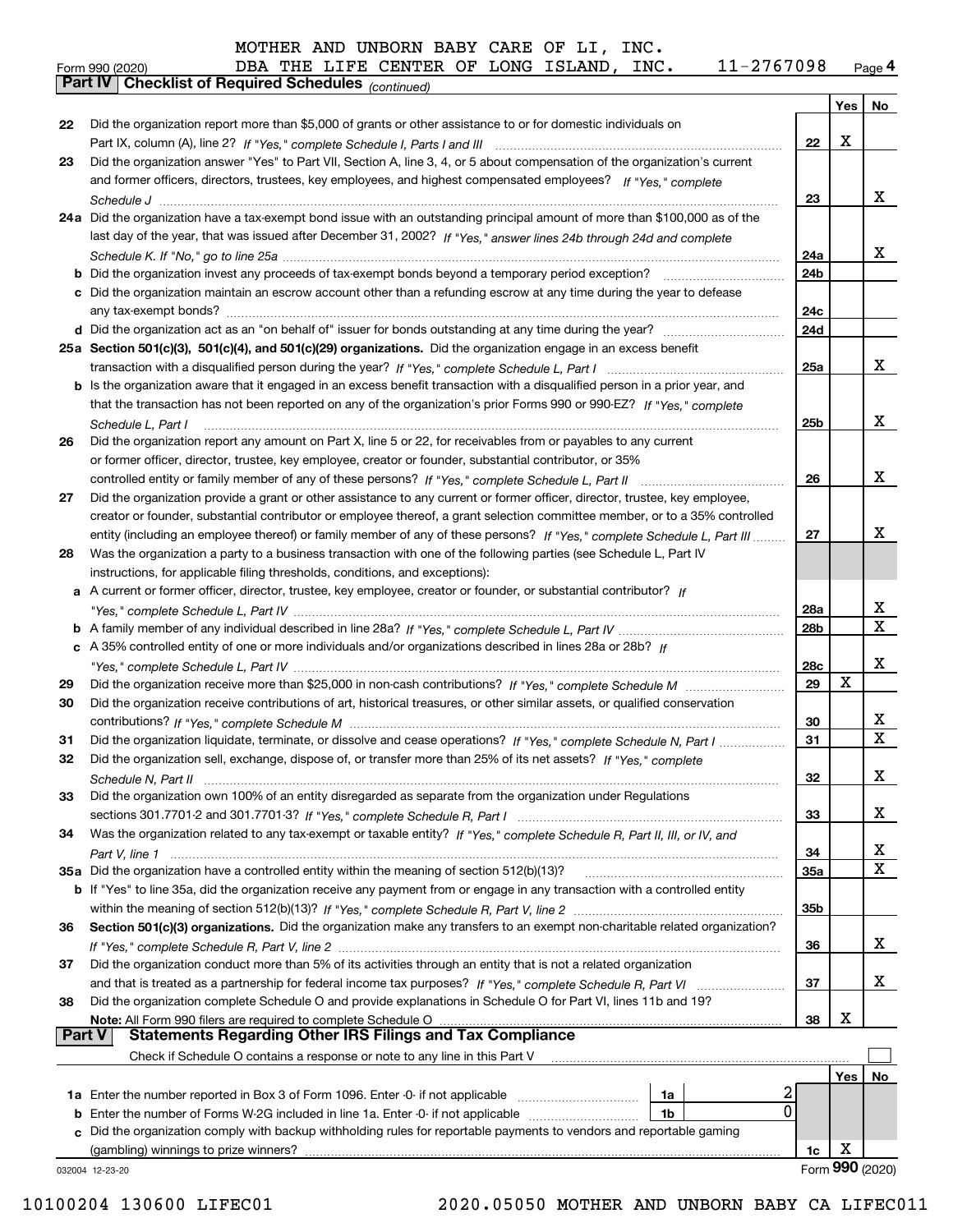|  | -2767098 | Page <b>5</b> |
|--|----------|---------------|
|--|----------|---------------|

|               | 11-2767098<br>DBA THE LIFE CENTER OF LONG ISLAND, INC.<br>Form 990 (2020)                                                                                                  |          |     | $_{\text{Page}}$ 5  |  |  |  |  |  |
|---------------|----------------------------------------------------------------------------------------------------------------------------------------------------------------------------|----------|-----|---------------------|--|--|--|--|--|
| <b>Part V</b> | Statements Regarding Other IRS Filings and Tax Compliance (continued)                                                                                                      |          |     |                     |  |  |  |  |  |
|               |                                                                                                                                                                            |          | Yes | No                  |  |  |  |  |  |
|               | 2a Enter the number of employees reported on Form W-3, Transmittal of Wage and Tax Statements,                                                                             |          |     |                     |  |  |  |  |  |
|               | 16<br>filed for the calendar year ending with or within the year covered by this return<br>2a                                                                              |          |     |                     |  |  |  |  |  |
|               |                                                                                                                                                                            | 2b       | х   |                     |  |  |  |  |  |
|               |                                                                                                                                                                            |          |     |                     |  |  |  |  |  |
|               | 3a Did the organization have unrelated business gross income of \$1,000 or more during the year?                                                                           | 3a       |     | x                   |  |  |  |  |  |
|               |                                                                                                                                                                            | 3b       |     |                     |  |  |  |  |  |
|               | 4a At any time during the calendar year, did the organization have an interest in, or a signature or other authority over, a                                               |          |     |                     |  |  |  |  |  |
|               |                                                                                                                                                                            | 4a       |     | x                   |  |  |  |  |  |
|               | <b>b</b> If "Yes," enter the name of the foreign country $\blacktriangleright$                                                                                             |          |     |                     |  |  |  |  |  |
|               | See instructions for filing requirements for FinCEN Form 114, Report of Foreign Bank and Financial Accounts (FBAR).                                                        |          |     |                     |  |  |  |  |  |
|               |                                                                                                                                                                            | 5a       |     | х                   |  |  |  |  |  |
| b             |                                                                                                                                                                            | 5b       |     | X                   |  |  |  |  |  |
| c             |                                                                                                                                                                            |          |     |                     |  |  |  |  |  |
|               | 6a Does the organization have annual gross receipts that are normally greater than \$100,000, and did the organization solicit                                             |          |     |                     |  |  |  |  |  |
|               |                                                                                                                                                                            | 6a       |     | х                   |  |  |  |  |  |
|               | <b>b</b> If "Yes," did the organization include with every solicitation an express statement that such contributions or gifts                                              |          |     |                     |  |  |  |  |  |
|               | were not tax deductible?                                                                                                                                                   |          |     |                     |  |  |  |  |  |
| 7             | Organizations that may receive deductible contributions under section 170(c).                                                                                              |          |     |                     |  |  |  |  |  |
| а             | Did the organization receive a payment in excess of \$75 made partly as a contribution and partly for goods and services provided to the payor?                            |          |     |                     |  |  |  |  |  |
| b             | If "Yes," did the organization notify the donor of the value of the goods or services provided?                                                                            | 7b       | х   |                     |  |  |  |  |  |
|               | c Did the organization sell, exchange, or otherwise dispose of tangible personal property for which it was required                                                        |          |     |                     |  |  |  |  |  |
|               |                                                                                                                                                                            | 7c       |     | х                   |  |  |  |  |  |
|               | 7d  <br>d If "Yes," indicate the number of Forms 8282 filed during the year [11] [11] No. 2010 [12] Henry Manuscover, 1                                                    |          |     |                     |  |  |  |  |  |
| е             | Did the organization receive any funds, directly or indirectly, to pay premiums on a personal benefit contract?                                                            | 7е<br>7f |     | х<br>х              |  |  |  |  |  |
| f             | Did the organization, during the year, pay premiums, directly or indirectly, on a personal benefit contract?                                                               |          |     |                     |  |  |  |  |  |
| g             | If the organization received a contribution of qualified intellectual property, did the organization file Form 8899 as required?                                           |          |     |                     |  |  |  |  |  |
| h.            | If the organization received a contribution of cars, boats, airplanes, or other vehicles, did the organization file a Form 1098-C?                                         |          |     |                     |  |  |  |  |  |
| 8             | Sponsoring organizations maintaining donor advised funds. Did a donor advised fund maintained by the                                                                       |          |     |                     |  |  |  |  |  |
|               | sponsoring organization have excess business holdings at any time during the year?                                                                                         | 8        |     |                     |  |  |  |  |  |
| 9             | Sponsoring organizations maintaining donor advised funds.                                                                                                                  |          |     |                     |  |  |  |  |  |
| а             | Did the sponsoring organization make any taxable distributions under section 4966?                                                                                         | 9а       |     |                     |  |  |  |  |  |
| b             | Did the sponsoring organization make a distribution to a donor, donor advisor, or related person?                                                                          | 9b       |     |                     |  |  |  |  |  |
| 10            | Section 501(c)(7) organizations. Enter:                                                                                                                                    |          |     |                     |  |  |  |  |  |
|               | 10a<br>a Initiation fees and capital contributions included on Part VIII, line 12 [111] [11] [11] Initiation fees and capital contributions included on Part VIII, line 12 |          |     |                     |  |  |  |  |  |
|               | 10 <sub>b</sub>  <br>Gross receipts, included on Form 990, Part VIII, line 12, for public use of club facilities                                                           |          |     |                     |  |  |  |  |  |
| 11            | Section 501(c)(12) organizations. Enter:                                                                                                                                   |          |     |                     |  |  |  |  |  |
| a             | 11a                                                                                                                                                                        |          |     |                     |  |  |  |  |  |
|               | b Gross income from other sources (Do not net amounts due or paid to other sources against                                                                                 |          |     |                     |  |  |  |  |  |
|               | <b>11b</b><br>12a Section 4947(a)(1) non-exempt charitable trusts. Is the organization filing Form 990 in lieu of Form 1041?                                               |          |     |                     |  |  |  |  |  |
|               | 12b<br><b>b</b> If "Yes," enter the amount of tax-exempt interest received or accrued during the year                                                                      | 12a      |     |                     |  |  |  |  |  |
| 13            | Section 501(c)(29) qualified nonprofit health insurance issuers.                                                                                                           |          |     |                     |  |  |  |  |  |
|               | a Is the organization licensed to issue qualified health plans in more than one state?                                                                                     | 13a      |     |                     |  |  |  |  |  |
|               | Note: See the instructions for additional information the organization must report on Schedule O.                                                                          |          |     |                     |  |  |  |  |  |
|               | <b>b</b> Enter the amount of reserves the organization is required to maintain by the states in which the                                                                  |          |     |                     |  |  |  |  |  |
|               | 13b                                                                                                                                                                        |          |     |                     |  |  |  |  |  |
|               | 13 <sub>c</sub>                                                                                                                                                            |          |     |                     |  |  |  |  |  |
| 14a           | Did the organization receive any payments for indoor tanning services during the tax year?                                                                                 | 14a      |     | х                   |  |  |  |  |  |
|               | <b>b</b> If "Yes," has it filed a Form 720 to report these payments? If "No," provide an explanation on Schedule O                                                         | 14b      |     |                     |  |  |  |  |  |
| 15            | Is the organization subject to the section 4960 tax on payment(s) of more than \$1,000,000 in remuneration or                                                              |          |     |                     |  |  |  |  |  |
|               |                                                                                                                                                                            | 15       |     | x                   |  |  |  |  |  |
|               | If "Yes," see instructions and file Form 4720, Schedule N.                                                                                                                 |          |     |                     |  |  |  |  |  |
| 16            | Is the organization an educational institution subject to the section 4968 excise tax on net investment income?                                                            | 16       |     | х                   |  |  |  |  |  |
|               | If "Yes," complete Form 4720, Schedule O.                                                                                                                                  |          |     |                     |  |  |  |  |  |
|               |                                                                                                                                                                            |          |     | $000 \text{ years}$ |  |  |  |  |  |

Form (2020) **990**

032005 12-23-20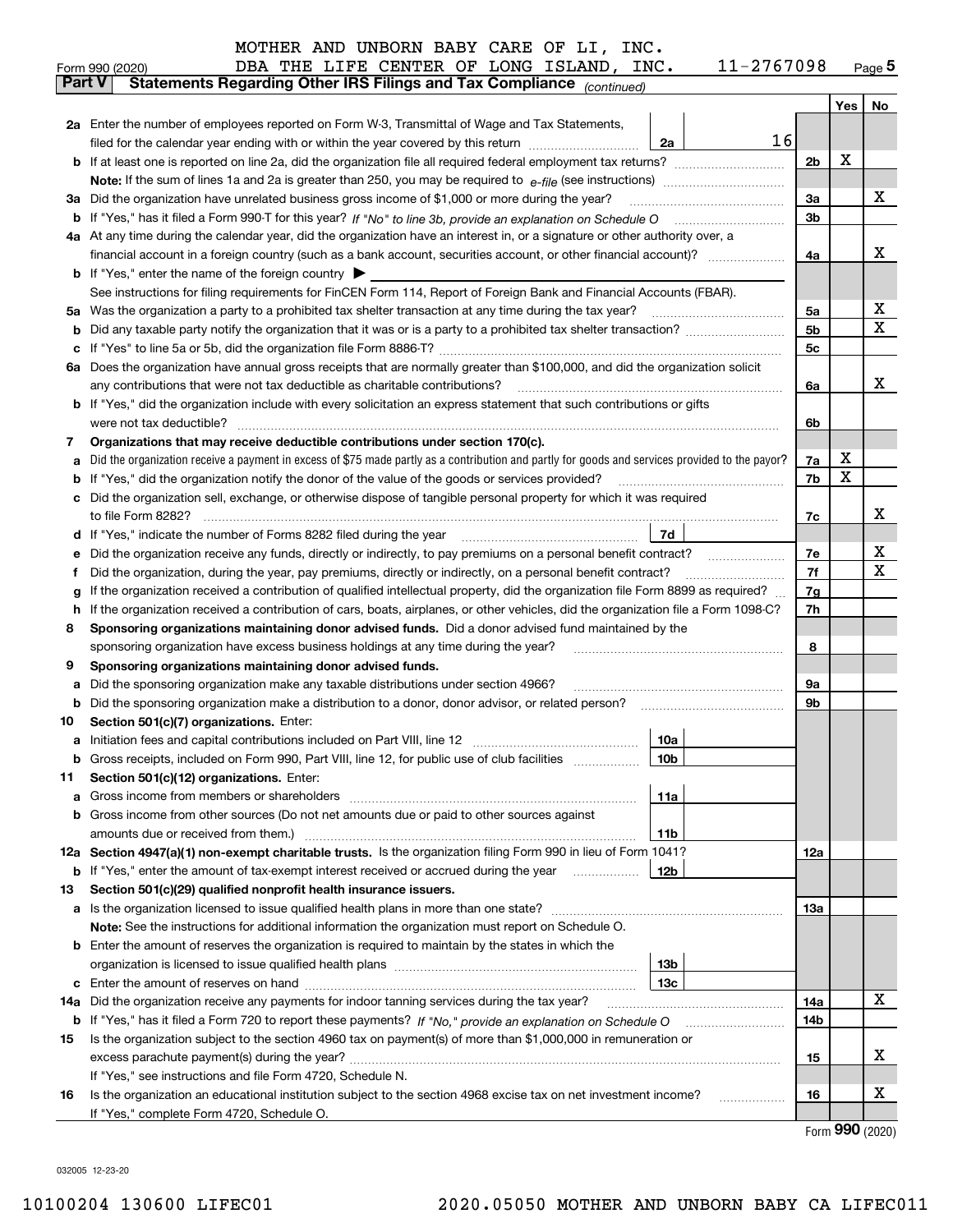|  | MOTHER AND UNBORN BABY CARE OF LI, INC. |  |  |  |
|--|-----------------------------------------|--|--|--|
|  |                                         |  |  |  |

| Form 990 (2020) |                                                                                                                  |  |  |  | DBA THE LIFE CENTER OF LONG ISLAND, | INC. | 11-2767098                                                                                                                  | $P_{\text{aqe}}$ 6 |
|-----------------|------------------------------------------------------------------------------------------------------------------|--|--|--|-------------------------------------|------|-----------------------------------------------------------------------------------------------------------------------------|--------------------|
|                 |                                                                                                                  |  |  |  |                                     |      | Part VI Governance, Management, and Disclosure For each "Yes" response to lines 2 through 7b below, and for a "No" response |                    |
|                 | to line 8a, 8b, or 10b below, describe the circumstances, processes, or changes on Schedule O. See instructions. |  |  |  |                                     |      |                                                                                                                             |                    |

|                                                                                                                                 | Check if Schedule O contains a response or note to any line in this Part VI                                                                                                                                                    |    |   |                 |     | X                |  |  |  |  |
|---------------------------------------------------------------------------------------------------------------------------------|--------------------------------------------------------------------------------------------------------------------------------------------------------------------------------------------------------------------------------|----|---|-----------------|-----|------------------|--|--|--|--|
|                                                                                                                                 | Section A. Governing Body and Management                                                                                                                                                                                       |    |   |                 |     |                  |  |  |  |  |
|                                                                                                                                 |                                                                                                                                                                                                                                |    |   |                 | Yes | No               |  |  |  |  |
|                                                                                                                                 | <b>1a</b> Enter the number of voting members of the governing body at the end of the tax year                                                                                                                                  | 1a | 9 |                 |     |                  |  |  |  |  |
|                                                                                                                                 | If there are material differences in voting rights among members of the governing body, or if the governing                                                                                                                    |    |   |                 |     |                  |  |  |  |  |
|                                                                                                                                 | body delegated broad authority to an executive committee or similar committee, explain on Schedule O.                                                                                                                          |    |   |                 |     |                  |  |  |  |  |
| b                                                                                                                               | Enter the number of voting members included on line 1a, above, who are independent                                                                                                                                             | 1b | 9 |                 |     |                  |  |  |  |  |
| 2                                                                                                                               | Did any officer, director, trustee, or key employee have a family relationship or a business relationship with any other                                                                                                       |    |   |                 |     |                  |  |  |  |  |
|                                                                                                                                 | officer, director, trustee, or key employee?                                                                                                                                                                                   |    |   | $\overline{2}$  | X   |                  |  |  |  |  |
| 3                                                                                                                               | Did the organization delegate control over management duties customarily performed by or under the direct supervision                                                                                                          |    |   |                 |     |                  |  |  |  |  |
|                                                                                                                                 | of officers, directors, trustees, or key employees to a management company or other person?                                                                                                                                    |    |   | з               |     | x<br>$\mathbf X$ |  |  |  |  |
| 4                                                                                                                               | Did the organization make any significant changes to its governing documents since the prior Form 990 was filed?                                                                                                               |    |   |                 |     |                  |  |  |  |  |
| 5                                                                                                                               |                                                                                                                                                                                                                                |    |   |                 |     |                  |  |  |  |  |
| 6                                                                                                                               | Did the organization have members or stockholders?                                                                                                                                                                             |    |   |                 |     |                  |  |  |  |  |
| 7a                                                                                                                              | Did the organization have members, stockholders, or other persons who had the power to elect or appoint one or                                                                                                                 |    |   |                 |     |                  |  |  |  |  |
|                                                                                                                                 | more members of the governing body?                                                                                                                                                                                            |    |   | 7a              |     | х                |  |  |  |  |
|                                                                                                                                 | <b>b</b> Are any governance decisions of the organization reserved to (or subject to approval by) members, stockholders, or                                                                                                    |    |   |                 |     |                  |  |  |  |  |
|                                                                                                                                 | persons other than the governing body?                                                                                                                                                                                         |    |   |                 |     |                  |  |  |  |  |
| 8                                                                                                                               | Did the organization contemporaneously document the meetings held or written actions undertaken during the year by the following:                                                                                              |    |   |                 |     |                  |  |  |  |  |
| a                                                                                                                               |                                                                                                                                                                                                                                |    |   | 8а              | x   |                  |  |  |  |  |
| b                                                                                                                               | Each committee with authority to act on behalf of the governing body? manufactured committee with authority to act on behalf of the governing body?                                                                            |    |   | 8b              | X   |                  |  |  |  |  |
| 9                                                                                                                               | Is there any officer, director, trustee, or key employee listed in Part VII, Section A, who cannot be reached at the                                                                                                           |    |   |                 |     |                  |  |  |  |  |
|                                                                                                                                 |                                                                                                                                                                                                                                |    |   |                 |     |                  |  |  |  |  |
|                                                                                                                                 | <b>Section B. Policies</b> (This Section B requests information about policies not required by the Internal Revenue Code.)                                                                                                     |    |   |                 |     |                  |  |  |  |  |
|                                                                                                                                 |                                                                                                                                                                                                                                |    |   |                 | Yes | No               |  |  |  |  |
|                                                                                                                                 |                                                                                                                                                                                                                                |    |   | 10a             |     | x                |  |  |  |  |
|                                                                                                                                 | <b>b</b> If "Yes," did the organization have written policies and procedures governing the activities of such chapters, affiliates,                                                                                            |    |   |                 |     |                  |  |  |  |  |
| and branches to ensure their operations are consistent with the organization's exempt purposes?                                 |                                                                                                                                                                                                                                |    |   |                 |     |                  |  |  |  |  |
| 11a Has the organization provided a complete copy of this Form 990 to all members of its governing body before filing the form? |                                                                                                                                                                                                                                |    |   |                 |     |                  |  |  |  |  |
| b                                                                                                                               | Describe in Schedule O the process, if any, used by the organization to review this Form 990.                                                                                                                                  |    |   |                 |     |                  |  |  |  |  |
| 12a                                                                                                                             |                                                                                                                                                                                                                                |    |   |                 |     |                  |  |  |  |  |
| b                                                                                                                               | Were officers, directors, or trustees, and key employees required to disclose annually interests that could give rise to conflicts?                                                                                            |    |   | 12 <sub>b</sub> | X   |                  |  |  |  |  |
| с                                                                                                                               | Did the organization regularly and consistently monitor and enforce compliance with the policy? If "Yes." describe                                                                                                             |    |   |                 |     |                  |  |  |  |  |
|                                                                                                                                 | in Schedule O how this was done measured and the control of the control of the state of the control of the control of the control of the control of the control of the control of the control of the control of the control of |    |   | 12c             | X   |                  |  |  |  |  |
| 13                                                                                                                              | Did the organization have a written whistleblower policy?                                                                                                                                                                      |    |   | 13              | X   |                  |  |  |  |  |
| 14                                                                                                                              | Did the organization have a written document retention and destruction policy?                                                                                                                                                 |    |   | 14              | X   |                  |  |  |  |  |
| 15                                                                                                                              | Did the process for determining compensation of the following persons include a review and approval by independent                                                                                                             |    |   |                 |     |                  |  |  |  |  |
|                                                                                                                                 | persons, comparability data, and contemporaneous substantiation of the deliberation and decision?                                                                                                                              |    |   |                 |     |                  |  |  |  |  |
| а                                                                                                                               | The organization's CEO, Executive Director, or top management official manufactured content of the organization's CEO, Executive Director, or top management official                                                          |    |   | 15a             | Χ   |                  |  |  |  |  |
|                                                                                                                                 | <b>b</b> Other officers or key employees of the organization                                                                                                                                                                   |    |   | 15 <sub>b</sub> | X   |                  |  |  |  |  |
|                                                                                                                                 | If "Yes" to line 15a or 15b, describe the process in Schedule O (see instructions).                                                                                                                                            |    |   |                 |     |                  |  |  |  |  |
|                                                                                                                                 | 16a Did the organization invest in, contribute assets to, or participate in a joint venture or similar arrangement with a                                                                                                      |    |   |                 |     |                  |  |  |  |  |
|                                                                                                                                 | taxable entity during the year?                                                                                                                                                                                                |    |   | 16a             |     | х                |  |  |  |  |
|                                                                                                                                 | <b>b</b> If "Yes," did the organization follow a written policy or procedure requiring the organization to evaluate its participation                                                                                          |    |   |                 |     |                  |  |  |  |  |
|                                                                                                                                 | in joint venture arrangements under applicable federal tax law, and take steps to safequard the organization's                                                                                                                 |    |   |                 |     |                  |  |  |  |  |
|                                                                                                                                 | exempt status with respect to such arrangements?<br><b>Section C. Disclosure</b>                                                                                                                                               |    |   | 16b             |     |                  |  |  |  |  |
| 17                                                                                                                              | List the states with which a copy of this Form 990 is required to be filed $\blacktriangleright$ NY                                                                                                                            |    |   |                 |     |                  |  |  |  |  |
| 18                                                                                                                              | Section 6104 requires an organization to make its Forms 1023 (1024 or 1024-A, if applicable), 990, and 990-T (Section 501(c)(3)s only) available                                                                               |    |   |                 |     |                  |  |  |  |  |
|                                                                                                                                 | for public inspection. Indicate how you made these available. Check all that apply.                                                                                                                                            |    |   |                 |     |                  |  |  |  |  |
|                                                                                                                                 | $X$ Own website<br>$\lfloor x \rfloor$ Upon request<br>Another's website<br>Other (explain on Schedule O)                                                                                                                      |    |   |                 |     |                  |  |  |  |  |
| 19                                                                                                                              | Describe on Schedule O whether (and if so, how) the organization made its governing documents, conflict of interest policy, and financial                                                                                      |    |   |                 |     |                  |  |  |  |  |
|                                                                                                                                 | statements available to the public during the tax year.                                                                                                                                                                        |    |   |                 |     |                  |  |  |  |  |
| 20                                                                                                                              | State the name, address, and telephone number of the person who possesses the organization's books and records                                                                                                                 |    |   |                 |     |                  |  |  |  |  |
|                                                                                                                                 | MOTHER AND UNBORN BABY CARE OF LI - 516-798-9100                                                                                                                                                                               |    |   |                 |     |                  |  |  |  |  |
|                                                                                                                                 | 35 E WILLOW STREET, MASSAPEQUA, NY<br>11758                                                                                                                                                                                    |    |   |                 |     |                  |  |  |  |  |
|                                                                                                                                 | 032006 12-23-20                                                                                                                                                                                                                |    |   |                 |     | Form 990 (2020)  |  |  |  |  |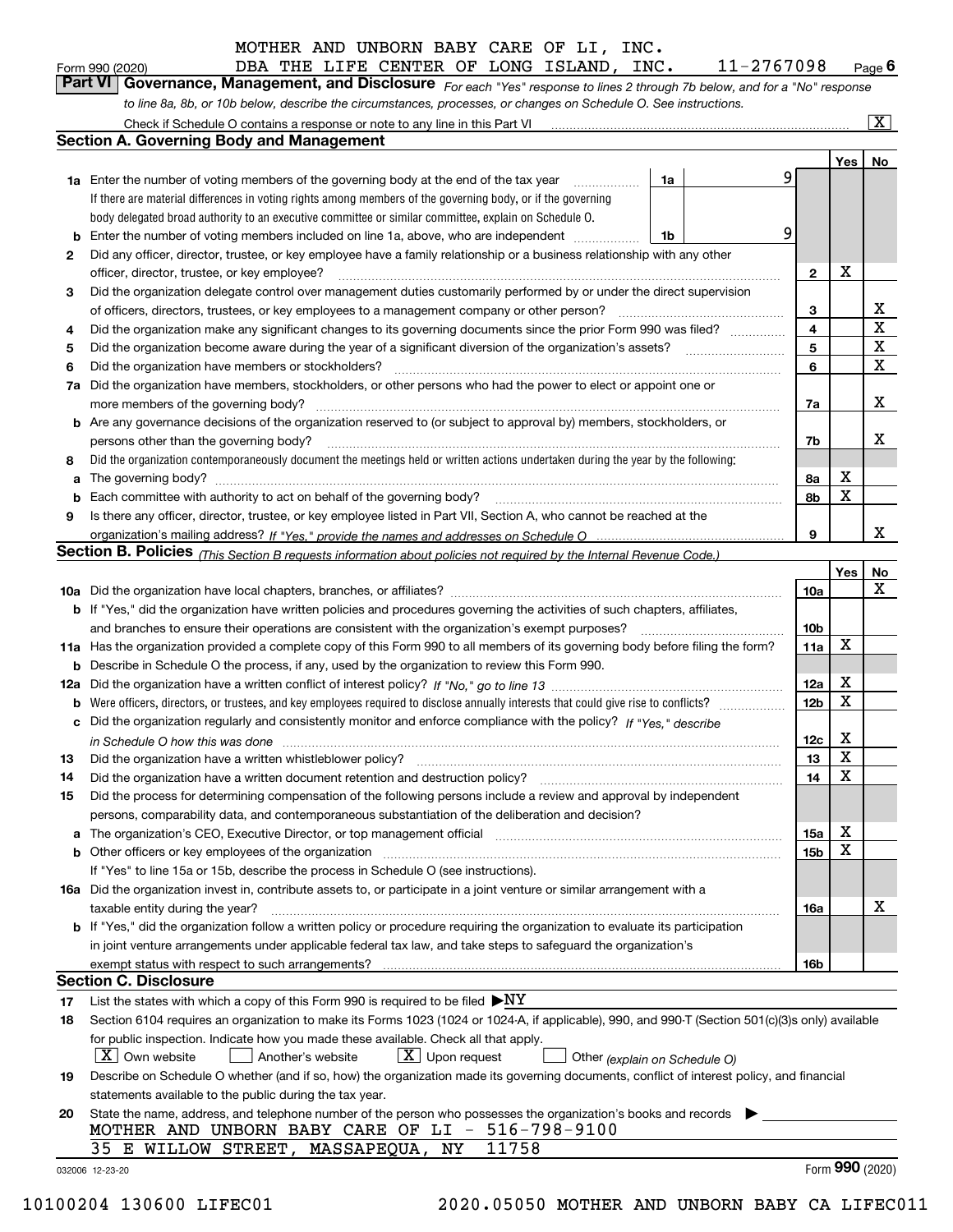|                                                                                            | MOTHER AND UNBORN BABY CARE OF LI, INC.                                                                                                                    |      |            |      |  |  |  |  |  |  |
|--------------------------------------------------------------------------------------------|------------------------------------------------------------------------------------------------------------------------------------------------------------|------|------------|------|--|--|--|--|--|--|
| Form 990 (2020)                                                                            | DBA THE LIFE CENTER OF LONG ISLAND,                                                                                                                        | INC. | 11-2767098 | Page |  |  |  |  |  |  |
| Part VII Compensation of Officers, Directors, Trustees, Key Employees, Highest Compensated |                                                                                                                                                            |      |            |      |  |  |  |  |  |  |
| <b>Employees, and Independent Contractors</b>                                              |                                                                                                                                                            |      |            |      |  |  |  |  |  |  |
| Check if Schedule O contains a response or note to any line in this Part VII               |                                                                                                                                                            |      |            |      |  |  |  |  |  |  |
| Section A. Officers, Directors, Trustees, Key Employees, and Highest Compensated Employees |                                                                                                                                                            |      |            |      |  |  |  |  |  |  |
|                                                                                            | 1a Complete this table for all persons required to be listed. Report compensation for the calendar year ending with or within the organization's tax year. |      |            |      |  |  |  |  |  |  |
|                                                                                            | • List all of the organization's current officers, directors, trustees (whether individuals or organizations), regardless of amount of compensation.       |      |            |      |  |  |  |  |  |  |
|                                                                                            | Enter $-0$ in columns (D), (E), and (F) if no compensation was paid.                                                                                       |      |            |      |  |  |  |  |  |  |

 $\bullet$  List all of the organization's  $\,$ current key employees, if any. See instructions for definition of "key employee."

**•** List the organization's five current highest compensated employees (other than an officer, director, trustee, or key employee) who received reportable compensation (Box 5 of Form W-2 and/or Box 7 of Form 1099-MISC) of more than \$100,000 from the organization and any related organizations.

**•** List all of the organization's former officers, key employees, and highest compensated employees who received more than \$100,000 of reportable compensation from the organization and any related organizations.

**former directors or trustees**  ¥ List all of the organization's that received, in the capacity as a former director or trustee of the organization, more than \$10,000 of reportable compensation from the organization and any related organizations.

See instructions for the order in which to list the persons above.

Check this box if neither the organization nor any related organization compensated any current officer, director, or trustee.  $\mathcal{L}^{\text{max}}$ 

| (A)                       | (B)                                                                  |                                |                       | (C)                   |              |                                                                                                 |        | (D)                                    | (E)                                        | (F)                                                                      |
|---------------------------|----------------------------------------------------------------------|--------------------------------|-----------------------|-----------------------|--------------|-------------------------------------------------------------------------------------------------|--------|----------------------------------------|--------------------------------------------|--------------------------------------------------------------------------|
| Name and title            | Average<br>hours per<br>week                                         |                                |                       | Position              |              | (do not check more than one<br>box, unless person is both an<br>officer and a director/trustee) |        | Reportable<br>compensation<br>from     | Reportable<br>compensation<br>from related | Estimated<br>amount of<br>other                                          |
|                           | (list any<br>hours for<br>related<br>organizations<br>below<br>line) | Individual trustee or director | Institutional trustee | Officer               | Key employee | Highest compensated<br>  employee                                                               | Former | the<br>organization<br>(W-2/1099-MISC) | organizations<br>(W-2/1099-MISC)           | compensation<br>from the<br>organization<br>and related<br>organizations |
| GLORIA SCHREIBER<br>(1)   | 35.00                                                                |                                |                       |                       |              |                                                                                                 |        |                                        |                                            |                                                                          |
| EXECUTIVE DIRECTOR        |                                                                      |                                |                       | $\mathbf X$           |              |                                                                                                 |        | 80,821.                                | 0.                                         | $0_{.}$                                                                  |
| (2)<br>LORRAINE GARIBOLDI | 4.00                                                                 |                                |                       |                       |              |                                                                                                 |        |                                        |                                            |                                                                          |
| <b>DIRECTOR</b>           |                                                                      | $\mathbf X$                    |                       |                       |              |                                                                                                 |        | 0.                                     | 0.                                         | $0_{.}$                                                                  |
| CARLEEN RUSSELL<br>(3)    | 2.00                                                                 |                                |                       |                       |              |                                                                                                 |        |                                        |                                            |                                                                          |
| <b>DIRECTOR</b>           |                                                                      | $\mathbf X$                    |                       |                       |              |                                                                                                 |        | $\mathbf 0$ .                          | 0.                                         | $\mathbf 0$ .                                                            |
| (4)<br>PAUL HODERMARSKY   | 2.50                                                                 |                                |                       |                       |              |                                                                                                 |        |                                        |                                            |                                                                          |
| CHAIRMAIN                 |                                                                      | $\mathbf X$                    |                       | $\overline{\text{X}}$ |              |                                                                                                 |        | 0.                                     | 0.                                         | $\mathbf 0$ .                                                            |
| FRANK GARIBOLDI<br>(5)    | 2.00                                                                 |                                |                       |                       |              |                                                                                                 |        |                                        |                                            |                                                                          |
| <b>DIRECTOR</b>           |                                                                      | $\mathbf x$                    |                       |                       |              |                                                                                                 |        | 0.                                     | 0.                                         | $0_{.}$                                                                  |
| GERALD F. JUDGE<br>(6)    | 2.50                                                                 |                                |                       |                       |              |                                                                                                 |        |                                        |                                            |                                                                          |
| TREASURER                 |                                                                      | $\mathbf x$                    |                       | X                     |              |                                                                                                 |        | 0.                                     | 0.                                         | $\mathbf 0$ .                                                            |
| W. MATTHEW GROH<br>(7)    | 2.00                                                                 |                                |                       |                       |              |                                                                                                 |        |                                        |                                            |                                                                          |
| <b>DIRECTOR</b>           |                                                                      | $\mathbf x$                    |                       |                       |              |                                                                                                 |        | 0.                                     | 0.                                         | $\mathbf 0$ .                                                            |
| LOUIS SIMONETTI JR<br>(8) | 2.00                                                                 |                                |                       |                       |              |                                                                                                 |        |                                        |                                            |                                                                          |
| <b>DIRECTOR</b>           |                                                                      | $\mathbf X$                    |                       |                       |              |                                                                                                 |        | 0.                                     | 0.                                         | $\mathbf 0$ .                                                            |
| CHARLES SORRESE<br>(9)    | 2.00                                                                 |                                |                       |                       |              |                                                                                                 |        |                                        |                                            |                                                                          |
| <b>DIRECTOR</b>           |                                                                      | $\mathbf X$                    |                       |                       |              |                                                                                                 |        | 0.                                     | 0.                                         | $0_{.}$                                                                  |
| (10) DR. MARIA VESEY      | 2.00                                                                 |                                |                       |                       |              |                                                                                                 |        |                                        |                                            |                                                                          |
| <b>DIRECTOR</b>           |                                                                      | $\mathbf X$                    |                       |                       |              |                                                                                                 |        | $\mathbf 0$ .                          | $0$ .                                      | 0.                                                                       |
|                           |                                                                      |                                |                       |                       |              |                                                                                                 |        |                                        |                                            |                                                                          |
|                           |                                                                      |                                |                       |                       |              |                                                                                                 |        |                                        |                                            |                                                                          |
|                           |                                                                      |                                |                       |                       |              |                                                                                                 |        |                                        |                                            |                                                                          |
|                           |                                                                      |                                |                       |                       |              |                                                                                                 |        |                                        |                                            |                                                                          |
|                           |                                                                      |                                |                       |                       |              |                                                                                                 |        |                                        |                                            |                                                                          |
|                           |                                                                      |                                |                       |                       |              |                                                                                                 |        |                                        |                                            |                                                                          |

032007 12-23-20

Form (2020) **990**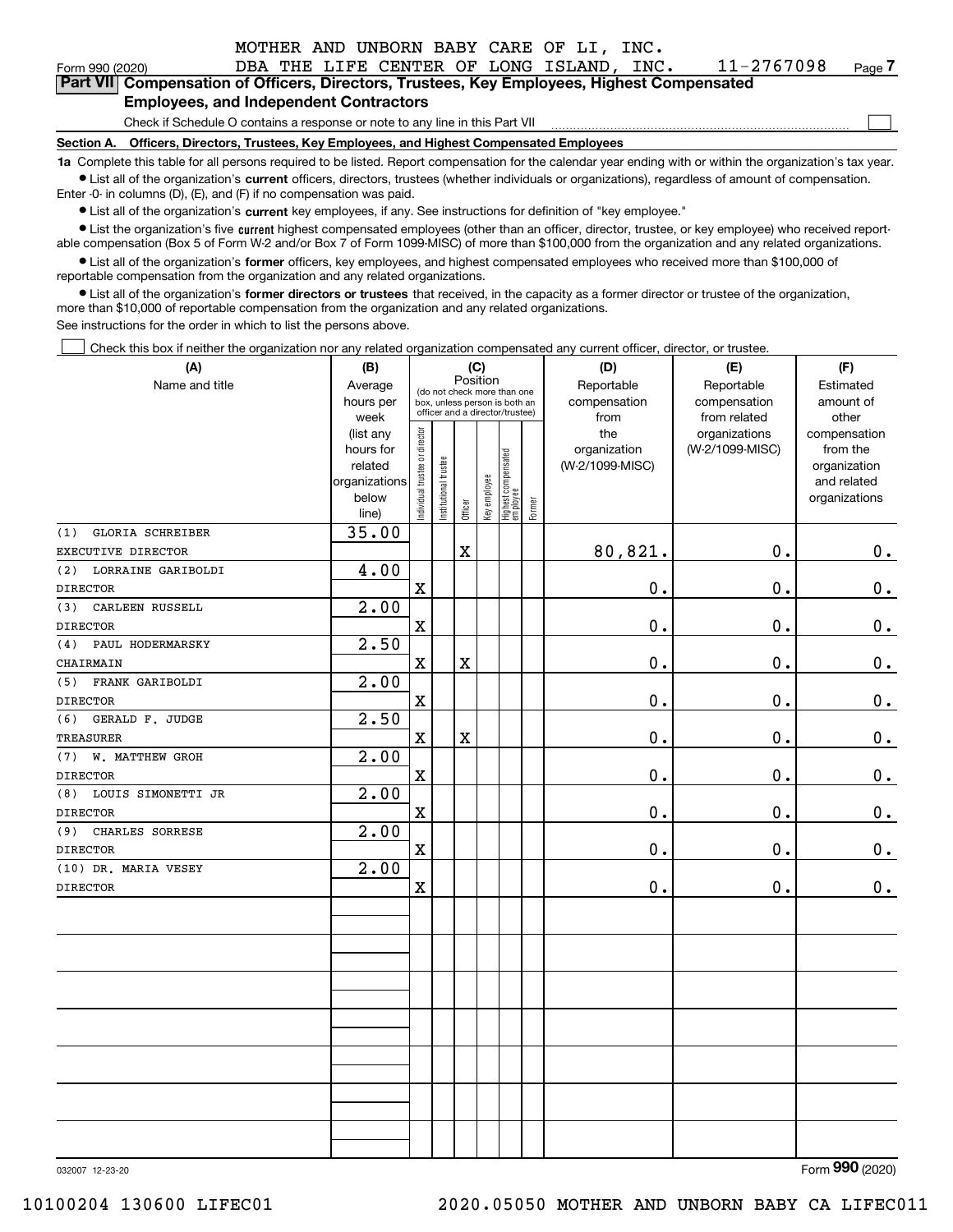|                                                                                                                                           |                        |                                |                       |          |              |                                                                  |        | MOTHER AND UNBORN BABY CARE OF LI, INC. |     |                              |                |                     |             |
|-------------------------------------------------------------------------------------------------------------------------------------------|------------------------|--------------------------------|-----------------------|----------|--------------|------------------------------------------------------------------|--------|-----------------------------------------|-----|------------------------------|----------------|---------------------|-------------|
| DBA<br>Form 990 (2020)                                                                                                                    |                        |                                |                       |          |              |                                                                  |        | THE LIFE CENTER OF LONG ISLAND, INC.    |     | 11-2767098                   |                |                     | Page 8      |
| <b>Part VII</b><br>Section A. Officers, Directors, Trustees, Key Employees, and Highest Compensated Employees (continued)                 |                        |                                |                       |          |              |                                                                  |        |                                         |     |                              |                |                     |             |
| (A)                                                                                                                                       | (B)                    |                                |                       | Position | (C)          |                                                                  |        | (D)                                     |     | (E)                          |                | (F)                 |             |
| Name and title                                                                                                                            | Average<br>hours per   |                                |                       |          |              | (do not check more than one                                      |        | Reportable                              |     | Reportable                   |                | Estimated           |             |
|                                                                                                                                           | week                   |                                |                       |          |              | box, unless person is both an<br>officer and a director/trustee) |        | compensation<br>from                    |     | compensation<br>from related |                | amount of<br>other  |             |
|                                                                                                                                           | (list any              |                                |                       |          |              |                                                                  |        | the                                     |     | organizations                |                | compensation        |             |
|                                                                                                                                           | hours for              |                                |                       |          |              |                                                                  |        | organization                            |     | (W-2/1099-MISC)              |                | from the            |             |
|                                                                                                                                           | related                |                                |                       |          |              |                                                                  |        | (W-2/1099-MISC)                         |     |                              |                | organization        |             |
|                                                                                                                                           | organizations<br>below |                                |                       |          |              |                                                                  |        |                                         |     |                              |                | and related         |             |
|                                                                                                                                           | line)                  | Individual trustee or director | Institutional trustee | Officer  | Key employee | Highest compensated<br>employee                                  | Former |                                         |     |                              |                | organizations       |             |
|                                                                                                                                           |                        |                                |                       |          |              |                                                                  |        |                                         |     |                              |                |                     |             |
|                                                                                                                                           |                        |                                |                       |          |              |                                                                  |        |                                         |     |                              |                |                     |             |
|                                                                                                                                           |                        |                                |                       |          |              |                                                                  |        |                                         |     |                              |                |                     |             |
|                                                                                                                                           |                        |                                |                       |          |              |                                                                  |        |                                         |     |                              |                |                     |             |
|                                                                                                                                           |                        |                                |                       |          |              |                                                                  |        |                                         |     |                              |                |                     |             |
|                                                                                                                                           |                        |                                |                       |          |              |                                                                  |        |                                         |     |                              |                |                     |             |
|                                                                                                                                           |                        |                                |                       |          |              |                                                                  |        |                                         |     |                              |                |                     |             |
|                                                                                                                                           |                        |                                |                       |          |              |                                                                  |        |                                         |     |                              |                |                     |             |
|                                                                                                                                           |                        |                                |                       |          |              |                                                                  |        |                                         |     |                              |                |                     |             |
|                                                                                                                                           |                        |                                |                       |          |              |                                                                  |        |                                         |     |                              |                |                     |             |
|                                                                                                                                           |                        |                                |                       |          |              |                                                                  |        |                                         |     |                              |                |                     |             |
|                                                                                                                                           |                        |                                |                       |          |              |                                                                  |        |                                         |     |                              |                |                     |             |
|                                                                                                                                           |                        |                                |                       |          |              |                                                                  |        |                                         |     |                              |                |                     |             |
|                                                                                                                                           |                        |                                |                       |          |              |                                                                  |        |                                         |     |                              |                |                     |             |
| 1b Subtotal                                                                                                                               |                        |                                |                       |          |              |                                                                  |        | 80, 821.                                |     |                              | $\mathbf 0$ .  |                     | 0.          |
| Total from continuation sheets to Part Ⅶ, Section A ((())) →                                                                              |                        |                                |                       |          |              |                                                                  |        |                                         | 0.  |                              | $\mathbf 0$ .  |                     | 0.          |
| d Total (add lines 1b and 1c).                                                                                                            |                        |                                |                       |          |              |                                                                  |        | 80,821.                                 |     |                              | $\mathbf{0}$ . |                     | 0.          |
| Total number of individuals (including but not limited to those listed above) who received more than \$100,000 of reportable<br>2         |                        |                                |                       |          |              |                                                                  |        |                                         |     |                              |                |                     |             |
| compensation from the organization $\qquad \qquad$                                                                                        |                        |                                |                       |          |              |                                                                  |        |                                         |     |                              |                |                     | 0           |
|                                                                                                                                           |                        |                                |                       |          |              |                                                                  |        |                                         |     |                              |                | Yes                 | No          |
| З<br>Did the organization list any former officer, director, trustee, key employee, or highest compensated employee on                    |                        |                                |                       |          |              |                                                                  |        |                                         |     |                              |                |                     | $\mathbf X$ |
| line 1a? If "Yes," complete Schedule J for such individual                                                                                |                        |                                |                       |          |              |                                                                  |        |                                         |     |                              |                | з                   |             |
| For any individual listed on line 1a, is the sum of reportable compensation and other compensation from the organization<br>4             |                        |                                |                       |          |              |                                                                  |        |                                         |     |                              |                | 4                   | х           |
| Did any person listed on line 1a receive or accrue compensation from any unrelated organization or individual for services<br>5           |                        |                                |                       |          |              |                                                                  |        |                                         |     |                              |                |                     |             |
|                                                                                                                                           |                        |                                |                       |          |              |                                                                  |        |                                         |     |                              |                | 5                   | x           |
| <b>Section B. Independent Contractors</b>                                                                                                 |                        |                                |                       |          |              |                                                                  |        |                                         |     |                              |                |                     |             |
| Complete this table for your five highest compensated independent contractors that received more than \$100,000 of compensation from<br>1 |                        |                                |                       |          |              |                                                                  |        |                                         |     |                              |                |                     |             |
| the organization. Report compensation for the calendar year ending with or within the organization's tax year.                            |                        |                                |                       |          |              |                                                                  |        |                                         |     |                              |                |                     |             |
| (A)<br>Name and business address                                                                                                          |                        |                                | <b>NONE</b>           |          |              |                                                                  |        | Description of services                 | (B) |                              |                | (C)<br>Compensation |             |
|                                                                                                                                           |                        |                                |                       |          |              |                                                                  |        |                                         |     |                              |                |                     |             |
|                                                                                                                                           |                        |                                |                       |          |              |                                                                  |        |                                         |     |                              |                |                     |             |
|                                                                                                                                           |                        |                                |                       |          |              |                                                                  |        |                                         |     |                              |                |                     |             |
|                                                                                                                                           |                        |                                |                       |          |              |                                                                  |        |                                         |     |                              |                |                     |             |
|                                                                                                                                           |                        |                                |                       |          |              |                                                                  |        |                                         |     |                              |                |                     |             |
|                                                                                                                                           |                        |                                |                       |          |              |                                                                  |        |                                         |     |                              |                |                     |             |

**2**Total number of independent contractors (including but not limited to those listed above) who received more than \$100,000 of compensation from the organization  $\blacktriangleright$ 0

Form (2020) **990**

032008 12-23-20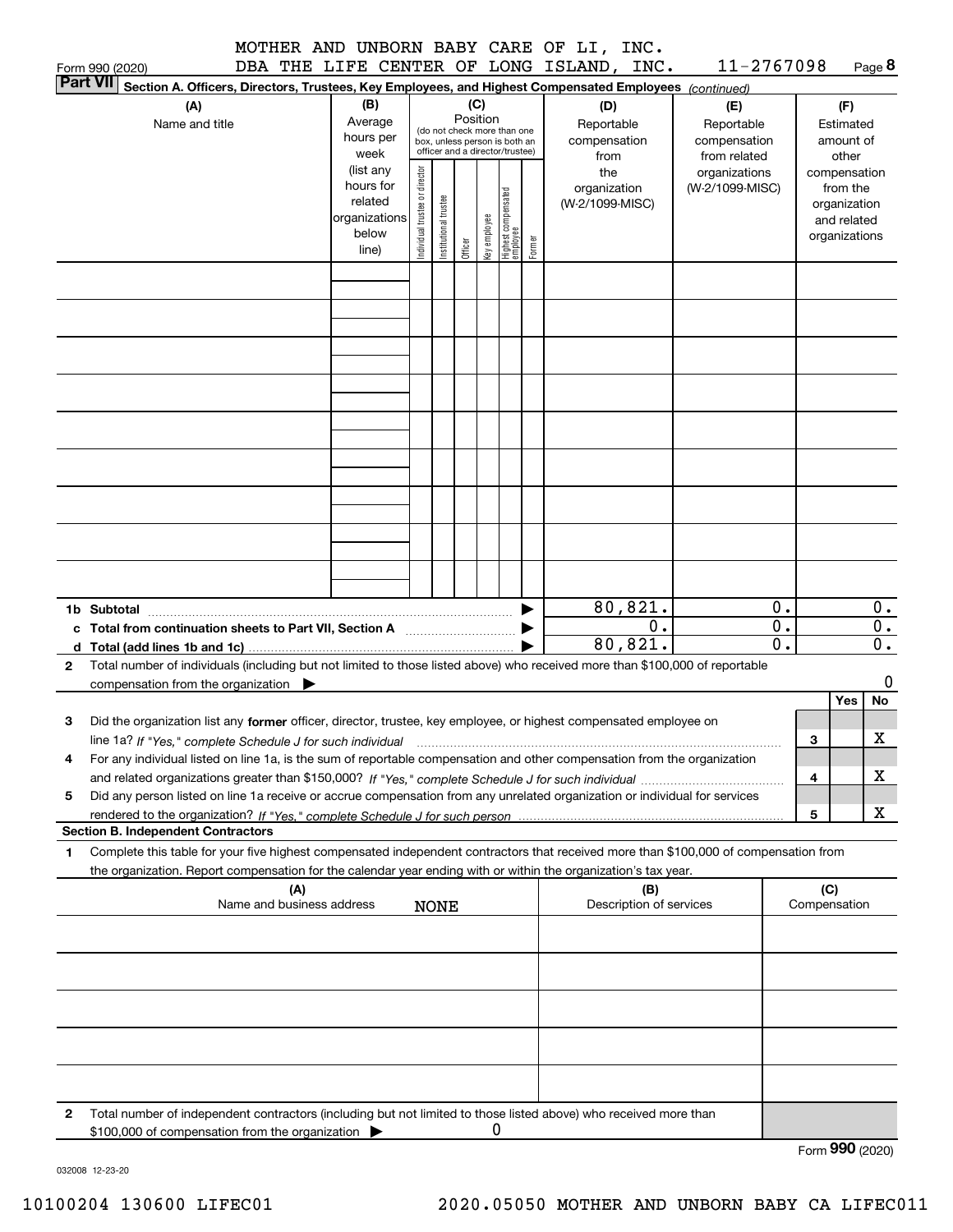|                                                           |      |    | DBA THE LIFE CENTER OF LONG ISLAND, INC.<br>Form 990 (2020)                                                            |                               |                      |                      |         |                                                           | 11-2767098                                        | Page 9                                                          |
|-----------------------------------------------------------|------|----|------------------------------------------------------------------------------------------------------------------------|-------------------------------|----------------------|----------------------|---------|-----------------------------------------------------------|---------------------------------------------------|-----------------------------------------------------------------|
| <b>Part VIII</b>                                          |      |    | <b>Statement of Revenue</b>                                                                                            |                               |                      |                      |         |                                                           |                                                   |                                                                 |
|                                                           |      |    | Check if Schedule O contains a response or note to any line in this Part VIII                                          |                               |                      |                      |         |                                                           |                                                   |                                                                 |
|                                                           |      |    |                                                                                                                        |                               |                      | (A)<br>Total revenue |         | $\overline{(B)}$<br>Related or exempt<br>function revenue | $\overline{(C)}$<br>Unrelated<br>business revenue | (D)<br>Revenue excluded<br>from tax under<br>sections 512 - 514 |
|                                                           |      |    | 1 a Federated campaigns<br>1a                                                                                          |                               |                      |                      |         |                                                           |                                                   |                                                                 |
| Contributions, Gifts, Grants<br>and Other Similar Amounts |      |    | 1 <sub>b</sub><br><b>b</b> Membership dues                                                                             |                               |                      |                      |         |                                                           |                                                   |                                                                 |
|                                                           |      |    | 1c<br>c Fundraising events                                                                                             |                               |                      |                      |         |                                                           |                                                   |                                                                 |
|                                                           |      |    | 1 <sub>d</sub><br>d Related organizations                                                                              |                               |                      |                      |         |                                                           |                                                   |                                                                 |
|                                                           |      |    | e Government grants (contributions)<br>1e                                                                              |                               | 74,030.              |                      |         |                                                           |                                                   |                                                                 |
|                                                           |      |    | f All other contributions, gifts, grants, and                                                                          |                               |                      |                      |         |                                                           |                                                   |                                                                 |
|                                                           |      |    | similar amounts not included above<br>1f                                                                               |                               |                      |                      |         |                                                           |                                                   |                                                                 |
|                                                           |      |    | $1g$ \$<br>g Noncash contributions included in lines 1a-1f                                                             | $\frac{1,341,562.}{627,921.}$ |                      |                      |         |                                                           |                                                   |                                                                 |
|                                                           |      |    |                                                                                                                        |                               |                      | 1,415,592.           |         |                                                           |                                                   |                                                                 |
|                                                           |      |    |                                                                                                                        |                               | <b>Business Code</b> |                      |         |                                                           |                                                   |                                                                 |
|                                                           |      | 2a | <u> 1989 - Johann Barn, mars and de Branch Barn, mars and de Branch Barn, mars and de Branch Barn, mars and de Br</u>  |                               |                      |                      |         |                                                           |                                                   |                                                                 |
|                                                           |      | b  | <u> 1989 - Johann Stoff, Amerikaansk politiker († 1908)</u>                                                            |                               |                      |                      |         |                                                           |                                                   |                                                                 |
|                                                           |      | с  | the control of the control of the control of the control of the control of                                             |                               |                      |                      |         |                                                           |                                                   |                                                                 |
|                                                           |      | d  | <u> 1989 - Johann Barn, amerikansk politiker (d. 1989)</u>                                                             |                               |                      |                      |         |                                                           |                                                   |                                                                 |
| Program Service<br>Revenue                                |      | е  |                                                                                                                        |                               |                      |                      |         |                                                           |                                                   |                                                                 |
|                                                           |      |    | f All other program service revenue                                                                                    |                               |                      |                      |         |                                                           |                                                   |                                                                 |
|                                                           |      |    |                                                                                                                        |                               |                      |                      |         |                                                           |                                                   |                                                                 |
|                                                           | 3    |    | Investment income (including dividends, interest, and                                                                  |                               |                      |                      |         |                                                           |                                                   |                                                                 |
|                                                           |      |    |                                                                                                                        |                               |                      |                      | 15,166. |                                                           |                                                   | 15, 166.                                                        |
|                                                           | 4    |    | Income from investment of tax-exempt bond proceeds                                                                     |                               |                      |                      |         |                                                           |                                                   |                                                                 |
|                                                           | 5    |    |                                                                                                                        |                               |                      |                      |         |                                                           |                                                   |                                                                 |
|                                                           |      |    | (i) Real                                                                                                               |                               | (ii) Personal        |                      |         |                                                           |                                                   |                                                                 |
|                                                           |      |    | 6 a Gross rents<br>6a<br>$\ldots \ldots \ldots$                                                                        |                               |                      |                      |         |                                                           |                                                   |                                                                 |
|                                                           |      |    | 6 <sub>b</sub><br><b>b</b> Less: rental expenses                                                                       |                               |                      |                      |         |                                                           |                                                   |                                                                 |
|                                                           |      |    | 6c<br>c Rental income or (loss)                                                                                        |                               |                      |                      |         |                                                           |                                                   |                                                                 |
|                                                           |      |    | d Net rental income or (loss)                                                                                          |                               |                      |                      |         |                                                           |                                                   |                                                                 |
|                                                           |      |    | (i) Securities<br>7 a Gross amount from sales of                                                                       |                               | (ii) Other           |                      |         |                                                           |                                                   |                                                                 |
|                                                           |      |    | 7a 276, 427.<br>assets other than inventory                                                                            |                               |                      |                      |         |                                                           |                                                   |                                                                 |
|                                                           |      |    | <b>b</b> Less: cost or other basis                                                                                     |                               |                      |                      |         |                                                           |                                                   |                                                                 |
|                                                           |      |    | $7b$ 277, 768.<br>and sales expenses                                                                                   |                               |                      |                      |         |                                                           |                                                   |                                                                 |
| evenue                                                    |      |    | $\boxed{7c}$ -1,341.<br>c Gain or (loss)                                                                               |                               |                      |                      |         |                                                           |                                                   |                                                                 |
| œ                                                         |      |    |                                                                                                                        |                               |                      |                      | 1,341.  |                                                           |                                                   | $-1,341.$                                                       |
| Other                                                     |      |    | 8 a Gross income from fundraising events (not<br>including \$<br><u>of</u> of                                          |                               |                      |                      |         |                                                           |                                                   |                                                                 |
|                                                           |      |    | contributions reported on line 1c). See                                                                                |                               |                      |                      |         |                                                           |                                                   |                                                                 |
|                                                           |      |    |                                                                                                                        | $ a_2 $ 52, 161.              |                      |                      |         |                                                           |                                                   |                                                                 |
|                                                           |      |    | <b>b</b> Less: direct expenses                                                                                         | 8 <sub>b</sub>                | 2,409.               |                      |         |                                                           |                                                   |                                                                 |
|                                                           |      |    | c Net income or (loss) from fundraising events                                                                         |                               | ▶                    |                      | 49,752. |                                                           |                                                   | 49,752.                                                         |
|                                                           |      |    | 9 a Gross income from gaming activities. See                                                                           |                               |                      |                      |         |                                                           |                                                   |                                                                 |
|                                                           |      |    |                                                                                                                        | 9a                            |                      |                      |         |                                                           |                                                   |                                                                 |
|                                                           |      |    |                                                                                                                        | 9 <sub>b</sub>                |                      |                      |         |                                                           |                                                   |                                                                 |
|                                                           |      |    | c Net income or (loss) from gaming activities _______________                                                          |                               |                      |                      |         |                                                           |                                                   |                                                                 |
|                                                           |      |    | 10 a Gross sales of inventory, less returns                                                                            |                               |                      |                      |         |                                                           |                                                   |                                                                 |
|                                                           |      |    |                                                                                                                        | 10a<br><b>10b</b>             |                      |                      |         |                                                           |                                                   |                                                                 |
|                                                           |      |    | <b>b</b> Less: cost of goods sold                                                                                      |                               |                      |                      |         |                                                           |                                                   |                                                                 |
|                                                           |      |    | c Net income or (loss) from sales of inventory                                                                         |                               | <b>Business Code</b> |                      |         |                                                           |                                                   |                                                                 |
|                                                           |      |    |                                                                                                                        |                               |                      |                      |         |                                                           |                                                   |                                                                 |
|                                                           | 11 a |    | <u> 1989 - Johann Stein, marwolaethau a bhann an t-Albann an t-Albann an t-Albann an t-Albann an t-Albann an t-Alb</u> |                               |                      |                      |         |                                                           |                                                   |                                                                 |
|                                                           |      | b  | <u> 1989 - Johann Barbara, martxa alemaniar arg</u>                                                                    |                               |                      |                      |         |                                                           |                                                   |                                                                 |
| Miscellaneous<br>Revenue                                  |      | c  | <u> 1989 - Johann Stein, mars an deus an deus Amerikaanse komme</u>                                                    |                               |                      |                      |         |                                                           |                                                   |                                                                 |
|                                                           |      |    |                                                                                                                        |                               |                      |                      |         |                                                           |                                                   |                                                                 |
|                                                           | 12   |    |                                                                                                                        |                               |                      | 1,479,169.           |         | 0.                                                        | $0$ .                                             | 63,577.                                                         |
| 032009 12-23-20                                           |      |    |                                                                                                                        |                               |                      |                      |         |                                                           |                                                   | Form 990 (2020)                                                 |
|                                                           |      |    |                                                                                                                        |                               |                      |                      |         |                                                           |                                                   |                                                                 |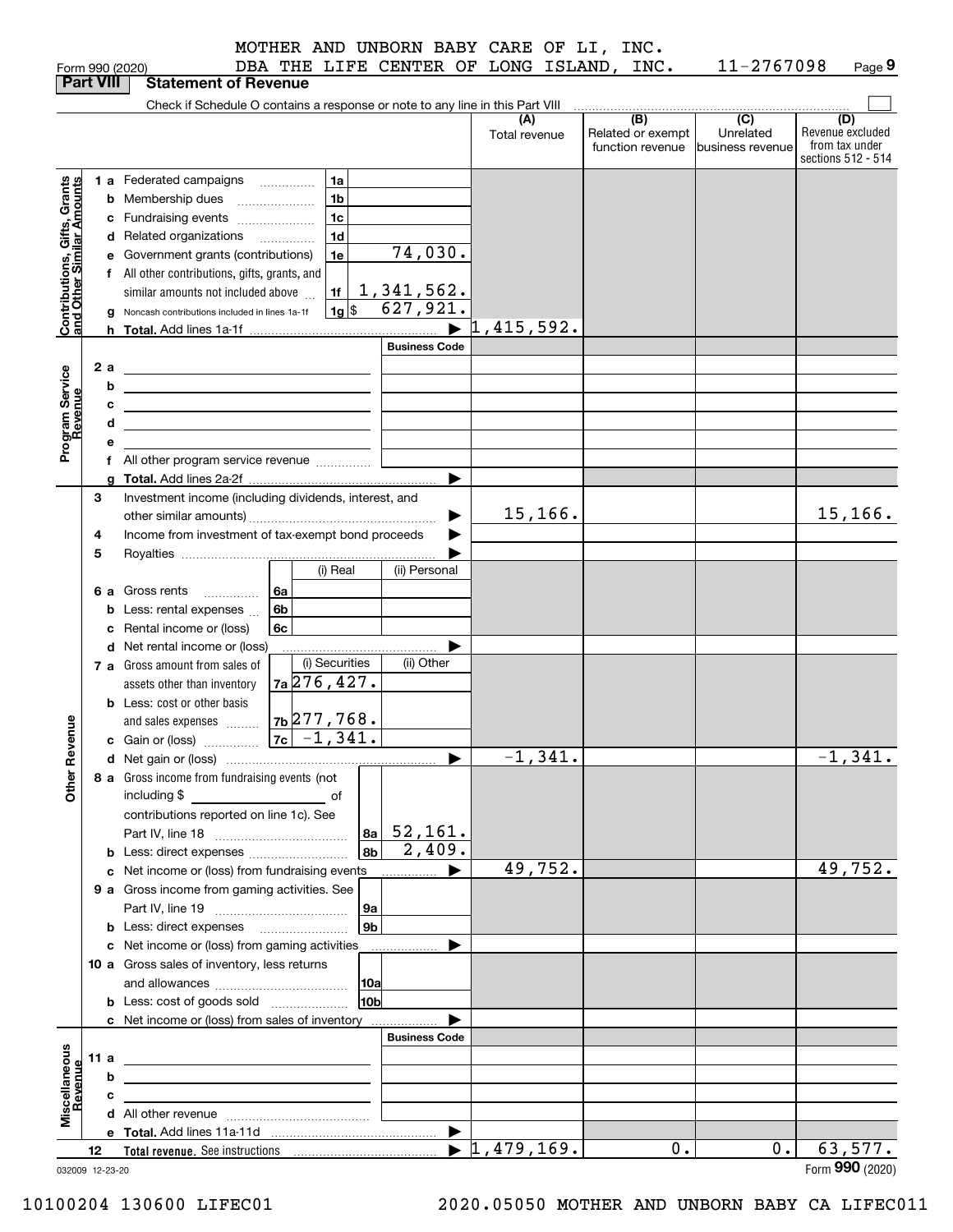DBA THE LIFE CENTER OF LONG ISLAND, INC. 11-2767098

**10**

|              | Form 990 (2020)<br><b>Part IX   Statement of Functional Expenses</b>                                                                                                                                       | DBA THE LIFE CENTER OF LONG ISLAND, |                                    | TMC.                                      | $11 - 2101098$<br>Page 10      |
|--------------|------------------------------------------------------------------------------------------------------------------------------------------------------------------------------------------------------------|-------------------------------------|------------------------------------|-------------------------------------------|--------------------------------|
|              | Section 501(c)(3) and 501(c)(4) organizations must complete all columns. All other organizations must complete column (A).                                                                                 |                                     |                                    |                                           |                                |
|              | Check if Schedule O contains a response or note to any line in this Part IX                                                                                                                                |                                     |                                    |                                           |                                |
|              | Do not include amounts reported on lines 6b,<br>7b, 8b, 9b, and 10b of Part VIII.                                                                                                                          | (A)<br>Total expenses               | (B)<br>Program service<br>expenses | (C)<br>Management and<br>general expenses | (D)<br>Fundraising<br>expenses |
| 1.           | Grants and other assistance to domestic organizations                                                                                                                                                      |                                     |                                    |                                           |                                |
|              | and domestic governments. See Part IV, line 21                                                                                                                                                             |                                     |                                    |                                           |                                |
| $\mathbf{2}$ | Grants and other assistance to domestic                                                                                                                                                                    |                                     |                                    |                                           |                                |
|              | individuals. See Part IV, line 22                                                                                                                                                                          | 547,704.                            | 547,704.                           |                                           |                                |
| 3            | Grants and other assistance to foreign                                                                                                                                                                     |                                     |                                    |                                           |                                |
|              | organizations, foreign governments, and foreign                                                                                                                                                            |                                     |                                    |                                           |                                |
|              | individuals. See Part IV, lines 15 and 16                                                                                                                                                                  |                                     |                                    |                                           |                                |
| 4            | Benefits paid to or for members                                                                                                                                                                            |                                     |                                    |                                           |                                |
| 5            | Compensation of current officers, directors,                                                                                                                                                               |                                     |                                    |                                           |                                |
|              | trustees, and key employees                                                                                                                                                                                | 80,821.                             | 12,123.                            | 48,493.                                   | 20, 205.                       |
| 6            | Compensation not included above to disqualified                                                                                                                                                            |                                     |                                    |                                           |                                |
|              | persons (as defined under section 4958(f)(1)) and                                                                                                                                                          |                                     |                                    |                                           |                                |
|              | persons described in section 4958(c)(3)(B)                                                                                                                                                                 |                                     |                                    |                                           |                                |
| 7            |                                                                                                                                                                                                            | 260,077.                            | 84,061.                            | 137,156.                                  | 38,860.                        |
| 8            | Pension plan accruals and contributions (include                                                                                                                                                           |                                     |                                    |                                           |                                |
|              | section 401(k) and 403(b) employer contributions)                                                                                                                                                          |                                     |                                    |                                           |                                |
| 9            |                                                                                                                                                                                                            | 9,165.                              | 2,566.                             | 5,041.                                    | <u>1,558.</u>                  |
| 10           |                                                                                                                                                                                                            | $\overline{26,085}$ .               | 7,304.                             | 14,347.                                   | 4,434.                         |
| 11           | Fees for services (nonemployees):                                                                                                                                                                          |                                     |                                    |                                           |                                |
| a            |                                                                                                                                                                                                            |                                     |                                    |                                           |                                |
| b            |                                                                                                                                                                                                            | 16,590.                             |                                    | 16,590.                                   |                                |
| с            |                                                                                                                                                                                                            |                                     |                                    |                                           |                                |
| d            | Professional fundraising services. See Part IV, line 17                                                                                                                                                    |                                     |                                    |                                           |                                |
| е<br>f       | Investment management fees                                                                                                                                                                                 |                                     |                                    |                                           |                                |
| g            | Other. (If line 11g amount exceeds 10% of line 25,                                                                                                                                                         |                                     |                                    |                                           |                                |
|              | column (A) amount, list line 11g expenses on Sch O.)                                                                                                                                                       |                                     |                                    |                                           |                                |
| 12           |                                                                                                                                                                                                            | $\overline{2}$ , 260.               |                                    | 2,260.                                    |                                |
| 13           |                                                                                                                                                                                                            | $\overline{37}$ , 488.              | 7,384.                             | 25,346.                                   | 4,758.                         |
| 14           |                                                                                                                                                                                                            |                                     |                                    |                                           |                                |
| 15           |                                                                                                                                                                                                            |                                     |                                    |                                           |                                |
| 16           | Occupancy                                                                                                                                                                                                  | 36, 747.                            | 18,374.                            | 18,373.                                   |                                |
| 17           | Travel                                                                                                                                                                                                     | $\overline{3}33.$                   | 18.                                |                                           | 315.                           |
| 18           | Payments of travel or entertainment expenses                                                                                                                                                               |                                     |                                    |                                           |                                |
|              | for any federal, state, or local public officials                                                                                                                                                          |                                     |                                    |                                           |                                |
| 19           | Conferences, conventions, and meetings                                                                                                                                                                     |                                     |                                    |                                           |                                |
| 20           | Interest                                                                                                                                                                                                   | 777.                                |                                    | 777.                                      |                                |
| 21           |                                                                                                                                                                                                            |                                     |                                    |                                           |                                |
| 22           | Depreciation, depletion, and amortization                                                                                                                                                                  | 22,701.                             | 11,351.                            | 9,080.                                    | 2,270.                         |
| 23           | Insurance                                                                                                                                                                                                  | 32,148.                             |                                    | 32,148.                                   |                                |
| 24           | Other expenses. Itemize expenses not covered<br>above (List miscellaneous expenses on line 24e. If<br>line 24e amount exceeds 10% of line 25, column (A)<br>amount, list line 24e expenses on Schedule O.) |                                     |                                    |                                           |                                |
| a            | PRINTING AND LITERATURE                                                                                                                                                                                    | 20,098.                             | 2,219.                             | 7,946.                                    | 9,933.                         |
| b            | REPAIRS AND MAINTENANCE<br>UTILITIES                                                                                                                                                                       | 16, 555.<br>11,350.                 | 8,278.<br>5,675.                   | 6,621.<br>4,540.                          | 1,656.<br>1,135.               |
| c            | <b>TELEPHONE</b>                                                                                                                                                                                           | 8, 259.                             | 4,129.                             | 3,304.                                    | 826.                           |
| d            |                                                                                                                                                                                                            | 5,157.                              | 445.                               | 1,781.                                    | 2,931.                         |
| 25           | e All other expenses<br>Total functional expenses. Add lines 1 through 24e                                                                                                                                 | 1, 134, 315.                        | 711,631.                           | 333,803.                                  | 88,881.                        |
| 26           | Joint costs. Complete this line only if the organization                                                                                                                                                   |                                     |                                    |                                           |                                |
|              | reported in column (B) joint costs from a combined                                                                                                                                                         |                                     |                                    |                                           |                                |
|              | educational campaign and fundraising solicitation.                                                                                                                                                         |                                     |                                    |                                           |                                |
|              | Check here $\blacktriangleright$<br>if following SOP 98-2 (ASC 958-720)                                                                                                                                    |                                     |                                    |                                           |                                |

032010 12-23-20

Form (2020) **990**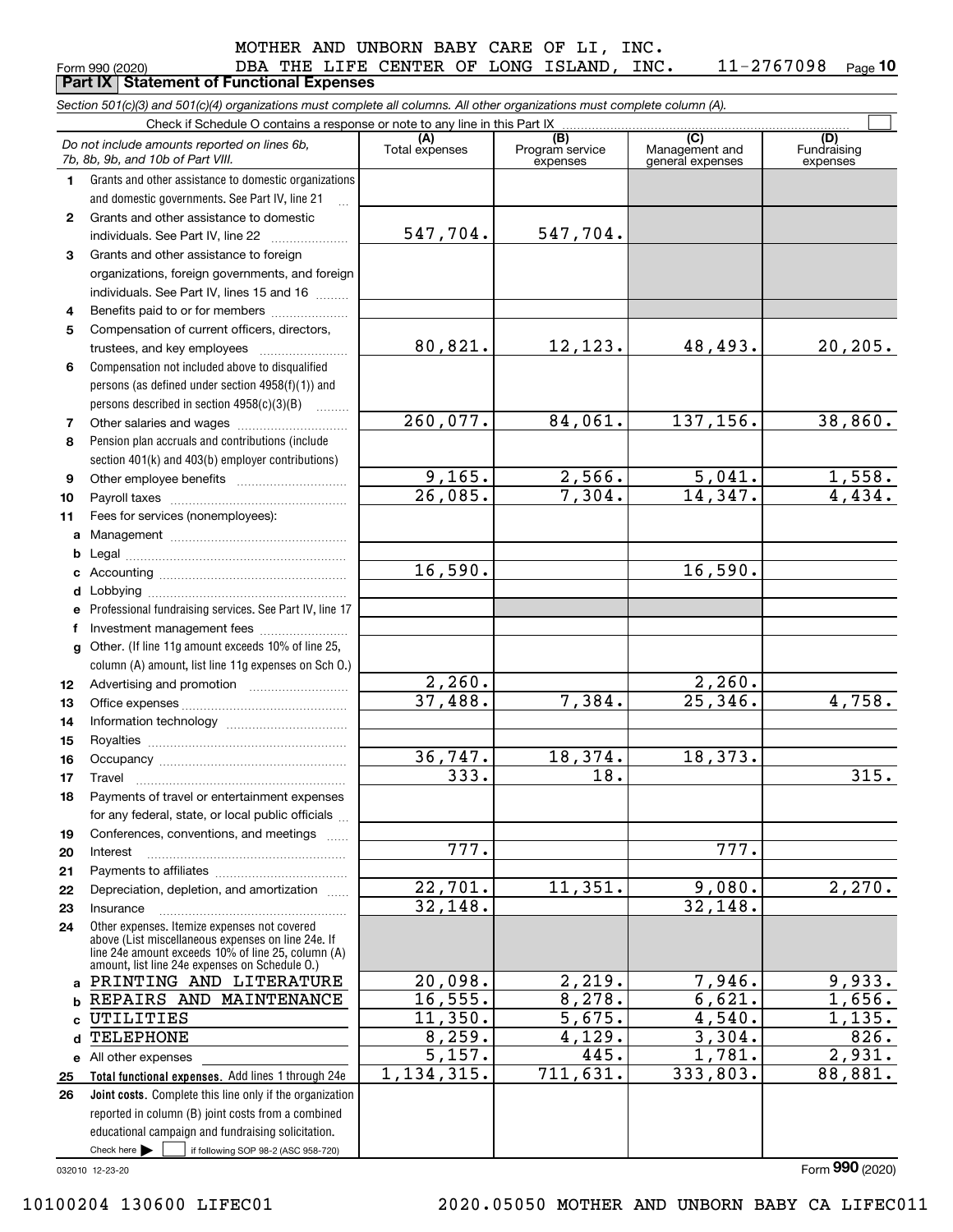|  | Form 990 (2020) |
|--|-----------------|
|  |                 |

**Part X** | Balance Sheet

#### MOTHER AND UNBORN BABY CARE OF LI, INC.

| Form 990 (2020) |  |  |  | DBA THE LIFE CENTER OF LONG ISLAND, | INC. | 11-2767098 | Page 11 |
|-----------------|--|--|--|-------------------------------------|------|------------|---------|

 $\mathcal{L}^{\text{max}}$ Check if Schedule O contains a response or note to any line in this Part X **(A) (B)** Beginning of year | Find of year  $129, 197. \vert 1 \vert 105, 926.$ **11**Cash - non-interest-bearing ~~~~~~~~~~~~~~~~~~~~~~~~~ **22**Savings and temporary cash investments ~~~~~~~~~~~~~~~~~~**33**Pledges and grants receivable, net ~~~~~~~~~~~~~~~~~~~~~  $0. |4$  16,040. Accounts receivable, net ~~~~~~~~~~~~~~~~~~~~~~~~~~ **445**Loans and other receivables from any current or former officer, director, trustee, key employee, creator or founder, substantial contributor, or 35% controlled entity or family member of any of these persons ............................ **5**Loans and other receivables from other disqualified persons (as defined **6**under section  $4958(f)(1)$ , and persons described in section  $4958(c)(3)(B)$ **677**Notes and loans receivable, net ~~~~~~~~~~~~~~~~~~~~~~~**Assets** 151,474. **88**Inventories for sale or use ~~~~~~~~~~~~~~~~~~~~~~~~~~  $5,916.$  9 7,664. **99**Prepaid expenses and deferred charges ~~~~~~~~~~~~~~~~~~ **10a**Land, buildings, and equipment: cost or other 1,049,881. basis. Complete Part VI of Schedule D will aller  $396,674.$  673,308. 10c 653,207. **10cb** Less: accumulated depreciation  $\ldots$  **10b**  $391, 276$ .  $11$  808, 935. **1111**Investments - publicly traded securities ~~~~~~~~~~~~~~~~~~~ **1212**Investments - other securities. See Part IV, line 11 ~~~~~~~~~~~~~~ **1313**Investments - program-related. See Part IV, line 11 [2010] [2010] [2010] [2010] [2010] [2010] [2010] [2010] [2 **1414**Intangible assets ~~~~~~~~~~~~~~~~~~~~~~~~~~~~~~ Other assets. See Part IV, line 11 ~~~~~~~~~~~~~~~~~~~~~~ **1515** $1,199,697.$  16 1, 743, 246. **1616Total assets.**  Add lines 1 through 15 (must equal line 33)  $35,720.$   $17$   $32,909.$ **1717**Accounts payable and accrued expenses ~~~~~~~~~~~~~~~~~~ **1818**Grants payable ~~~~~~~~~~~~~~~~~~~~~~~~~~~~~~~ **1919**Deferred revenue ~~~~~~~~~~~~~~~~~~~~~~~~~~~~~~ **2020**Tax-exempt bond liabilities …………………………………………………………… Escrow or custodial account liability. Complete Part IV of Schedule D **212122**Loans and other payables to any current or former officer, director, iabilities **Liabilities** trustee, key employee, creator or founder, substantial contributor, or 35% controlled entity or family member of any of these persons ~~~~~~~~~**2223**Secured mortgages and notes payable to unrelated third parties **23**Unsecured notes and loans payable to unrelated third parties **242425**Other liabilities (including federal income tax, payables to related third parties, and other liabilities not included on lines 17-24). Complete Part X of Schedule D ~~~~~~~~~~~~~~~~~~~~~~~~~~~~~~~  $0. |25|$  10,397. **25** $35,720. |26| 43,306.$ **2626Total liabilities.**  Add lines 17 through 25 **Organizations that follow FASB ASC 958, check here** | X Assets or Fund Balances **Net Assets or Fund Balances and complete lines 27, 28, 32, and 33.**  $1,133,224. |z_7| 1,667,247.$ **2727**Net assets without donor restrictions ~~~~~~~~~~~~~~~~~~~~  $30,753. |28|$  32,693. **2828**Net assets with donor restrictions ~~~~~~~~~~~~~~~~~~~~~~**Organizations that do not follow FASB ASC 958, check here** | **and complete lines 29 through 33. 2929**Capital stock or trust principal, or current funds ~~~~~~~~~~~~~~~ **3030**Paid-in or capital surplus, or land, building, or equipment fund www.commun.com **3131**Retained earnings, endowment, accumulated income, or other funds www.com ğ Total net assets or fund balances ~~~~~~~~~~~~~~~~~~~~~~  $1,163,977.$   $32$  1,699,940. **3232** $1,199,697.$  33 1, 743, 246. Total liabilities and net assets/fund balances **3333**Form (2020) **990**

032011 12-23-20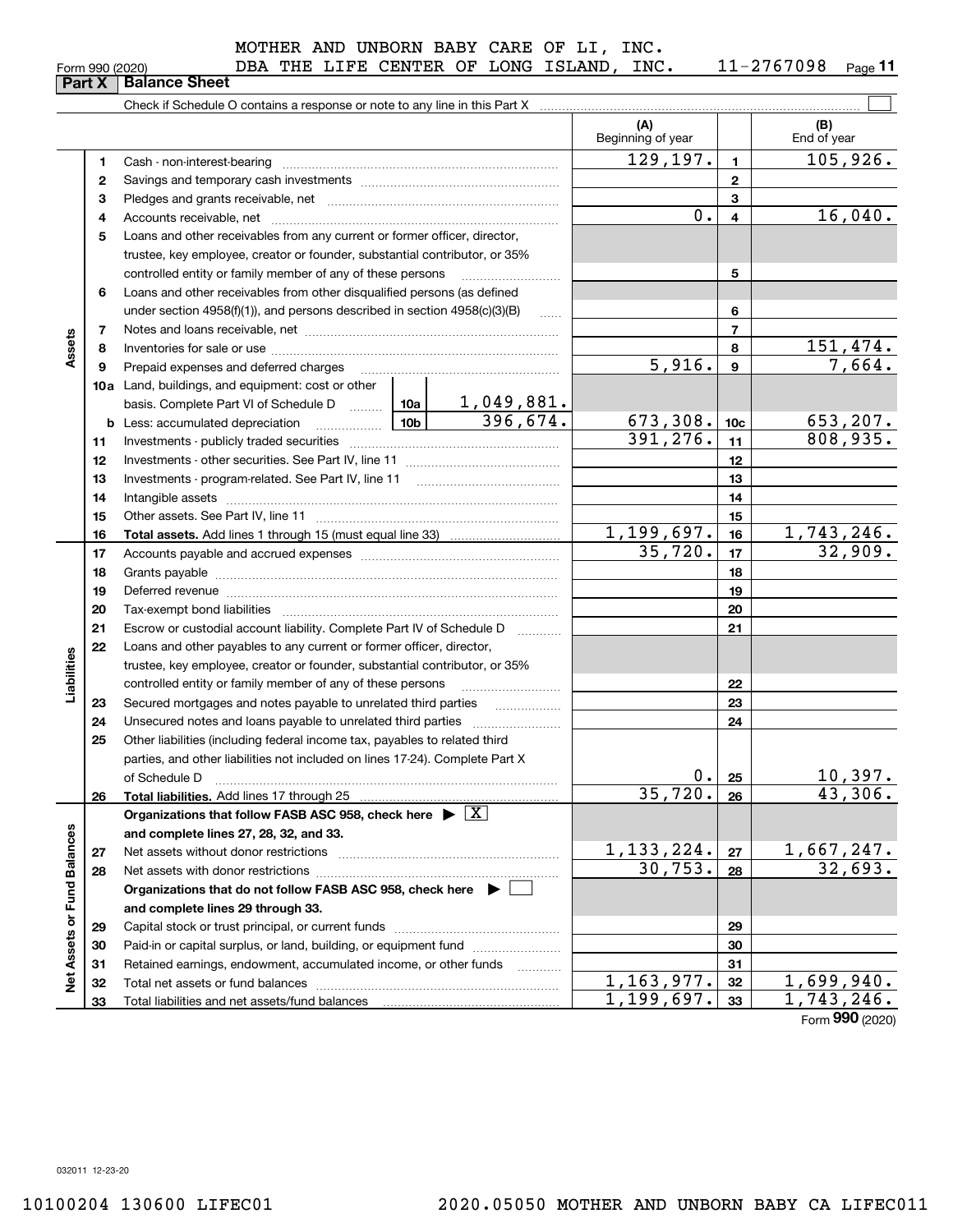|    | MOTHER AND UNBORN BABY CARE OF LI, INC.                                                                                                                                                                                        |                         |                |            |         |
|----|--------------------------------------------------------------------------------------------------------------------------------------------------------------------------------------------------------------------------------|-------------------------|----------------|------------|---------|
|    | DBA THE LIFE CENTER OF LONG ISLAND, INC.<br>Form 990 (2020)                                                                                                                                                                    |                         | 11-2767098     |            | Page 12 |
|    | Part XI   Reconciliation of Net Assets                                                                                                                                                                                         |                         |                |            |         |
|    |                                                                                                                                                                                                                                |                         |                |            |         |
|    |                                                                                                                                                                                                                                |                         |                |            |         |
| 1  | Total revenue (must equal Part VIII, column (A), line 12)                                                                                                                                                                      | $\mathbf{1}$            | 1,479,169.     |            |         |
| 2  | Total expenses (must equal Part IX, column (A), line 25)                                                                                                                                                                       | $\mathbf{2}$            | 1,134,315.     |            |         |
| з  | Revenue less expenses. Subtract line 2 from line 1                                                                                                                                                                             | $\mathbf{3}$            | 344,854.       |            |         |
| 4  | Net assets or fund balances at beginning of year (must equal Part X, line 32, column (A)) <i>manageredial</i>                                                                                                                  | $\overline{\mathbf{4}}$ | 1,163,977.     |            |         |
| 5  |                                                                                                                                                                                                                                | 5                       | 127,579.       |            |         |
| 6  | Donated services and use of facilities [111] matter contracts and the facilities in the matter of facilities [11] matter contracts and use of facilities [11] matter contracts and the service of the service of the service o | $\bf 6$                 |                |            |         |
| 7  |                                                                                                                                                                                                                                | $\overline{7}$          |                |            |         |
| 8  | Prior period adjustments                                                                                                                                                                                                       | 8                       |                |            | 63,530. |
| 9  | Other changes in net assets or fund balances (explain on Schedule O)                                                                                                                                                           | 9                       |                |            | $0$ .   |
| 10 | Net assets or fund balances at end of year. Combine lines 3 through 9 (must equal Part X, line 32,                                                                                                                             |                         |                |            |         |
|    | column (B))                                                                                                                                                                                                                    | 10                      | 1,699,940.     |            |         |
|    | Part XII Financial Statements and Reporting                                                                                                                                                                                    |                         |                |            |         |
|    |                                                                                                                                                                                                                                |                         |                |            | X       |
|    |                                                                                                                                                                                                                                |                         |                | <b>Yes</b> | No      |
| 1  | $\boxed{\mathbf{X}}$ Accrual<br>Accounting method used to prepare the Form 990: <u>June</u> Cash<br>Other                                                                                                                      |                         |                |            |         |
|    | If the organization changed its method of accounting from a prior year or checked "Other," explain in Schedule O.                                                                                                              |                         |                |            |         |
|    | 2a Were the organization's financial statements compiled or reviewed by an independent accountant?                                                                                                                             |                         | 2a             |            | х       |
|    | If "Yes," check a box below to indicate whether the financial statements for the year were compiled or reviewed on a                                                                                                           |                         |                |            |         |
|    | separate basis, consolidated basis, or both:                                                                                                                                                                                   |                         |                |            |         |
|    | Separate basis<br><b>Consolidated basis</b><br>Both consolidated and separate basis                                                                                                                                            |                         |                |            |         |
|    | <b>b</b> Were the organization's financial statements audited by an independent accountant?                                                                                                                                    |                         | 2 <sub>b</sub> | X          |         |
|    | If "Yes," check a box below to indicate whether the financial statements for the year were audited on a separate basis,                                                                                                        |                         |                |            |         |
|    | consolidated basis, or both:                                                                                                                                                                                                   |                         |                |            |         |
|    | $\vert X \vert$ Separate basis<br><b>Consolidated basis</b><br>Both consolidated and separate basis                                                                                                                            |                         |                |            |         |
|    | c If "Yes" to line 2a or 2b, does the organization have a committee that assumes responsibility for oversight of the audit,                                                                                                    |                         |                |            |         |
|    |                                                                                                                                                                                                                                |                         | 2c             | Х          |         |
|    | If the organization changed either its oversight process or selection process during the tax year, explain on Schedule O.                                                                                                      |                         |                |            |         |
|    | 3a As a result of a federal award, was the organization required to undergo an audit or audits as set forth in the Single Audit                                                                                                |                         |                |            |         |
|    |                                                                                                                                                                                                                                |                         | За             |            | x       |
|    | b If "Yes," did the organization undergo the required audit or audits? If the organization did not undergo the required audit                                                                                                  |                         |                |            |         |
|    | or audits, explain why on Schedule O and describe any steps taken to undergo such audits [11] contains the school of audits [11] or audits [11] or audits [11] or audits [11] or audits [11] or audits [11] or audits [11] or  |                         | 3b             | <u>nnn</u> |         |

Form (2020) **990**

032012 12-23-20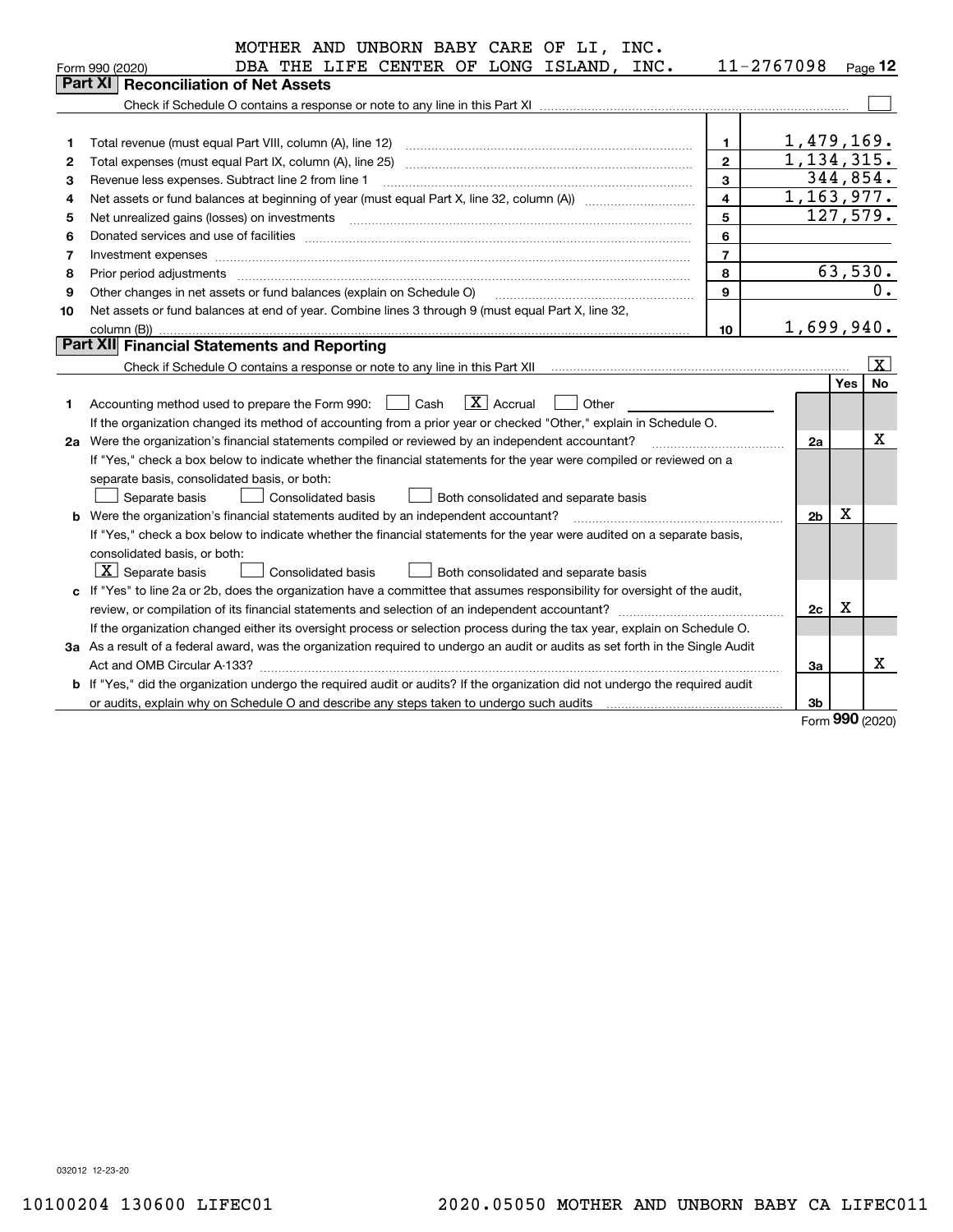| <b>SCHEDULE A</b>                                      | OMB No. 1545-0047                                                                                                                                                                                                                                                                        |                                                                                                                                    |                                                                |    |                            |  |                                       |  |  |  |  |  |
|--------------------------------------------------------|------------------------------------------------------------------------------------------------------------------------------------------------------------------------------------------------------------------------------------------------------------------------------------------|------------------------------------------------------------------------------------------------------------------------------------|----------------------------------------------------------------|----|----------------------------|--|---------------------------------------|--|--|--|--|--|
| (Form 990 or 990-EZ)                                   |                                                                                                                                                                                                                                                                                          | <b>Public Charity Status and Public Support</b><br>Complete if the organization is a section 501(c)(3) organization or a section   |                                                                |    |                            |  |                                       |  |  |  |  |  |
|                                                        |                                                                                                                                                                                                                                                                                          | 4947(a)(1) nonexempt charitable trust.                                                                                             |                                                                |    |                            |  |                                       |  |  |  |  |  |
| Department of the Treasury<br>Internal Revenue Service |                                                                                                                                                                                                                                                                                          | Attach to Form 990 or Form 990-EZ.<br>$\blacktriangleright$ Go to www.irs.gov/Form990 for instructions and the latest information. |                                                                |    |                            |  | <b>Open to Public</b><br>Inspection   |  |  |  |  |  |
| Name of the organization                               | MOTHER AND UNBORN BABY CARE OF LI, INC.                                                                                                                                                                                                                                                  |                                                                                                                                    |                                                                |    |                            |  | <b>Employer identification number</b> |  |  |  |  |  |
|                                                        | DBA THE LIFE CENTER OF LONG ISLAND, INC.                                                                                                                                                                                                                                                 |                                                                                                                                    |                                                                |    |                            |  | 11-2767098                            |  |  |  |  |  |
| Part I                                                 | Reason for Public Charity Status. (All organizations must complete this part.) See instructions.                                                                                                                                                                                         |                                                                                                                                    |                                                                |    |                            |  |                                       |  |  |  |  |  |
| 1                                                      | The organization is not a private foundation because it is: (For lines 1 through 12, check only one box.)                                                                                                                                                                                |                                                                                                                                    |                                                                |    |                            |  |                                       |  |  |  |  |  |
| $\mathbf 2$                                            | A church, convention of churches, or association of churches described in section 170(b)(1)(A)(i).<br>A school described in section 170(b)(1)(A)(ii). (Attach Schedule E (Form 990 or 990-EZ).)                                                                                          |                                                                                                                                    |                                                                |    |                            |  |                                       |  |  |  |  |  |
| 3                                                      | A hospital or a cooperative hospital service organization described in section $170(b)(1)(A)(iii)$ .                                                                                                                                                                                     |                                                                                                                                    |                                                                |    |                            |  |                                       |  |  |  |  |  |
| 4                                                      | A medical research organization operated in conjunction with a hospital described in section 170(b)(1)(A)(iii). Enter the hospital's name,                                                                                                                                               |                                                                                                                                    |                                                                |    |                            |  |                                       |  |  |  |  |  |
| city, and state:                                       |                                                                                                                                                                                                                                                                                          |                                                                                                                                    |                                                                |    |                            |  |                                       |  |  |  |  |  |
| 5                                                      | An organization operated for the benefit of a college or university owned or operated by a governmental unit described in                                                                                                                                                                |                                                                                                                                    |                                                                |    |                            |  |                                       |  |  |  |  |  |
|                                                        | section 170(b)(1)(A)(iv). (Complete Part II.)                                                                                                                                                                                                                                            |                                                                                                                                    |                                                                |    |                            |  |                                       |  |  |  |  |  |
| 6<br>7                                                 | A federal, state, or local government or governmental unit described in section 170(b)(1)(A)(v).<br>$\vert$ X $\vert$                                                                                                                                                                    |                                                                                                                                    |                                                                |    |                            |  |                                       |  |  |  |  |  |
|                                                        | An organization that normally receives a substantial part of its support from a governmental unit or from the general public described in<br>section 170(b)(1)(A)(vi). (Complete Part II.)                                                                                               |                                                                                                                                    |                                                                |    |                            |  |                                       |  |  |  |  |  |
| 8                                                      | A community trust described in section 170(b)(1)(A)(vi). (Complete Part II.)                                                                                                                                                                                                             |                                                                                                                                    |                                                                |    |                            |  |                                       |  |  |  |  |  |
| 9                                                      | An agricultural research organization described in section 170(b)(1)(A)(ix) operated in conjunction with a land-grant college                                                                                                                                                            |                                                                                                                                    |                                                                |    |                            |  |                                       |  |  |  |  |  |
|                                                        | or university or a non-land-grant college of agriculture (see instructions). Enter the name, city, and state of the college or                                                                                                                                                           |                                                                                                                                    |                                                                |    |                            |  |                                       |  |  |  |  |  |
| university:                                            |                                                                                                                                                                                                                                                                                          |                                                                                                                                    |                                                                |    |                            |  |                                       |  |  |  |  |  |
| 10                                                     | An organization that normally receives (1) more than 33 1/3% of its support from contributions, membership fees, and gross receipts from<br>activities related to its exempt functions, subject to certain exceptions; and (2) no more than 33 1/3% of its support from gross investment |                                                                                                                                    |                                                                |    |                            |  |                                       |  |  |  |  |  |
|                                                        | income and unrelated business taxable income (less section 511 tax) from businesses acquired by the organization after June 30, 1975.                                                                                                                                                    |                                                                                                                                    |                                                                |    |                            |  |                                       |  |  |  |  |  |
|                                                        | See section 509(a)(2). (Complete Part III.)                                                                                                                                                                                                                                              |                                                                                                                                    |                                                                |    |                            |  |                                       |  |  |  |  |  |
| 11                                                     | An organization organized and operated exclusively to test for public safety. See section 509(a)(4).                                                                                                                                                                                     |                                                                                                                                    |                                                                |    |                            |  |                                       |  |  |  |  |  |
| 12                                                     | An organization organized and operated exclusively for the benefit of, to perform the functions of, or to carry out the purposes of one or                                                                                                                                               |                                                                                                                                    |                                                                |    |                            |  |                                       |  |  |  |  |  |
|                                                        | more publicly supported organizations described in section 509(a)(1) or section 509(a)(2). See section 509(a)(3). Check the box in                                                                                                                                                       |                                                                                                                                    |                                                                |    |                            |  |                                       |  |  |  |  |  |
| a                                                      | lines 12a through 12d that describes the type of supporting organization and complete lines 12e, 12f, and 12g.<br>Type I. A supporting organization operated, supervised, or controlled by its supported organization(s), typically by giving                                            |                                                                                                                                    |                                                                |    |                            |  |                                       |  |  |  |  |  |
|                                                        | the supported organization(s) the power to regularly appoint or elect a majority of the directors or trustees of the supporting                                                                                                                                                          |                                                                                                                                    |                                                                |    |                            |  |                                       |  |  |  |  |  |
|                                                        | organization. You must complete Part IV, Sections A and B.                                                                                                                                                                                                                               |                                                                                                                                    |                                                                |    |                            |  |                                       |  |  |  |  |  |
| b                                                      | Type II. A supporting organization supervised or controlled in connection with its supported organization(s), by having                                                                                                                                                                  |                                                                                                                                    |                                                                |    |                            |  |                                       |  |  |  |  |  |
|                                                        | control or management of the supporting organization vested in the same persons that control or manage the supported                                                                                                                                                                     |                                                                                                                                    |                                                                |    |                            |  |                                       |  |  |  |  |  |
|                                                        | organization(s). You must complete Part IV, Sections A and C.                                                                                                                                                                                                                            |                                                                                                                                    |                                                                |    |                            |  |                                       |  |  |  |  |  |
| c                                                      | Type III functionally integrated. A supporting organization operated in connection with, and functionally integrated with,<br>its supported organization(s) (see instructions). You must complete Part IV, Sections A, D, and E.                                                         |                                                                                                                                    |                                                                |    |                            |  |                                       |  |  |  |  |  |
| d                                                      | Type III non-functionally integrated. A supporting organization operated in connection with its supported organization(s)                                                                                                                                                                |                                                                                                                                    |                                                                |    |                            |  |                                       |  |  |  |  |  |
|                                                        | that is not functionally integrated. The organization generally must satisfy a distribution requirement and an attentiveness                                                                                                                                                             |                                                                                                                                    |                                                                |    |                            |  |                                       |  |  |  |  |  |
|                                                        | requirement (see instructions). You must complete Part IV, Sections A and D, and Part V.                                                                                                                                                                                                 |                                                                                                                                    |                                                                |    |                            |  |                                       |  |  |  |  |  |
| е                                                      | Check this box if the organization received a written determination from the IRS that it is a Type I, Type II, Type III                                                                                                                                                                  |                                                                                                                                    |                                                                |    |                            |  |                                       |  |  |  |  |  |
|                                                        | functionally integrated, or Type III non-functionally integrated supporting organization.                                                                                                                                                                                                |                                                                                                                                    |                                                                |    |                            |  |                                       |  |  |  |  |  |
|                                                        | f Enter the number of supported organizations<br>Provide the following information about the supported organization(s).                                                                                                                                                                  |                                                                                                                                    |                                                                |    |                            |  |                                       |  |  |  |  |  |
| (i) Name of supported                                  | (ii) EIN                                                                                                                                                                                                                                                                                 | (iii) Type of organization                                                                                                         | (iv) Is the organization listed<br>in your governing document? |    | (v) Amount of monetary     |  | (vi) Amount of other                  |  |  |  |  |  |
| organization                                           |                                                                                                                                                                                                                                                                                          | (described on lines 1-10<br>above (see instructions))                                                                              | Yes                                                            | No | support (see instructions) |  | support (see instructions)            |  |  |  |  |  |
|                                                        |                                                                                                                                                                                                                                                                                          |                                                                                                                                    |                                                                |    |                            |  |                                       |  |  |  |  |  |
|                                                        |                                                                                                                                                                                                                                                                                          |                                                                                                                                    |                                                                |    |                            |  |                                       |  |  |  |  |  |
|                                                        |                                                                                                                                                                                                                                                                                          |                                                                                                                                    |                                                                |    |                            |  |                                       |  |  |  |  |  |
|                                                        |                                                                                                                                                                                                                                                                                          |                                                                                                                                    |                                                                |    |                            |  |                                       |  |  |  |  |  |
|                                                        |                                                                                                                                                                                                                                                                                          |                                                                                                                                    |                                                                |    |                            |  |                                       |  |  |  |  |  |
|                                                        |                                                                                                                                                                                                                                                                                          |                                                                                                                                    |                                                                |    |                            |  |                                       |  |  |  |  |  |
|                                                        |                                                                                                                                                                                                                                                                                          |                                                                                                                                    |                                                                |    |                            |  |                                       |  |  |  |  |  |
|                                                        |                                                                                                                                                                                                                                                                                          |                                                                                                                                    |                                                                |    |                            |  |                                       |  |  |  |  |  |
| Total                                                  |                                                                                                                                                                                                                                                                                          |                                                                                                                                    |                                                                |    |                            |  |                                       |  |  |  |  |  |

LHA For Paperwork Reduction Act Notice, see the Instructions for Form 990 or 990-EZ. <sub>032021</sub> o1-25-21 Schedule A (Form 990 or 990-EZ) 2020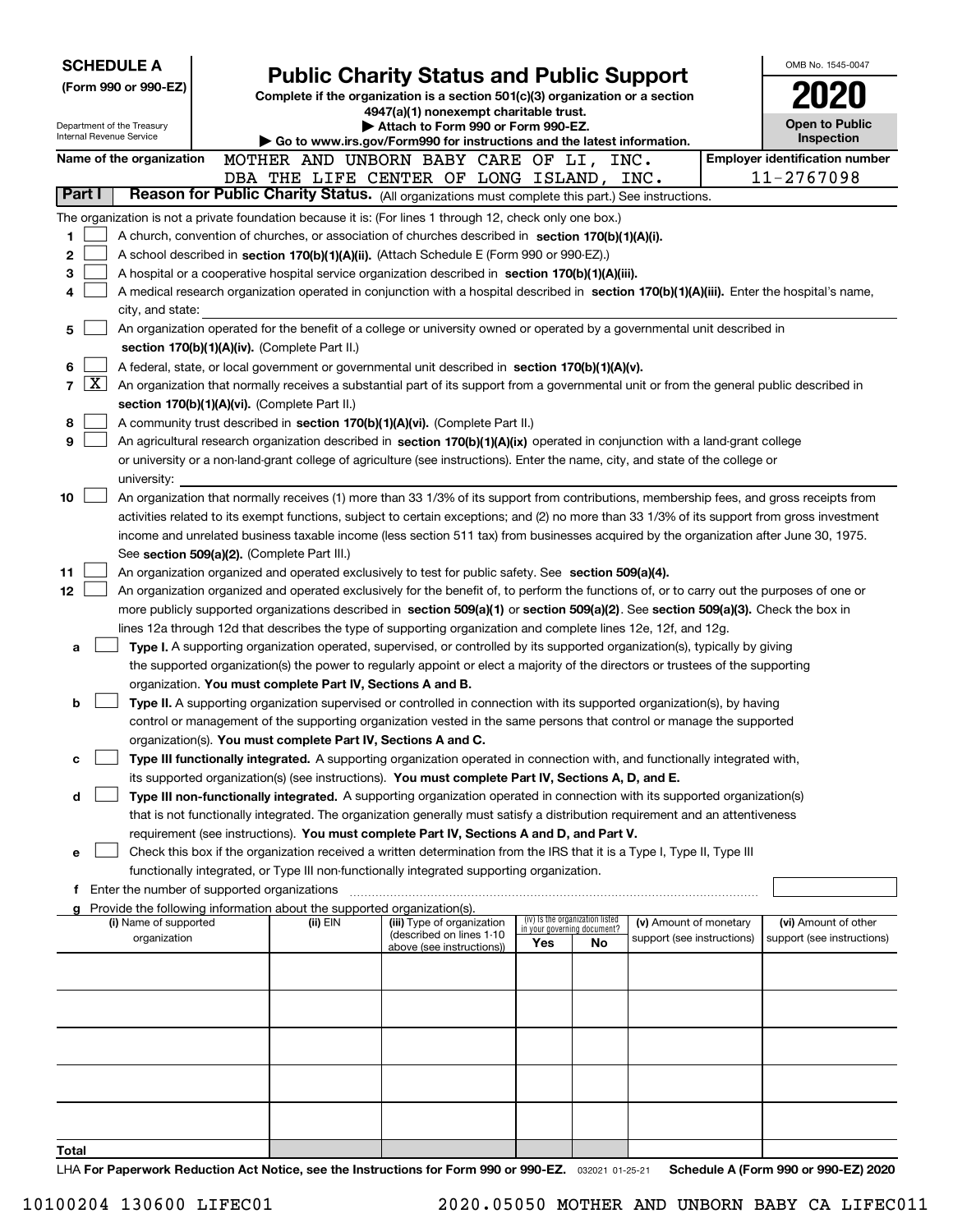| Schedule A (Form 990 or 990-EZ) 2020 DBA THE LIFE CENTER OF LONG ISLAND, INC. $11-2767098$ Page 2                 |  |  |  |  |  |
|-------------------------------------------------------------------------------------------------------------------|--|--|--|--|--|
| <b>Part II</b> Support Schedule for Organizations Described in Sections $170(b)(1)(A)(iv)$ and $170(b)(1)(A)(vi)$ |  |  |  |  |  |

(Complete only if you checked the box on line 5, 7, or 8 of Part I or if the organization failed to qualify under Part III. If the organization fails to qualify under the tests listed below, please complete Part III.)

| <b>Section A. Public Support</b>                                                                                                               |                      |                      |                        |                        |                                      |                                          |
|------------------------------------------------------------------------------------------------------------------------------------------------|----------------------|----------------------|------------------------|------------------------|--------------------------------------|------------------------------------------|
| Calendar year (or fiscal year beginning in)                                                                                                    | (a) 2016             | (b) 2017             | $(c)$ 2018             | $(d)$ 2019             | (e) 2020                             | (f) Total                                |
| 1 Gifts, grants, contributions, and                                                                                                            |                      |                      |                        |                        |                                      |                                          |
| membership fees received. (Do not                                                                                                              |                      |                      |                        |                        |                                      |                                          |
| include any "unusual grants.")                                                                                                                 | 1505457.             | 1522566.             | 1462663.               | 1400498.               | 1415592.                             | 7306776.                                 |
| 2 Tax revenues levied for the organ-                                                                                                           |                      |                      |                        |                        |                                      |                                          |
| ization's benefit and either paid to                                                                                                           |                      |                      |                        |                        |                                      |                                          |
| or expended on its behalf                                                                                                                      |                      |                      |                        |                        |                                      |                                          |
| 3 The value of services or facilities                                                                                                          |                      |                      |                        |                        |                                      |                                          |
| furnished by a governmental unit to                                                                                                            |                      |                      |                        |                        |                                      |                                          |
| the organization without charge                                                                                                                |                      |                      |                        |                        |                                      |                                          |
| 4 Total. Add lines 1 through 3                                                                                                                 | 1505457.             | 1522566.             | 1462663.               | 1400498.               | 1415592.                             | 7306776.                                 |
| 5 The portion of total contributions                                                                                                           |                      |                      |                        |                        |                                      |                                          |
| by each person (other than a                                                                                                                   |                      |                      |                        |                        |                                      |                                          |
| governmental unit or publicly                                                                                                                  |                      |                      |                        |                        |                                      |                                          |
| supported organization) included                                                                                                               |                      |                      |                        |                        |                                      |                                          |
| on line 1 that exceeds 2% of the                                                                                                               |                      |                      |                        |                        |                                      |                                          |
| amount shown on line 11,                                                                                                                       |                      |                      |                        |                        |                                      |                                          |
| column (f)                                                                                                                                     |                      |                      |                        |                        |                                      |                                          |
|                                                                                                                                                |                      |                      |                        |                        |                                      | 7306776.                                 |
| 6 Public support. Subtract line 5 from line 4.<br><b>Section B. Total Support</b>                                                              |                      |                      |                        |                        |                                      |                                          |
|                                                                                                                                                |                      |                      |                        |                        |                                      |                                          |
| Calendar year (or fiscal year beginning in)                                                                                                    | (a) 2016<br>1505457. | (b) 2017<br>1522566. | $(c)$ 2018<br>1462663. | $(d)$ 2019<br>1400498. | (e) 2020<br>1415592.                 | (f) Total<br>7306776.                    |
| <b>7</b> Amounts from line 4                                                                                                                   |                      |                      |                        |                        |                                      |                                          |
| 8 Gross income from interest,                                                                                                                  |                      |                      |                        |                        |                                      |                                          |
| dividends, payments received on                                                                                                                |                      |                      |                        |                        |                                      |                                          |
| securities loans, rents, royalties,                                                                                                            |                      |                      |                        |                        |                                      |                                          |
| and income from similar sources                                                                                                                | 2,875.               | 2,925.               | 6,405.                 | 9,627.                 | 15,166.                              | 36,998.                                  |
| 9 Net income from unrelated business                                                                                                           |                      |                      |                        |                        |                                      |                                          |
| activities, whether or not the                                                                                                                 |                      |                      |                        |                        |                                      |                                          |
| business is regularly carried on                                                                                                               |                      |                      |                        |                        |                                      |                                          |
| 10 Other income. Do not include gain                                                                                                           |                      |                      |                        |                        |                                      |                                          |
| or loss from the sale of capital                                                                                                               |                      |                      |                        |                        |                                      |                                          |
| assets (Explain in Part VI.)                                                                                                                   |                      |                      |                        |                        |                                      |                                          |
| 11 Total support. Add lines 7 through 10                                                                                                       |                      |                      |                        |                        |                                      | 7343774.                                 |
| 12 Gross receipts from related activities, etc. (see instructions)                                                                             |                      |                      |                        |                        | 12                                   |                                          |
| 13 First 5 years. If the Form 990 is for the organization's first, second, third, fourth, or fifth tax year as a section 501(c)(3)             |                      |                      |                        |                        |                                      |                                          |
|                                                                                                                                                |                      |                      |                        |                        |                                      |                                          |
| <b>Section C. Computation of Public Support Percentage</b>                                                                                     |                      |                      |                        |                        |                                      |                                          |
| 14 Public support percentage for 2020 (line 6, column (f), divided by line 11, column (f) <i>mummumumum</i>                                    |                      |                      |                        |                        | 14                                   | 99.50<br>%                               |
|                                                                                                                                                |                      |                      |                        |                        | 15                                   | 99.67<br>%                               |
| 16a 33 1/3% support test - 2020. If the organization did not check the box on line 13, and line 14 is 33 1/3% or more, check this box and      |                      |                      |                        |                        |                                      |                                          |
| stop here. The organization qualifies as a publicly supported organization                                                                     |                      |                      |                        |                        |                                      | $\blacktriangleright$ $\boxed{\text{X}}$ |
| b 33 1/3% support test - 2019. If the organization did not check a box on line 13 or 16a, and line 15 is 33 1/3% or more, check this box       |                      |                      |                        |                        |                                      |                                          |
| and stop here. The organization qualifies as a publicly supported organization                                                                 |                      |                      |                        |                        |                                      |                                          |
| 17a 10% -facts-and-circumstances test - 2020. If the organization did not check a box on line 13, 16a, or 16b, and line 14 is 10% or more,     |                      |                      |                        |                        |                                      |                                          |
| and if the organization meets the facts-and-circumstances test, check this box and stop here. Explain in Part VI how the organization          |                      |                      |                        |                        |                                      |                                          |
| meets the facts-and-circumstances test. The organization qualifies as a publicly supported organization                                        |                      |                      |                        |                        |                                      |                                          |
| <b>b 10% -facts-and-circumstances test - 2019.</b> If the organization did not check a box on line 13, 16a, 16b, or 17a, and line 15 is 10% or |                      |                      |                        |                        |                                      |                                          |
| more, and if the organization meets the facts-and-circumstances test, check this box and stop here. Explain in Part VI how the                 |                      |                      |                        |                        |                                      |                                          |
| organization meets the facts-and-circumstances test. The organization qualifies as a publicly supported organization                           |                      |                      |                        |                        |                                      |                                          |
| 18 Private foundation. If the organization did not check a box on line 13, 16a, 16b, 17a, or 17b, check this box and see instructions          |                      |                      |                        |                        |                                      |                                          |
|                                                                                                                                                |                      |                      |                        |                        | Schedule A (Form 990 or 990-F7) 2020 |                                          |

**Schedule A (Form 990 or 990-EZ) 2020**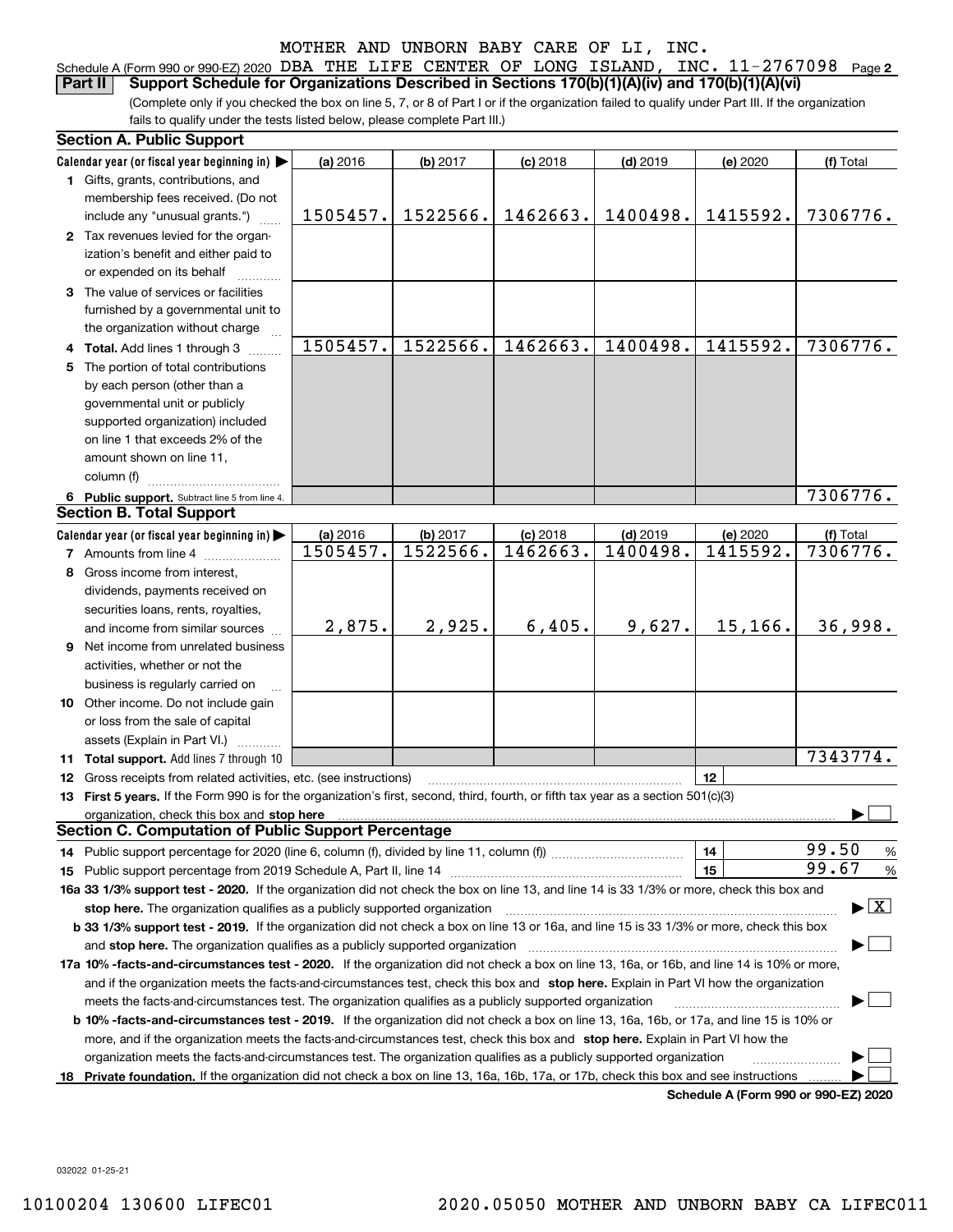#### Schedule A (Form 990 or 990-EZ) 2020 DBA THE LIFE CENTER OF LONG ISLAND, INC.  $11\text{--}2767098$  Page 3 **Part III Support Schedule for Organizations Described in Section 509(a)(2)**

(Complete only if you checked the box on line 10 of Part I or if the organization failed to qualify under Part II. If the organization fails to qualify under the tests listed below, please complete Part II.)

|    | <b>Section A. Public Support</b>                                                                                                                                                                                                                        |          |          |            |            |    |          |                                      |          |
|----|---------------------------------------------------------------------------------------------------------------------------------------------------------------------------------------------------------------------------------------------------------|----------|----------|------------|------------|----|----------|--------------------------------------|----------|
|    | Calendar year (or fiscal year beginning in)                                                                                                                                                                                                             | (a) 2016 | (b) 2017 | $(c)$ 2018 | $(d)$ 2019 |    | (e) 2020 | (f) Total                            |          |
|    | 1 Gifts, grants, contributions, and                                                                                                                                                                                                                     |          |          |            |            |    |          |                                      |          |
|    | membership fees received. (Do not                                                                                                                                                                                                                       |          |          |            |            |    |          |                                      |          |
|    | include any "unusual grants.")                                                                                                                                                                                                                          |          |          |            |            |    |          |                                      |          |
|    | <b>2</b> Gross receipts from admissions,<br>merchandise sold or services per-<br>formed, or facilities furnished in<br>any activity that is related to the<br>organization's tax-exempt purpose                                                         |          |          |            |            |    |          |                                      |          |
| З. | Gross receipts from activities that                                                                                                                                                                                                                     |          |          |            |            |    |          |                                      |          |
|    | are not an unrelated trade or bus-                                                                                                                                                                                                                      |          |          |            |            |    |          |                                      |          |
|    | iness under section 513                                                                                                                                                                                                                                 |          |          |            |            |    |          |                                      |          |
|    | 4 Tax revenues levied for the organ-                                                                                                                                                                                                                    |          |          |            |            |    |          |                                      |          |
|    | ization's benefit and either paid to                                                                                                                                                                                                                    |          |          |            |            |    |          |                                      |          |
|    | or expended on its behalf                                                                                                                                                                                                                               |          |          |            |            |    |          |                                      |          |
|    | .                                                                                                                                                                                                                                                       |          |          |            |            |    |          |                                      |          |
| 5  | The value of services or facilities                                                                                                                                                                                                                     |          |          |            |            |    |          |                                      |          |
|    | furnished by a governmental unit to                                                                                                                                                                                                                     |          |          |            |            |    |          |                                      |          |
|    | the organization without charge                                                                                                                                                                                                                         |          |          |            |            |    |          |                                      |          |
|    | <b>6 Total.</b> Add lines 1 through 5                                                                                                                                                                                                                   |          |          |            |            |    |          |                                      |          |
|    | 7a Amounts included on lines 1, 2, and                                                                                                                                                                                                                  |          |          |            |            |    |          |                                      |          |
|    | 3 received from disqualified persons                                                                                                                                                                                                                    |          |          |            |            |    |          |                                      |          |
|    | <b>b</b> Amounts included on lines 2 and 3 received<br>from other than disqualified persons that                                                                                                                                                        |          |          |            |            |    |          |                                      |          |
|    | exceed the greater of \$5,000 or 1% of the                                                                                                                                                                                                              |          |          |            |            |    |          |                                      |          |
|    | amount on line 13 for the year                                                                                                                                                                                                                          |          |          |            |            |    |          |                                      |          |
|    | c Add lines 7a and 7b                                                                                                                                                                                                                                   |          |          |            |            |    |          |                                      |          |
|    | 8 Public support. (Subtract line 7c from line 6.)                                                                                                                                                                                                       |          |          |            |            |    |          |                                      |          |
|    | <b>Section B. Total Support</b>                                                                                                                                                                                                                         |          |          |            |            |    |          |                                      |          |
|    | Calendar year (or fiscal year beginning in)                                                                                                                                                                                                             | (a) 2016 | (b) 2017 | $(c)$ 2018 | $(d)$ 2019 |    | (e) 2020 | (f) Total                            |          |
|    | 9 Amounts from line 6                                                                                                                                                                                                                                   |          |          |            |            |    |          |                                      |          |
|    | <b>10a</b> Gross income from interest,<br>dividends, payments received on<br>securities loans, rents, royalties,<br>and income from similar sources                                                                                                     |          |          |            |            |    |          |                                      |          |
|    | <b>b</b> Unrelated business taxable income                                                                                                                                                                                                              |          |          |            |            |    |          |                                      |          |
|    | (less section 511 taxes) from businesses                                                                                                                                                                                                                |          |          |            |            |    |          |                                      |          |
|    | acquired after June 30, 1975                                                                                                                                                                                                                            |          |          |            |            |    |          |                                      |          |
|    | c Add lines 10a and 10b                                                                                                                                                                                                                                 |          |          |            |            |    |          |                                      |          |
|    | 11 Net income from unrelated business<br>activities not included in line 10b.<br>whether or not the business is<br>regularly carried on                                                                                                                 |          |          |            |            |    |          |                                      |          |
|    | <b>12</b> Other income. Do not include gain                                                                                                                                                                                                             |          |          |            |            |    |          |                                      |          |
|    | or loss from the sale of capital<br>assets (Explain in Part VI.)                                                                                                                                                                                        |          |          |            |            |    |          |                                      |          |
|    | 13 Total support. (Add lines 9, 10c, 11, and 12.)                                                                                                                                                                                                       |          |          |            |            |    |          |                                      |          |
|    | 14 First 5 years. If the Form 990 is for the organization's first, second, third, fourth, or fifth tax year as a section 501(c)(3) organization,                                                                                                        |          |          |            |            |    |          |                                      |          |
|    | check this box and stop here <i>macuum construction construction construction</i> and stop here <i>maximum</i> construction and stop here <i>maximum</i> construction and stop here <i>maximum</i> construction and stop here <i>maximum</i> constructi |          |          |            |            |    |          |                                      |          |
|    | <b>Section C. Computation of Public Support Percentage</b>                                                                                                                                                                                              |          |          |            |            |    |          |                                      |          |
|    | 15 Public support percentage for 2020 (line 8, column (f), divided by line 13, column (f))                                                                                                                                                              |          |          |            |            | 15 |          |                                      | %        |
|    | 16 Public support percentage from 2019 Schedule A, Part III, line 15                                                                                                                                                                                    |          |          |            |            | 16 |          |                                      | %        |
|    | Section D. Computation of Investment Income Percentage                                                                                                                                                                                                  |          |          |            |            |    |          |                                      |          |
|    |                                                                                                                                                                                                                                                         |          |          |            |            |    |          |                                      |          |
| 17 | Investment income percentage for 2020 (line 10c, column (f), divided by line 13, column (f))                                                                                                                                                            |          |          |            |            | 17 |          |                                      | %        |
| 18 | Investment income percentage from 2019 Schedule A, Part III, line 17                                                                                                                                                                                    |          |          |            |            | 18 |          |                                      | %        |
|    | 19a 33 1/3% support tests - 2020. If the organization did not check the box on line 14, and line 15 is more than 33 1/3%, and line 17 is not                                                                                                            |          |          |            |            |    |          |                                      |          |
|    | more than 33 1/3%, check this box and stop here. The organization qualifies as a publicly supported organization                                                                                                                                        |          |          |            |            |    |          |                                      | $\sim$ 1 |
|    | b 33 1/3% support tests - 2019. If the organization did not check a box on line 14 or line 19a, and line 16 is more than 33 1/3%, and                                                                                                                   |          |          |            |            |    |          |                                      |          |
|    | line 18 is not more than 33 1/3%, check this box and stop here. The organization qualifies as a publicly supported organization                                                                                                                         |          |          |            |            |    |          |                                      |          |
|    | 20 Private foundation. If the organization did not check a box on line 14, 19a, or 19b, check this box and see instructions                                                                                                                             |          |          |            |            |    |          |                                      |          |
|    | 032023 01-25-21                                                                                                                                                                                                                                         |          |          |            |            |    |          | Schedule A (Form 990 or 990-EZ) 2020 |          |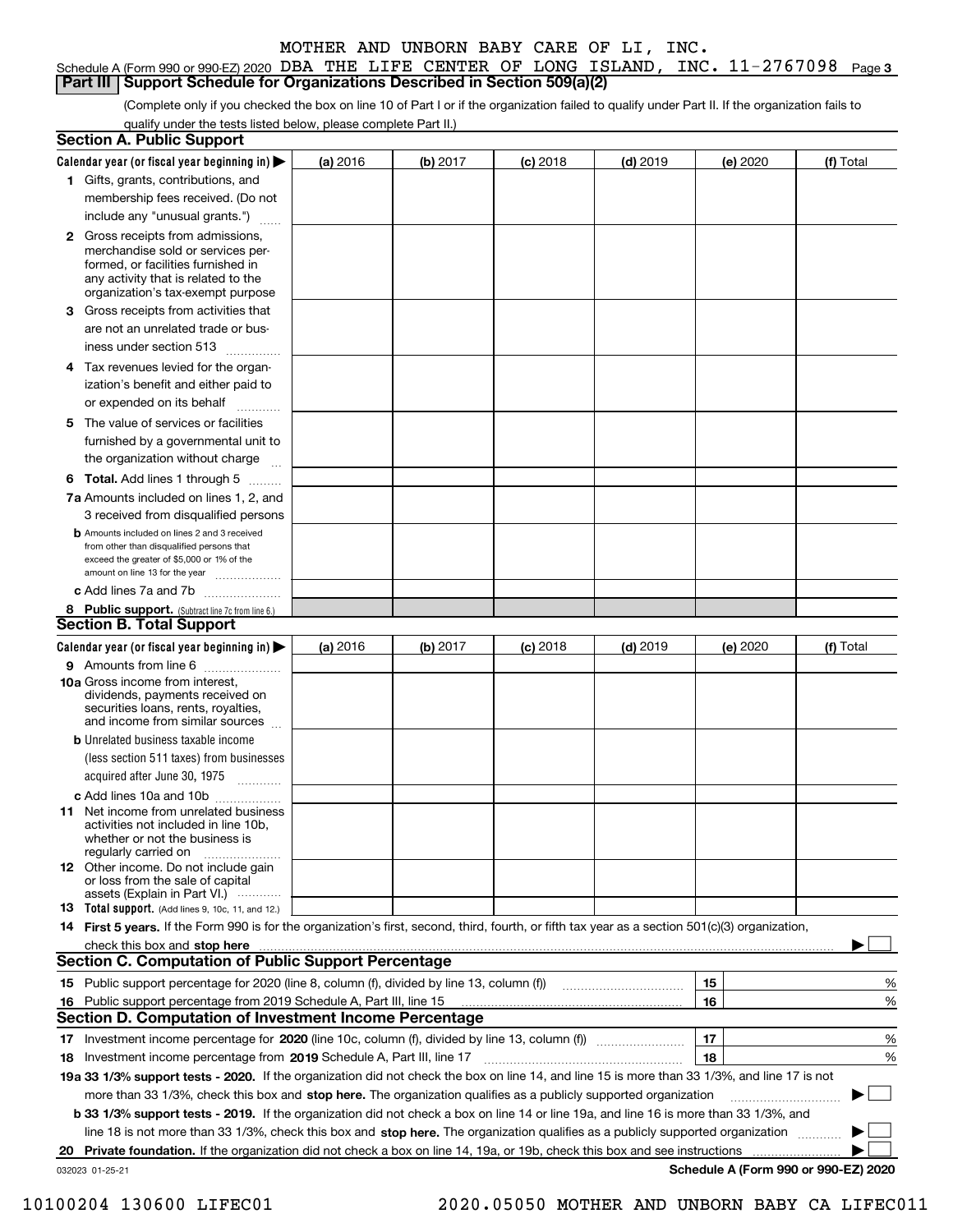#### Schedule A (Form 990 or 990-EZ) 2020 DBA THE LIFE CENTER OF LONG ISLAND, INC.  $11\text{--}2767098$  Page 4

# **Part IV Supporting Organizations**

(Complete only if you checked a box in line 12 on Part I. If you checked box 12a, Part I, complete Sections A and B. If you checked box 12b, Part I, complete Sections A and C. If you checked box 12c, Part I, complete Sections A, D, and E. If you checked box 12d, Part I, complete Sections A and D, and complete Part V.)

#### **Section A. All Supporting Organizations**

- **1** Are all of the organization's supported organizations listed by name in the organization's governing documents? If "No," describe in **Part VI** how the supported organizations are designated. If designated by *class or purpose, describe the designation. If historic and continuing relationship, explain.*
- **2** Did the organization have any supported organization that does not have an IRS determination of status under section 509(a)(1) or (2)? If "Yes," explain in Part VI how the organization determined that the supported *organization was described in section 509(a)(1) or (2).*
- **3a** Did the organization have a supported organization described in section 501(c)(4), (5), or (6)? If "Yes," answer *lines 3b and 3c below.*
- **b** Did the organization confirm that each supported organization qualified under section 501(c)(4), (5), or (6) and satisfied the public support tests under section 509(a)(2)? If "Yes," describe in **Part VI** when and how the *organization made the determination.*
- **c**Did the organization ensure that all support to such organizations was used exclusively for section 170(c)(2)(B) purposes? If "Yes," explain in **Part VI** what controls the organization put in place to ensure such use.
- **4a***If* Was any supported organization not organized in the United States ("foreign supported organization")? *"Yes," and if you checked box 12a or 12b in Part I, answer lines 4b and 4c below.*
- **b** Did the organization have ultimate control and discretion in deciding whether to make grants to the foreign supported organization? If "Yes," describe in **Part VI** how the organization had such control and discretion *despite being controlled or supervised by or in connection with its supported organizations.*
- **c** Did the organization support any foreign supported organization that does not have an IRS determination under sections 501(c)(3) and 509(a)(1) or (2)? If "Yes," explain in **Part VI** what controls the organization used *to ensure that all support to the foreign supported organization was used exclusively for section 170(c)(2)(B) purposes.*
- **5a***If "Yes,"* Did the organization add, substitute, or remove any supported organizations during the tax year? answer lines 5b and 5c below (if applicable). Also, provide detail in **Part VI,** including (i) the names and EIN *numbers of the supported organizations added, substituted, or removed; (ii) the reasons for each such action; (iii) the authority under the organization's organizing document authorizing such action; and (iv) how the action was accomplished (such as by amendment to the organizing document).*
- **b** Type I or Type II only. Was any added or substituted supported organization part of a class already designated in the organization's organizing document?
- **cSubstitutions only.**  Was the substitution the result of an event beyond the organization's control?
- **6** Did the organization provide support (whether in the form of grants or the provision of services or facilities) to **Part VI.** *If "Yes," provide detail in* support or benefit one or more of the filing organization's supported organizations? anyone other than (i) its supported organizations, (ii) individuals that are part of the charitable class benefited by one or more of its supported organizations, or (iii) other supporting organizations that also
- **7**Did the organization provide a grant, loan, compensation, or other similar payment to a substantial contributor *If "Yes," complete Part I of Schedule L (Form 990 or 990-EZ).* regard to a substantial contributor? (as defined in section 4958(c)(3)(C)), a family member of a substantial contributor, or a 35% controlled entity with
- **8** Did the organization make a loan to a disqualified person (as defined in section 4958) not described in line 7? *If "Yes," complete Part I of Schedule L (Form 990 or 990-EZ).*
- **9a** Was the organization controlled directly or indirectly at any time during the tax year by one or more in section 509(a)(1) or (2))? If "Yes," *provide detail in* <code>Part VI.</code> disqualified persons, as defined in section 4946 (other than foundation managers and organizations described
- **b** Did one or more disqualified persons (as defined in line 9a) hold a controlling interest in any entity in which the supporting organization had an interest? If "Yes," provide detail in P**art VI**.
- **c**Did a disqualified person (as defined in line 9a) have an ownership interest in, or derive any personal benefit from, assets in which the supporting organization also had an interest? If "Yes," provide detail in P**art VI.**
- **10a** Was the organization subject to the excess business holdings rules of section 4943 because of section supporting organizations)? If "Yes," answer line 10b below. 4943(f) (regarding certain Type II supporting organizations, and all Type III non-functionally integrated
- **b** Did the organization have any excess business holdings in the tax year? (Use Schedule C, Form 4720, to *determine whether the organization had excess business holdings.)*

032024 01-25-21

**Schedule A (Form 990 or 990-EZ) 2020**

**YesNo**

**1**

**2**

**3a**

**3b**

**3c**

**4a**

**4b**

**4c**

**5a**

**5b5c**

**6**

**7**

**8**

**9a**

**9b**

**9c**

**10a**

**10b**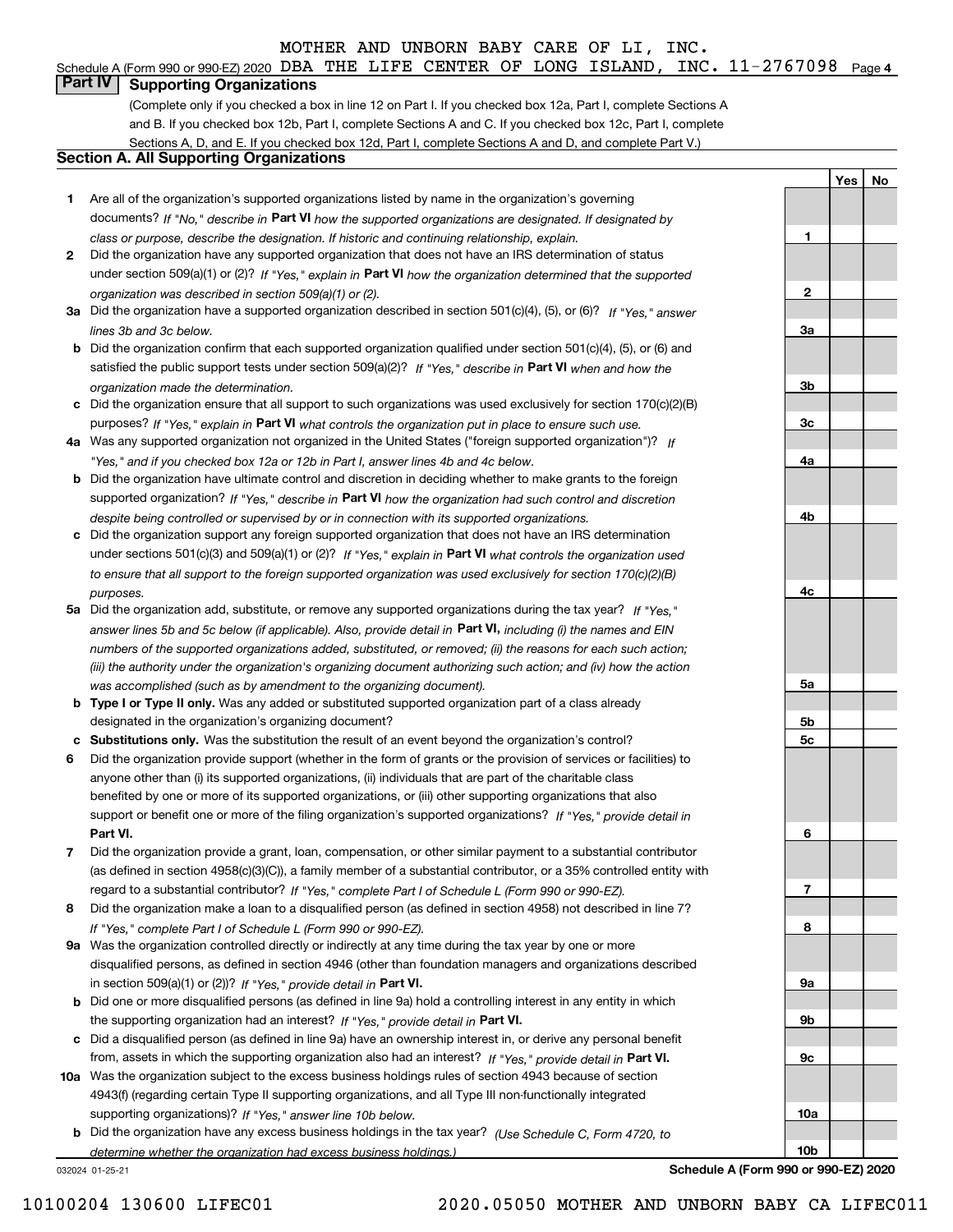#### Schedule A (Form 990 or 990-EZ) 2020 DBA THE LIFE CENTER OF LONG ISLAND, INC.  $11\text{--}2767098$  Page 5 **Yes No 11** Has the organization accepted a gift or contribution from any of the following persons? **a**A person who directly or indirectly controls, either alone or together with persons described in lines 11b and **b** A family member of a person described in line 11a above? **c** A 35% controlled entity of a person described in line 11a or 11b above? If "Yes" to line 11a, 11b, or 11c, provide **11a11bPart VI. 11c Yes No 12** Did the organization operate for the benefit of any supported organization other than the supported directors, or trustees at all times during the tax year? If "No," describe in **Part VI** how the supported organization(s) **12Part VI**  *how providing such benefit carried out the purposes of the supported organization(s) that operated,* **Yes No 1** Were a majority of the organization's directors or trustees during the tax year also a majority of the directors or trustees of each of the organization's supported organization(s)? If "No," describe in **Part VI** how control **1Yes No 1** Did the organization provide to each of its supported organizations, by the last day of the fifth month of the **2** Were any of the organization's officers, directors, or trustees either (i) appointed or elected by the supported **3123**organization(s) or (ii) serving on the governing body of a supported organization? If "No," explain in **Part VI** how income or assets at all times during the tax year? If "Yes," describe in **Part VI** the role the organization's **1**Check the box next to the method that the organization used to satisfy the Integral Part Test during the year (see instructions). **abclinupy** The organization satisfied the Activities Test. Complete line 2 below. The organization is the parent of each of its supported organizations. *Complete* line 3 *below.* The organization supported a governmental entity. *Describe in* Part **VI** *how you supported a governmental entity (see instruction<u>s).</u> detail in effectively operated, supervised, or controlled the organization's activities. If the organization had more than one supported organization, describe how the powers to appoint and/or remove officers, directors, or trustees were allocated among the supported organizations and what conditions or restrictions, if any, applied to such powers during the tax year. If "Yes," explain in* organization(s) that operated, supervised, or controlled the supporting organization? *supervised, or controlled the supporting organization. or management of the supporting organization was vested in the same persons that controlled or managed the supported organization(s). the organization maintained a close and continuous working relationship with the supported organization(s). supported organizations played in this regard.* 11c below, the governing body of a supported organization? Did the governing body, members of the governing body, officers acting in their official capacity, or membership of one or more supported organizations have the power to regularly appoint or elect at least a majority of the organization's officers, organization's tax year, (i) a written notice describing the type and amount of support provided during the prior tax year, (ii) a copy of the Form 990 that was most recently filed as of the date of notification, and (iii) copies of the organization's governing documents in effect on the date of notification, to the extent not previously provided? By reason of the relationship described in line 2, above, did the organization's supported organizations have a significant voice in the organization's investment policies and in directing the use of the organization's **Part IV Supporting Organizations** *(continued)* **Section B. Type I Supporting Organizations Section C. Type II Supporting Organizations Section D. All Type III Supporting Organizations Section E. Type III Functionally Integrated Supporting Organizations**  $\mathcal{L}^{\text{max}}$  $\mathcal{L}^{\text{max}}$

- **2Answer lines 2a and 2b below. Yes No** Activities Test.
- **a** Did substantially all of the organization's activities during the tax year directly further the exempt purposes of **b** Did the activities described in line 2a, above, constitute activities that, but for the organization's involvement, the supported organization(s) to which the organization was responsive? If "Yes," then in **Part VI identify those supported organizations and explain**  *how these activities directly furthered their exempt purposes, how the organization was responsive to those supported organizations, and how the organization determined that these activities constituted substantially all of its activities.*
- **Part VI**  *the reasons for the organization's position that its supported organization(s) would have engaged in* one or more of the organization's supported organization(s) would have been engaged in? If "Yes," e*xplain in these activities but for the organization's involvement.*
- **3**Parent of Supported Organizations. Answer lines 3a and 3b below.

**a** Did the organization have the power to regularly appoint or elect a majority of the officers, directors, or trustees of each of the supported organizations? If "Yes" or "No" provide details in **Part VI.** 

**b** Did the organization exercise a substantial degree of direction over the policies, programs, and activities of each of its supported organizations? If "Yes," describe in Part VI the role played by the organization in this regard.

032025 01-25-21

**Schedule A (Form 990 or 990-EZ) 2020**

**2a**

**2b**

**3a**

**3b**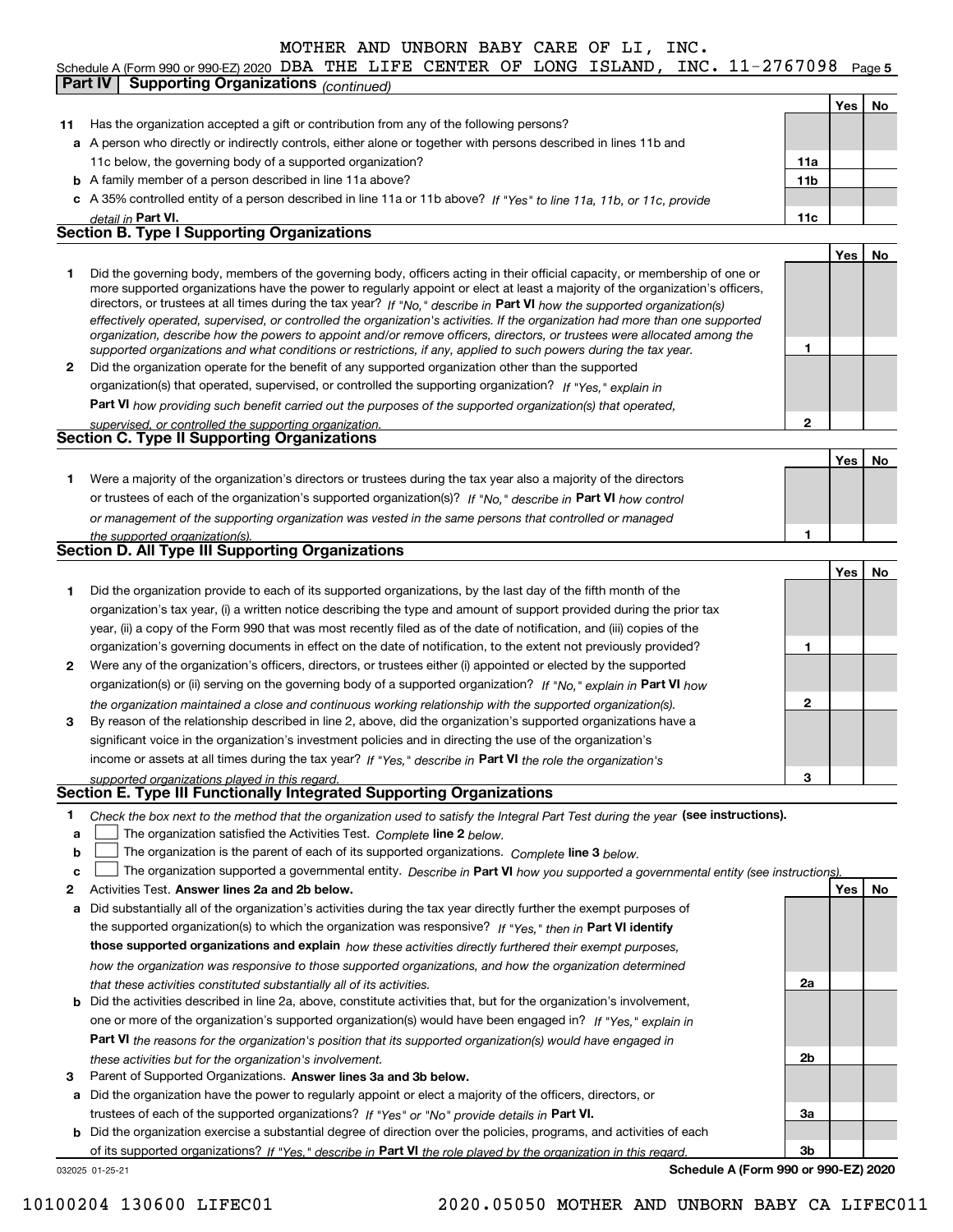|              | MOTHER AND UNBORN BABY CARE OF LI, INC.                                                                                                        |                |                |                                |
|--------------|------------------------------------------------------------------------------------------------------------------------------------------------|----------------|----------------|--------------------------------|
|              | Schedule A (Form 990 or 990-EZ) 2020 DBA THE LIFE CENTER OF LONG ISLAND, INC. 11-2767098                                                       |                |                | Page 6                         |
|              | Type III Non-Functionally Integrated 509(a)(3) Supporting Organizations<br>Part V                                                              |                |                |                                |
| 1            | Check here if the organization satisfied the Integral Part Test as a qualifying trust on Nov. 20, 1970 (explain in Part VI). See instructions. |                |                |                                |
|              | All other Type III non-functionally integrated supporting organizations must complete Sections A through E.                                    |                |                |                                |
|              | Section A - Adjusted Net Income                                                                                                                |                | (A) Prior Year | (B) Current Year<br>(optional) |
| -1           | Net short-term capital gain                                                                                                                    | 1              |                |                                |
| $\mathbf{2}$ | Recoveries of prior-year distributions                                                                                                         | $\overline{2}$ |                |                                |
| 3            | Other gross income (see instructions)                                                                                                          | 3              |                |                                |
| 4            | Add lines 1 through 3.                                                                                                                         | 4              |                |                                |
| 5            | Depreciation and depletion                                                                                                                     | 5              |                |                                |
| 6            | Portion of operating expenses paid or incurred for production or                                                                               |                |                |                                |
|              | collection of gross income or for management, conservation, or                                                                                 |                |                |                                |
|              | maintenance of property held for production of income (see instructions)                                                                       | 6              |                |                                |
| 7            | Other expenses (see instructions)                                                                                                              | $\overline{7}$ |                |                                |
| 8            | Adjusted Net Income (subtract lines 5, 6, and 7 from line 4)                                                                                   | 8              |                |                                |
|              | <b>Section B - Minimum Asset Amount</b>                                                                                                        |                | (A) Prior Year | (B) Current Year<br>(optional) |
| 1            | Aggregate fair market value of all non-exempt-use assets (see                                                                                  |                |                |                                |
|              | instructions for short tax year or assets held for part of year):                                                                              |                |                |                                |
|              | a Average monthly value of securities                                                                                                          | 1a             |                |                                |
|              | <b>b</b> Average monthly cash balances                                                                                                         | 1b             |                |                                |
| c            | Fair market value of other non-exempt-use assets                                                                                               | 1c             |                |                                |
|              | d Total (add lines 1a, 1b, and 1c)                                                                                                             | 1d             |                |                                |
|              | e Discount claimed for blockage or other factors                                                                                               |                |                |                                |
|              | (explain in detail in Part VI):                                                                                                                |                |                |                                |
| 2            | Acquisition indebtedness applicable to non-exempt-use assets                                                                                   | $\mathbf{2}$   |                |                                |
| 3            | Subtract line 2 from line 1d.                                                                                                                  | 3              |                |                                |
| 4            | Cash deemed held for exempt use. Enter 0.015 of line 3 (for greater amount,                                                                    |                |                |                                |
|              | see instructions).                                                                                                                             | 4              |                |                                |
| 5            | Net value of non-exempt-use assets (subtract line 4 from line 3)                                                                               | 5              |                |                                |
| 6            | Multiply line 5 by 0.035.                                                                                                                      | 6              |                |                                |

|   | <b>Section C - Distributable Amount</b>                                                                                           |    |  | Current Year |  |  |  |  |
|---|-----------------------------------------------------------------------------------------------------------------------------------|----|--|--------------|--|--|--|--|
|   | Adjusted net income for prior year (from Section A, line 8, column A)                                                             |    |  |              |  |  |  |  |
|   | Enter 0.85 of line 1                                                                                                              | 2  |  |              |  |  |  |  |
|   | Minimum asset amount for prior year (from Section B, line 8, column A)                                                            | 52 |  |              |  |  |  |  |
|   | Enter greater of line 2 or line 3.                                                                                                | 4  |  |              |  |  |  |  |
| 5 | Income tax imposed in prior year                                                                                                  | 5  |  |              |  |  |  |  |
| 6 | <b>Distributable Amount.</b> Subtract line 5 from line 4, unless subject to                                                       |    |  |              |  |  |  |  |
|   | emergency temporary reduction (see instructions).                                                                                 | 6  |  |              |  |  |  |  |
|   | Check here if the current year is the organization's first as a non-functionally integrated Type III supporting organization (see |    |  |              |  |  |  |  |

**78**

instructions).

**Minimum Asset Amount**  (add line 7 to line 6)

Recoveries of prior-year distributions

**78**

**Schedule A (Form 990 or 990-EZ) 2020**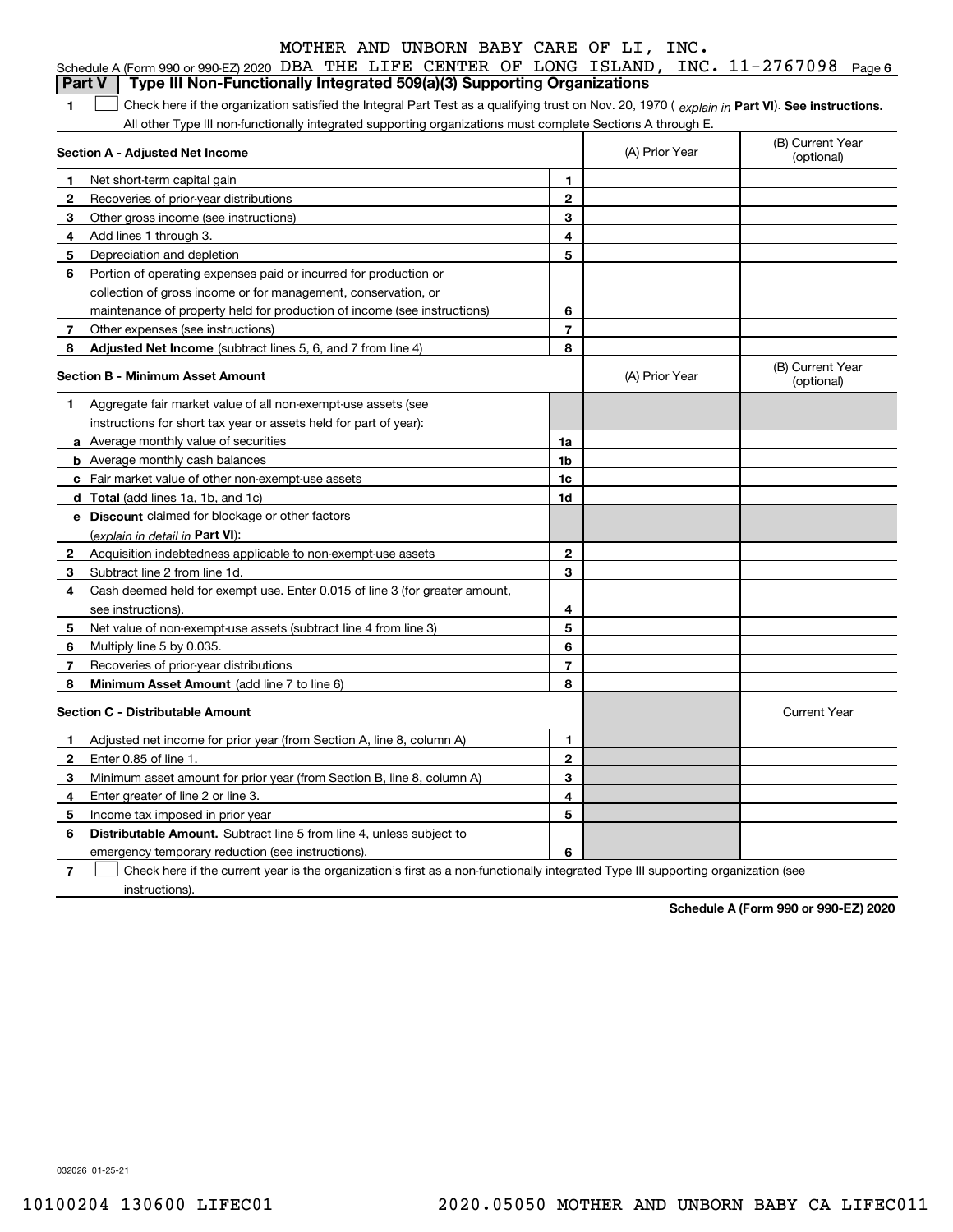| Schedule A (Form 990 or 990-EZ) 2020 DBA THE LIFE CENTER OF LONG ISLAND, INC. $11-2767098$ Page 7 |  |  |  |  |  |
|---------------------------------------------------------------------------------------------------|--|--|--|--|--|
|                                                                                                   |  |  |  |  |  |

|    | $\frac{1}{2}$ and $\frac{1}{2}$ and $\frac{1}{2}$ and $\frac{1}{2}$ and $\frac{1}{2}$ and $\frac{1}{2}$ and $\frac{1}{2}$ and $\frac{1}{2}$ and $\frac{1}{2}$ and $\frac{1}{2}$ and $\frac{1}{2}$ and $\frac{1}{2}$ and $\frac{1}{2}$ and $\frac{1}{2}$ and $\frac{1}{2}$ and $\frac{1}{2}$ a<br>Type III Non-Functionally Integrated 509(a)(3) Supporting Organizations (continued)<br>Part V |                                    |                                               |    |                                                  |
|----|------------------------------------------------------------------------------------------------------------------------------------------------------------------------------------------------------------------------------------------------------------------------------------------------------------------------------------------------------------------------------------------------|------------------------------------|-----------------------------------------------|----|--------------------------------------------------|
|    | <b>Section D - Distributions</b>                                                                                                                                                                                                                                                                                                                                                               |                                    |                                               |    | <b>Current Year</b>                              |
| 1  | Amounts paid to supported organizations to accomplish exempt purposes                                                                                                                                                                                                                                                                                                                          |                                    |                                               | 1  |                                                  |
| 2  | Amounts paid to perform activity that directly furthers exempt purposes of supported                                                                                                                                                                                                                                                                                                           |                                    |                                               |    |                                                  |
|    | organizations, in excess of income from activity                                                                                                                                                                                                                                                                                                                                               |                                    |                                               | 2  |                                                  |
| 3  | Administrative expenses paid to accomplish exempt purposes of supported organizations                                                                                                                                                                                                                                                                                                          |                                    |                                               | 3  |                                                  |
| 4  | Amounts paid to acquire exempt-use assets                                                                                                                                                                                                                                                                                                                                                      |                                    |                                               | 4  |                                                  |
| 5  | Qualified set-aside amounts (prior IRS approval required - provide details in Part VI)                                                                                                                                                                                                                                                                                                         |                                    |                                               | 5  |                                                  |
| 6  | Other distributions (describe in Part VI). See instructions.                                                                                                                                                                                                                                                                                                                                   |                                    |                                               | 6  |                                                  |
| 7  | <b>Total annual distributions.</b> Add lines 1 through 6.                                                                                                                                                                                                                                                                                                                                      |                                    | $\overline{7}$                                |    |                                                  |
| 8  | Distributions to attentive supported organizations to which the organization is responsive                                                                                                                                                                                                                                                                                                     |                                    |                                               |    |                                                  |
|    | (provide details in Part VI). See instructions.                                                                                                                                                                                                                                                                                                                                                | 8                                  |                                               |    |                                                  |
| 9  | Distributable amount for 2020 from Section C, line 6                                                                                                                                                                                                                                                                                                                                           |                                    | 9                                             |    |                                                  |
| 10 | Line 8 amount divided by line 9 amount                                                                                                                                                                                                                                                                                                                                                         |                                    |                                               | 10 |                                                  |
|    | <b>Section E - Distribution Allocations</b> (see instructions)                                                                                                                                                                                                                                                                                                                                 | (i)<br><b>Excess Distributions</b> | (ii)<br><b>Underdistributions</b><br>Pre-2020 |    | (iii)<br><b>Distributable</b><br>Amount for 2020 |
| 1  | Distributable amount for 2020 from Section C, line 6                                                                                                                                                                                                                                                                                                                                           |                                    |                                               |    |                                                  |
| 2  | Underdistributions, if any, for years prior to 2020 (reason-                                                                                                                                                                                                                                                                                                                                   |                                    |                                               |    |                                                  |
|    | able cause required - explain in Part VI). See instructions.                                                                                                                                                                                                                                                                                                                                   |                                    |                                               |    |                                                  |
| 3  | Excess distributions carryover, if any, to 2020                                                                                                                                                                                                                                                                                                                                                |                                    |                                               |    |                                                  |
|    | <b>a</b> From 2015                                                                                                                                                                                                                                                                                                                                                                             |                                    |                                               |    |                                                  |
|    | <b>b</b> From $2016$                                                                                                                                                                                                                                                                                                                                                                           |                                    |                                               |    |                                                  |
|    | $c$ From 2017                                                                                                                                                                                                                                                                                                                                                                                  |                                    |                                               |    |                                                  |
|    | $d$ From 2018                                                                                                                                                                                                                                                                                                                                                                                  |                                    |                                               |    |                                                  |
|    | e From 2019                                                                                                                                                                                                                                                                                                                                                                                    |                                    |                                               |    |                                                  |
|    | f Total of lines 3a through 3e                                                                                                                                                                                                                                                                                                                                                                 |                                    |                                               |    |                                                  |
|    | g Applied to underdistributions of prior years                                                                                                                                                                                                                                                                                                                                                 |                                    |                                               |    |                                                  |
|    | <b>h</b> Applied to 2020 distributable amount                                                                                                                                                                                                                                                                                                                                                  |                                    |                                               |    |                                                  |
| j. | Carryover from 2015 not applied (see instructions)                                                                                                                                                                                                                                                                                                                                             |                                    |                                               |    |                                                  |
|    | Remainder. Subtract lines 3g, 3h, and 3i from line 3f.                                                                                                                                                                                                                                                                                                                                         |                                    |                                               |    |                                                  |
| 4  | Distributions for 2020 from Section D.                                                                                                                                                                                                                                                                                                                                                         |                                    |                                               |    |                                                  |
|    | \$<br>line $7:$                                                                                                                                                                                                                                                                                                                                                                                |                                    |                                               |    |                                                  |
|    | <b>a</b> Applied to underdistributions of prior years                                                                                                                                                                                                                                                                                                                                          |                                    |                                               |    |                                                  |
|    | <b>b</b> Applied to 2020 distributable amount                                                                                                                                                                                                                                                                                                                                                  |                                    |                                               |    |                                                  |
|    | c Remainder. Subtract lines 4a and 4b from line 4.                                                                                                                                                                                                                                                                                                                                             |                                    |                                               |    |                                                  |
| 5. | Remaining underdistributions for years prior to 2020, if                                                                                                                                                                                                                                                                                                                                       |                                    |                                               |    |                                                  |
|    | any. Subtract lines 3g and 4a from line 2. For result greater                                                                                                                                                                                                                                                                                                                                  |                                    |                                               |    |                                                  |
|    | than zero, explain in Part VI. See instructions.                                                                                                                                                                                                                                                                                                                                               |                                    |                                               |    |                                                  |
| 6  | Remaining underdistributions for 2020. Subtract lines 3h                                                                                                                                                                                                                                                                                                                                       |                                    |                                               |    |                                                  |
|    | and 4b from line 1. For result greater than zero, explain in                                                                                                                                                                                                                                                                                                                                   |                                    |                                               |    |                                                  |
|    | Part VI. See instructions.                                                                                                                                                                                                                                                                                                                                                                     |                                    |                                               |    |                                                  |
| 7  | Excess distributions carryover to 2021. Add lines 3j                                                                                                                                                                                                                                                                                                                                           |                                    |                                               |    |                                                  |
|    | and 4c.                                                                                                                                                                                                                                                                                                                                                                                        |                                    |                                               |    |                                                  |
| 8  | Breakdown of line 7:                                                                                                                                                                                                                                                                                                                                                                           |                                    |                                               |    |                                                  |
|    | a Excess from 2016                                                                                                                                                                                                                                                                                                                                                                             |                                    |                                               |    |                                                  |
|    | <b>b</b> Excess from 2017                                                                                                                                                                                                                                                                                                                                                                      |                                    |                                               |    |                                                  |
|    | c Excess from 2018                                                                                                                                                                                                                                                                                                                                                                             |                                    |                                               |    |                                                  |
|    | d Excess from 2019                                                                                                                                                                                                                                                                                                                                                                             |                                    |                                               |    |                                                  |
|    | e Excess from 2020                                                                                                                                                                                                                                                                                                                                                                             |                                    |                                               |    |                                                  |

**Schedule A (Form 990 or 990-EZ) 2020**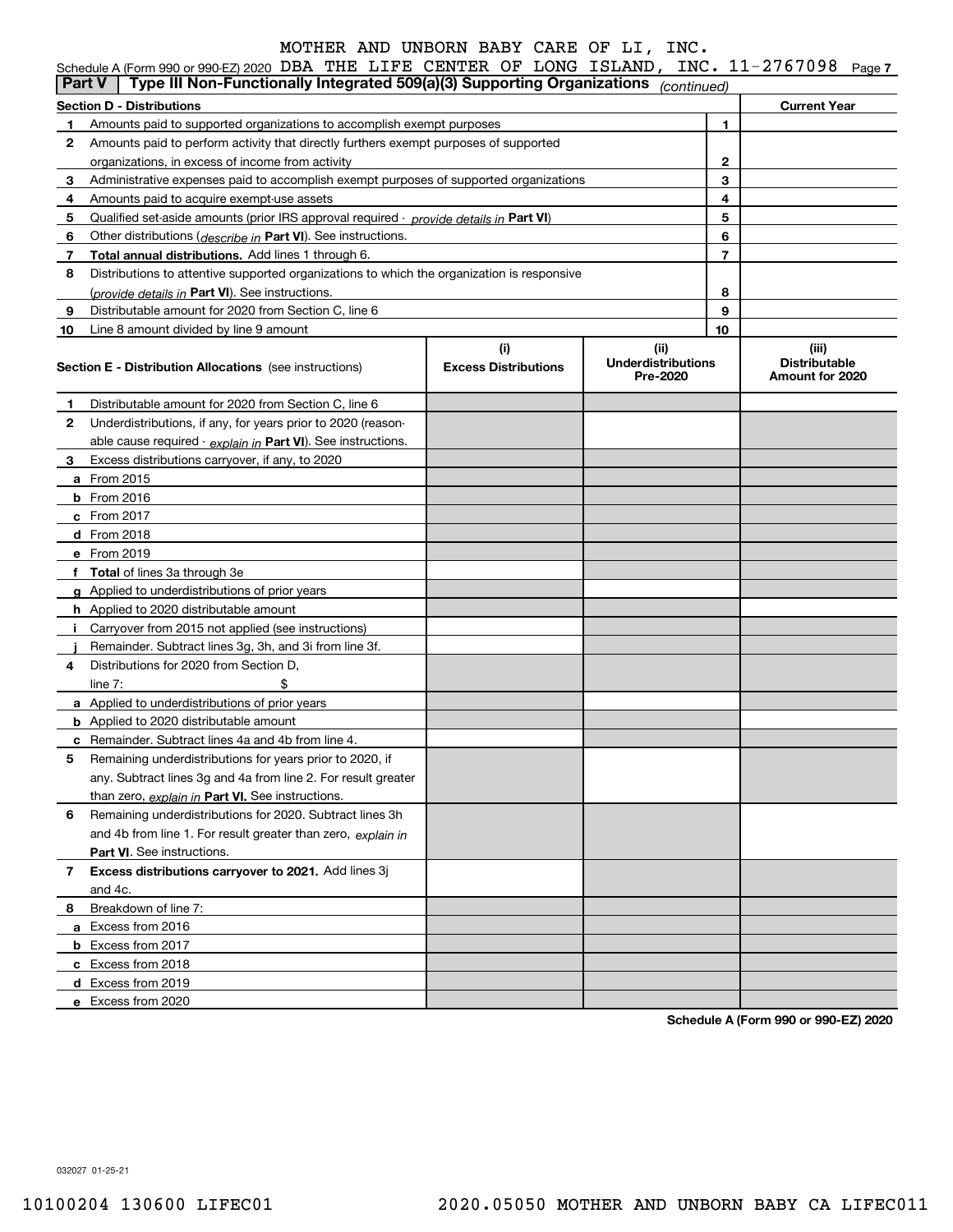|                |                                                                                                                                                                                                                                                                                     |  |  |  | MOTHER AND UNBORN BABY CARE OF LI, INC. |  |  |  |
|----------------|-------------------------------------------------------------------------------------------------------------------------------------------------------------------------------------------------------------------------------------------------------------------------------------|--|--|--|-----------------------------------------|--|--|--|
|                | Schedule A (Form 990 or 990-EZ) 2020 DBA THE LIFE CENTER OF LONG ISLAND, INC. 11-2767098 Page 8                                                                                                                                                                                     |  |  |  |                                         |  |  |  |
| <b>Part VI</b> | Supplemental Information. Provide the explanations required by Part II, line 10; Part II, line 17a or 17b; Part III, line 12;                                                                                                                                                       |  |  |  |                                         |  |  |  |
|                | Part IV, Section A, lines 1, 2, 3b, 3c, 4b, 4c, 5a, 6, 9a, 9b, 9c, 11a, 11b, and 11c; Part IV, Section B, lines 1 and 2; Part IV, Section C,                                                                                                                                        |  |  |  |                                         |  |  |  |
|                | line 1; Part IV, Section D, lines 2 and 3; Part IV, Section E, lines 1c, 2a, 2b, 3a, and 3b; Part V, line 1; Part V, Section B, line 1e; Part V,<br>Section D, lines 5, 6, and 8; and Part V, Section E, lines 2, 5, and 6. Also complete this part for any additional information. |  |  |  |                                         |  |  |  |
|                | (See instructions.)                                                                                                                                                                                                                                                                 |  |  |  |                                         |  |  |  |
|                |                                                                                                                                                                                                                                                                                     |  |  |  |                                         |  |  |  |
|                |                                                                                                                                                                                                                                                                                     |  |  |  |                                         |  |  |  |
|                |                                                                                                                                                                                                                                                                                     |  |  |  |                                         |  |  |  |
|                |                                                                                                                                                                                                                                                                                     |  |  |  |                                         |  |  |  |
|                |                                                                                                                                                                                                                                                                                     |  |  |  |                                         |  |  |  |
|                |                                                                                                                                                                                                                                                                                     |  |  |  |                                         |  |  |  |
|                |                                                                                                                                                                                                                                                                                     |  |  |  |                                         |  |  |  |
|                |                                                                                                                                                                                                                                                                                     |  |  |  |                                         |  |  |  |
|                |                                                                                                                                                                                                                                                                                     |  |  |  |                                         |  |  |  |
|                |                                                                                                                                                                                                                                                                                     |  |  |  |                                         |  |  |  |
|                |                                                                                                                                                                                                                                                                                     |  |  |  |                                         |  |  |  |
|                |                                                                                                                                                                                                                                                                                     |  |  |  |                                         |  |  |  |
|                |                                                                                                                                                                                                                                                                                     |  |  |  |                                         |  |  |  |
|                |                                                                                                                                                                                                                                                                                     |  |  |  |                                         |  |  |  |
|                |                                                                                                                                                                                                                                                                                     |  |  |  |                                         |  |  |  |
|                |                                                                                                                                                                                                                                                                                     |  |  |  |                                         |  |  |  |
|                |                                                                                                                                                                                                                                                                                     |  |  |  |                                         |  |  |  |
|                |                                                                                                                                                                                                                                                                                     |  |  |  |                                         |  |  |  |
|                |                                                                                                                                                                                                                                                                                     |  |  |  |                                         |  |  |  |
|                |                                                                                                                                                                                                                                                                                     |  |  |  |                                         |  |  |  |
|                |                                                                                                                                                                                                                                                                                     |  |  |  |                                         |  |  |  |
|                |                                                                                                                                                                                                                                                                                     |  |  |  |                                         |  |  |  |
|                |                                                                                                                                                                                                                                                                                     |  |  |  |                                         |  |  |  |
|                |                                                                                                                                                                                                                                                                                     |  |  |  |                                         |  |  |  |
|                |                                                                                                                                                                                                                                                                                     |  |  |  |                                         |  |  |  |
|                |                                                                                                                                                                                                                                                                                     |  |  |  |                                         |  |  |  |
|                |                                                                                                                                                                                                                                                                                     |  |  |  |                                         |  |  |  |
|                |                                                                                                                                                                                                                                                                                     |  |  |  |                                         |  |  |  |
|                |                                                                                                                                                                                                                                                                                     |  |  |  |                                         |  |  |  |
|                |                                                                                                                                                                                                                                                                                     |  |  |  |                                         |  |  |  |
|                |                                                                                                                                                                                                                                                                                     |  |  |  |                                         |  |  |  |
|                |                                                                                                                                                                                                                                                                                     |  |  |  |                                         |  |  |  |
|                |                                                                                                                                                                                                                                                                                     |  |  |  |                                         |  |  |  |
|                |                                                                                                                                                                                                                                                                                     |  |  |  |                                         |  |  |  |
|                |                                                                                                                                                                                                                                                                                     |  |  |  |                                         |  |  |  |
|                |                                                                                                                                                                                                                                                                                     |  |  |  |                                         |  |  |  |
|                |                                                                                                                                                                                                                                                                                     |  |  |  |                                         |  |  |  |
|                |                                                                                                                                                                                                                                                                                     |  |  |  |                                         |  |  |  |
|                |                                                                                                                                                                                                                                                                                     |  |  |  |                                         |  |  |  |
|                |                                                                                                                                                                                                                                                                                     |  |  |  |                                         |  |  |  |
|                |                                                                                                                                                                                                                                                                                     |  |  |  |                                         |  |  |  |
|                |                                                                                                                                                                                                                                                                                     |  |  |  |                                         |  |  |  |
|                |                                                                                                                                                                                                                                                                                     |  |  |  |                                         |  |  |  |
|                |                                                                                                                                                                                                                                                                                     |  |  |  |                                         |  |  |  |
|                |                                                                                                                                                                                                                                                                                     |  |  |  |                                         |  |  |  |
|                |                                                                                                                                                                                                                                                                                     |  |  |  |                                         |  |  |  |
|                |                                                                                                                                                                                                                                                                                     |  |  |  |                                         |  |  |  |
|                |                                                                                                                                                                                                                                                                                     |  |  |  |                                         |  |  |  |
|                |                                                                                                                                                                                                                                                                                     |  |  |  |                                         |  |  |  |
|                |                                                                                                                                                                                                                                                                                     |  |  |  |                                         |  |  |  |
|                |                                                                                                                                                                                                                                                                                     |  |  |  |                                         |  |  |  |
|                |                                                                                                                                                                                                                                                                                     |  |  |  |                                         |  |  |  |
|                |                                                                                                                                                                                                                                                                                     |  |  |  |                                         |  |  |  |
|                |                                                                                                                                                                                                                                                                                     |  |  |  |                                         |  |  |  |
|                |                                                                                                                                                                                                                                                                                     |  |  |  |                                         |  |  |  |

**Schedule A (Form 990 or 990-EZ) 2020**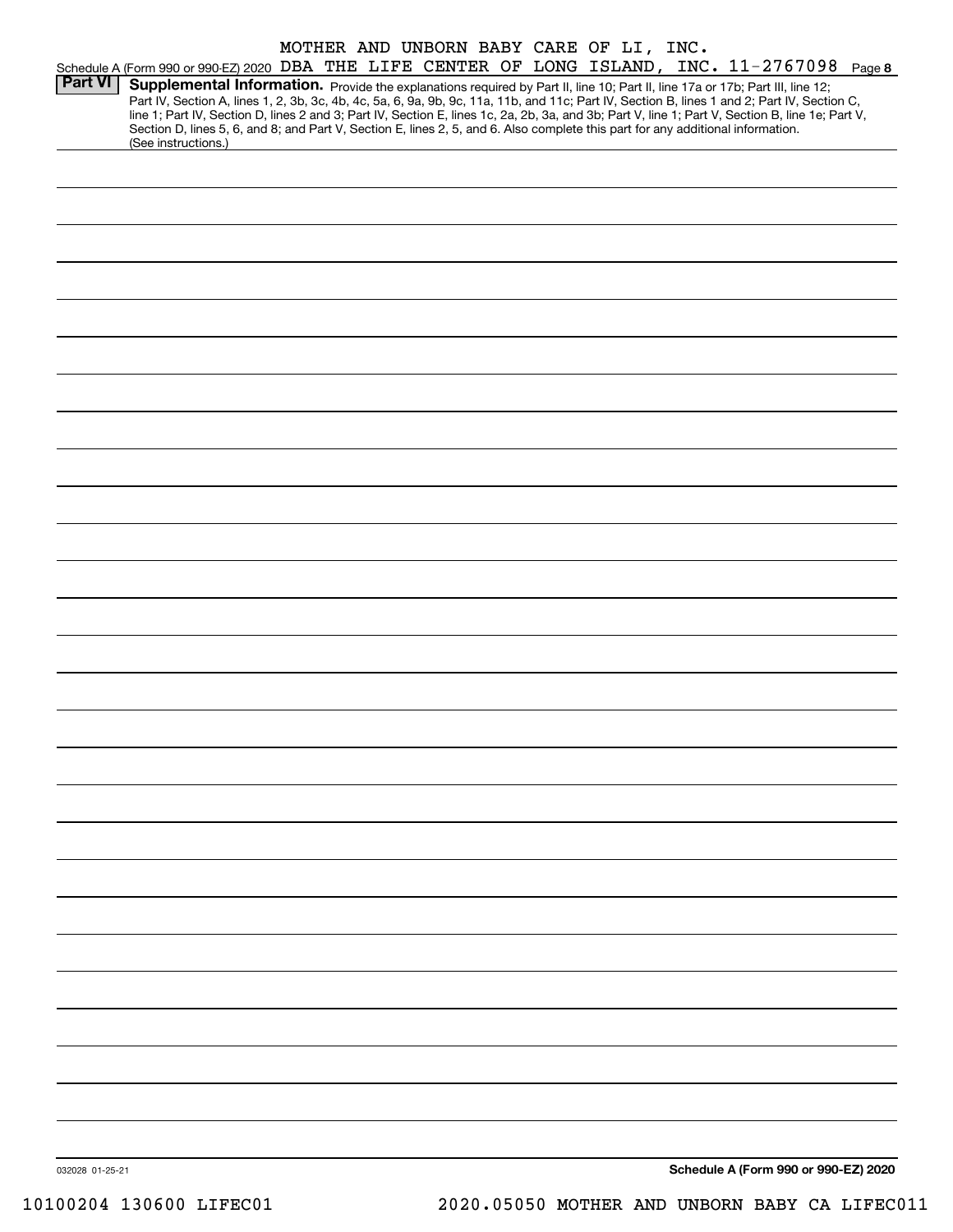| Complete if the organization answered "Yes" on Form 990,<br>(Form 990)<br>Part IV, line 6, 7, 8, 9, 10, 11a, 11b, 11c, 11d, 11e, 11f, 12a, or 12b.<br><b>Open to Public</b><br>Attach to Form 990.<br>Department of the Treasury<br>Inspection<br>Go to www.irs.gov/Form990 for instructions and the latest information.<br>Internal Revenue Service<br>MOTHER AND UNBORN BABY CARE OF LI, INC.<br><b>Employer identification number</b><br>Name of the organization<br>11-2767098<br>DBA THE LIFE CENTER OF LONG ISLAND, INC.<br>Organizations Maintaining Donor Advised Funds or Other Similar Funds or Accounts. Complete if the<br>Part I<br>organization answered "Yes" on Form 990, Part IV, line 6.<br>(a) Donor advised funds<br>(b) Funds and other accounts<br>1<br>Aggregate value of contributions to (during year)<br>2<br>з<br>4<br>Did the organization inform all donors and donor advisors in writing that the assets held in donor advised funds<br>5<br>Yes<br><b>No</b><br>Did the organization inform all grantees, donors, and donor advisors in writing that grant funds can be used only<br>6<br>for charitable purposes and not for the benefit of the donor or donor advisor, or for any other purpose conferring<br>Yes<br>No<br>impermissible private benefit?<br>Part II<br>Conservation Easements. Complete if the organization answered "Yes" on Form 990, Part IV, line 7.<br>Purpose(s) of conservation easements held by the organization (check all that apply).<br>1<br>Preservation of land for public use (for example, recreation or education)<br>Preservation of a historically important land area<br>Protection of natural habitat<br>Preservation of a certified historic structure<br>Preservation of open space<br>Complete lines 2a through 2d if the organization held a qualified conservation contribution in the form of a conservation easement on the last<br>2<br>Held at the End of the Tax Year<br>day of the tax year.<br>2a<br>Total acreage restricted by conservation easements<br>2b<br>b<br>2c<br>Number of conservation easements on a certified historic structure included in (a) manufacture of conservation<br>Number of conservation easements included in (c) acquired after 7/25/06, and not on a historic structure<br>d<br>2d<br>Number of conservation easements modified, transferred, released, extinguished, or terminated by the organization during the tax<br>З<br>$year \blacktriangleright$<br>Number of states where property subject to conservation easement is located $\blacktriangleright$<br>4<br>Does the organization have a written policy regarding the periodic monitoring, inspection, handling of<br>5<br><b>No</b><br>Yes<br>violations, and enforcement of the conservation easements it holds?<br>Staff and volunteer hours devoted to monitoring, inspecting, handling of violations, and enforcing conservation easements during the year<br>6<br>Amount of expenses incurred in monitoring, inspecting, handling of violations, and enforcing conservation easements during the year<br>7<br>▶ \$<br>Does each conservation easement reported on line 2(d) above satisfy the requirements of section 170(h)(4)(B)(i)<br>8<br>Yes<br>No<br>In Part XIII, describe how the organization reports conservation easements in its revenue and expense statement and<br>9<br>balance sheet, and include, if applicable, the text of the footnote to the organization's financial statements that describes the<br>organization's accounting for conservation easements.<br>Organizations Maintaining Collections of Art, Historical Treasures, or Other Similar Assets.<br>Part III<br>Complete if the organization answered "Yes" on Form 990, Part IV, line 8.<br>1a If the organization elected, as permitted under FASB ASC 958, not to report in its revenue statement and balance sheet works<br>of art, historical treasures, or other similar assets held for public exhibition, education, or research in furtherance of public<br>service, provide in Part XIII the text of the footnote to its financial statements that describes these items.<br>If the organization elected, as permitted under FASB ASC 958, to report in its revenue statement and balance sheet works of<br>b<br>art, historical treasures, or other similar assets held for public exhibition, education, or research in furtherance of public service,<br>provide the following amounts relating to these items:<br>$\blacktriangleright$ \$<br>(ii) Assets included in Form 990, Part X<br>If the organization received or held works of art, historical treasures, or other similar assets for financial gain, provide<br>2<br>the following amounts required to be reported under FASB ASC 958 relating to these items:<br>Revenue included on Form 990, Part VIII, line 1 [2000] [2000] [2000] [2000] [3000] [3000] [3000] [3000] [3000<br>а<br>$\blacktriangleright$ s<br>LHA For Paperwork Reduction Act Notice, see the Instructions for Form 990.<br>Schedule D (Form 990) 2020<br>032051 12-01-20 | <b>SCHEDULE D</b> | <b>Supplemental Financial Statements</b> |  |  | OMB No. 1545-0047 |  |
|---------------------------------------------------------------------------------------------------------------------------------------------------------------------------------------------------------------------------------------------------------------------------------------------------------------------------------------------------------------------------------------------------------------------------------------------------------------------------------------------------------------------------------------------------------------------------------------------------------------------------------------------------------------------------------------------------------------------------------------------------------------------------------------------------------------------------------------------------------------------------------------------------------------------------------------------------------------------------------------------------------------------------------------------------------------------------------------------------------------------------------------------------------------------------------------------------------------------------------------------------------------------------------------------------------------------------------------------------------------------------------------------------------------------------------------------------------------------------------------------------------------------------------------------------------------------------------------------------------------------------------------------------------------------------------------------------------------------------------------------------------------------------------------------------------------------------------------------------------------------------------------------------------------------------------------------------------------------------------------------------------------------------------------------------------------------------------------------------------------------------------------------------------------------------------------------------------------------------------------------------------------------------------------------------------------------------------------------------------------------------------------------------------------------------------------------------------------------------------------------------------------------------------------------------------------------------------------------------------------------------------------------------------------------------------------------------------------------------------------------------------------------------------------------------------------------------------------------------------------------------------------------------------------------------------------------------------------------------------------------------------------------------------------------------------------------------------------------------------------------------------------------------------------------------------------------------------------------------------------------------------------------------------------------------------------------------------------------------------------------------------------------------------------------------------------------------------------------------------------------------------------------------------------------------------------------------------------------------------------------------------------------------------------------------------------------------------------------------------------------------------------------------------------------------------------------------------------------------------------------------------------------------------------------------------------------------------------------------------------------------------------------------------------------------------------------------------------------------------------------------------------------------------------------------------------------------------------------------------------------------------------------------------------------------------------------------------------------------------------------------------------------------------------------------------------------------------------------------------------------------------------------------------------------------------------------------------------------------------------------------------------------------------------------------------------------------------------------------------------------------------------------------------------------------------------------------------------------------------------------------------------------------------------------------------------------------------------------------------------------------------------------------------------------------------------------------------------------|-------------------|------------------------------------------|--|--|-------------------|--|
|                                                                                                                                                                                                                                                                                                                                                                                                                                                                                                                                                                                                                                                                                                                                                                                                                                                                                                                                                                                                                                                                                                                                                                                                                                                                                                                                                                                                                                                                                                                                                                                                                                                                                                                                                                                                                                                                                                                                                                                                                                                                                                                                                                                                                                                                                                                                                                                                                                                                                                                                                                                                                                                                                                                                                                                                                                                                                                                                                                                                                                                                                                                                                                                                                                                                                                                                                                                                                                                                                                                                                                                                                                                                                                                                                                                                                                                                                                                                                                                                                                                                                                                                                                                                                                                                                                                                                                                                                                                                                                                                                                                                                                                                                                                                                                                                                                                                                                                                                                                                                                                                                             |                   |                                          |  |  |                   |  |
|                                                                                                                                                                                                                                                                                                                                                                                                                                                                                                                                                                                                                                                                                                                                                                                                                                                                                                                                                                                                                                                                                                                                                                                                                                                                                                                                                                                                                                                                                                                                                                                                                                                                                                                                                                                                                                                                                                                                                                                                                                                                                                                                                                                                                                                                                                                                                                                                                                                                                                                                                                                                                                                                                                                                                                                                                                                                                                                                                                                                                                                                                                                                                                                                                                                                                                                                                                                                                                                                                                                                                                                                                                                                                                                                                                                                                                                                                                                                                                                                                                                                                                                                                                                                                                                                                                                                                                                                                                                                                                                                                                                                                                                                                                                                                                                                                                                                                                                                                                                                                                                                                             |                   |                                          |  |  |                   |  |
|                                                                                                                                                                                                                                                                                                                                                                                                                                                                                                                                                                                                                                                                                                                                                                                                                                                                                                                                                                                                                                                                                                                                                                                                                                                                                                                                                                                                                                                                                                                                                                                                                                                                                                                                                                                                                                                                                                                                                                                                                                                                                                                                                                                                                                                                                                                                                                                                                                                                                                                                                                                                                                                                                                                                                                                                                                                                                                                                                                                                                                                                                                                                                                                                                                                                                                                                                                                                                                                                                                                                                                                                                                                                                                                                                                                                                                                                                                                                                                                                                                                                                                                                                                                                                                                                                                                                                                                                                                                                                                                                                                                                                                                                                                                                                                                                                                                                                                                                                                                                                                                                                             |                   |                                          |  |  |                   |  |
|                                                                                                                                                                                                                                                                                                                                                                                                                                                                                                                                                                                                                                                                                                                                                                                                                                                                                                                                                                                                                                                                                                                                                                                                                                                                                                                                                                                                                                                                                                                                                                                                                                                                                                                                                                                                                                                                                                                                                                                                                                                                                                                                                                                                                                                                                                                                                                                                                                                                                                                                                                                                                                                                                                                                                                                                                                                                                                                                                                                                                                                                                                                                                                                                                                                                                                                                                                                                                                                                                                                                                                                                                                                                                                                                                                                                                                                                                                                                                                                                                                                                                                                                                                                                                                                                                                                                                                                                                                                                                                                                                                                                                                                                                                                                                                                                                                                                                                                                                                                                                                                                                             |                   |                                          |  |  |                   |  |
|                                                                                                                                                                                                                                                                                                                                                                                                                                                                                                                                                                                                                                                                                                                                                                                                                                                                                                                                                                                                                                                                                                                                                                                                                                                                                                                                                                                                                                                                                                                                                                                                                                                                                                                                                                                                                                                                                                                                                                                                                                                                                                                                                                                                                                                                                                                                                                                                                                                                                                                                                                                                                                                                                                                                                                                                                                                                                                                                                                                                                                                                                                                                                                                                                                                                                                                                                                                                                                                                                                                                                                                                                                                                                                                                                                                                                                                                                                                                                                                                                                                                                                                                                                                                                                                                                                                                                                                                                                                                                                                                                                                                                                                                                                                                                                                                                                                                                                                                                                                                                                                                                             |                   |                                          |  |  |                   |  |
|                                                                                                                                                                                                                                                                                                                                                                                                                                                                                                                                                                                                                                                                                                                                                                                                                                                                                                                                                                                                                                                                                                                                                                                                                                                                                                                                                                                                                                                                                                                                                                                                                                                                                                                                                                                                                                                                                                                                                                                                                                                                                                                                                                                                                                                                                                                                                                                                                                                                                                                                                                                                                                                                                                                                                                                                                                                                                                                                                                                                                                                                                                                                                                                                                                                                                                                                                                                                                                                                                                                                                                                                                                                                                                                                                                                                                                                                                                                                                                                                                                                                                                                                                                                                                                                                                                                                                                                                                                                                                                                                                                                                                                                                                                                                                                                                                                                                                                                                                                                                                                                                                             |                   |                                          |  |  |                   |  |
|                                                                                                                                                                                                                                                                                                                                                                                                                                                                                                                                                                                                                                                                                                                                                                                                                                                                                                                                                                                                                                                                                                                                                                                                                                                                                                                                                                                                                                                                                                                                                                                                                                                                                                                                                                                                                                                                                                                                                                                                                                                                                                                                                                                                                                                                                                                                                                                                                                                                                                                                                                                                                                                                                                                                                                                                                                                                                                                                                                                                                                                                                                                                                                                                                                                                                                                                                                                                                                                                                                                                                                                                                                                                                                                                                                                                                                                                                                                                                                                                                                                                                                                                                                                                                                                                                                                                                                                                                                                                                                                                                                                                                                                                                                                                                                                                                                                                                                                                                                                                                                                                                             |                   |                                          |  |  |                   |  |
|                                                                                                                                                                                                                                                                                                                                                                                                                                                                                                                                                                                                                                                                                                                                                                                                                                                                                                                                                                                                                                                                                                                                                                                                                                                                                                                                                                                                                                                                                                                                                                                                                                                                                                                                                                                                                                                                                                                                                                                                                                                                                                                                                                                                                                                                                                                                                                                                                                                                                                                                                                                                                                                                                                                                                                                                                                                                                                                                                                                                                                                                                                                                                                                                                                                                                                                                                                                                                                                                                                                                                                                                                                                                                                                                                                                                                                                                                                                                                                                                                                                                                                                                                                                                                                                                                                                                                                                                                                                                                                                                                                                                                                                                                                                                                                                                                                                                                                                                                                                                                                                                                             |                   |                                          |  |  |                   |  |
|                                                                                                                                                                                                                                                                                                                                                                                                                                                                                                                                                                                                                                                                                                                                                                                                                                                                                                                                                                                                                                                                                                                                                                                                                                                                                                                                                                                                                                                                                                                                                                                                                                                                                                                                                                                                                                                                                                                                                                                                                                                                                                                                                                                                                                                                                                                                                                                                                                                                                                                                                                                                                                                                                                                                                                                                                                                                                                                                                                                                                                                                                                                                                                                                                                                                                                                                                                                                                                                                                                                                                                                                                                                                                                                                                                                                                                                                                                                                                                                                                                                                                                                                                                                                                                                                                                                                                                                                                                                                                                                                                                                                                                                                                                                                                                                                                                                                                                                                                                                                                                                                                             |                   |                                          |  |  |                   |  |
|                                                                                                                                                                                                                                                                                                                                                                                                                                                                                                                                                                                                                                                                                                                                                                                                                                                                                                                                                                                                                                                                                                                                                                                                                                                                                                                                                                                                                                                                                                                                                                                                                                                                                                                                                                                                                                                                                                                                                                                                                                                                                                                                                                                                                                                                                                                                                                                                                                                                                                                                                                                                                                                                                                                                                                                                                                                                                                                                                                                                                                                                                                                                                                                                                                                                                                                                                                                                                                                                                                                                                                                                                                                                                                                                                                                                                                                                                                                                                                                                                                                                                                                                                                                                                                                                                                                                                                                                                                                                                                                                                                                                                                                                                                                                                                                                                                                                                                                                                                                                                                                                                             |                   |                                          |  |  |                   |  |
|                                                                                                                                                                                                                                                                                                                                                                                                                                                                                                                                                                                                                                                                                                                                                                                                                                                                                                                                                                                                                                                                                                                                                                                                                                                                                                                                                                                                                                                                                                                                                                                                                                                                                                                                                                                                                                                                                                                                                                                                                                                                                                                                                                                                                                                                                                                                                                                                                                                                                                                                                                                                                                                                                                                                                                                                                                                                                                                                                                                                                                                                                                                                                                                                                                                                                                                                                                                                                                                                                                                                                                                                                                                                                                                                                                                                                                                                                                                                                                                                                                                                                                                                                                                                                                                                                                                                                                                                                                                                                                                                                                                                                                                                                                                                                                                                                                                                                                                                                                                                                                                                                             |                   |                                          |  |  |                   |  |
|                                                                                                                                                                                                                                                                                                                                                                                                                                                                                                                                                                                                                                                                                                                                                                                                                                                                                                                                                                                                                                                                                                                                                                                                                                                                                                                                                                                                                                                                                                                                                                                                                                                                                                                                                                                                                                                                                                                                                                                                                                                                                                                                                                                                                                                                                                                                                                                                                                                                                                                                                                                                                                                                                                                                                                                                                                                                                                                                                                                                                                                                                                                                                                                                                                                                                                                                                                                                                                                                                                                                                                                                                                                                                                                                                                                                                                                                                                                                                                                                                                                                                                                                                                                                                                                                                                                                                                                                                                                                                                                                                                                                                                                                                                                                                                                                                                                                                                                                                                                                                                                                                             |                   |                                          |  |  |                   |  |
|                                                                                                                                                                                                                                                                                                                                                                                                                                                                                                                                                                                                                                                                                                                                                                                                                                                                                                                                                                                                                                                                                                                                                                                                                                                                                                                                                                                                                                                                                                                                                                                                                                                                                                                                                                                                                                                                                                                                                                                                                                                                                                                                                                                                                                                                                                                                                                                                                                                                                                                                                                                                                                                                                                                                                                                                                                                                                                                                                                                                                                                                                                                                                                                                                                                                                                                                                                                                                                                                                                                                                                                                                                                                                                                                                                                                                                                                                                                                                                                                                                                                                                                                                                                                                                                                                                                                                                                                                                                                                                                                                                                                                                                                                                                                                                                                                                                                                                                                                                                                                                                                                             |                   |                                          |  |  |                   |  |
|                                                                                                                                                                                                                                                                                                                                                                                                                                                                                                                                                                                                                                                                                                                                                                                                                                                                                                                                                                                                                                                                                                                                                                                                                                                                                                                                                                                                                                                                                                                                                                                                                                                                                                                                                                                                                                                                                                                                                                                                                                                                                                                                                                                                                                                                                                                                                                                                                                                                                                                                                                                                                                                                                                                                                                                                                                                                                                                                                                                                                                                                                                                                                                                                                                                                                                                                                                                                                                                                                                                                                                                                                                                                                                                                                                                                                                                                                                                                                                                                                                                                                                                                                                                                                                                                                                                                                                                                                                                                                                                                                                                                                                                                                                                                                                                                                                                                                                                                                                                                                                                                                             |                   |                                          |  |  |                   |  |
|                                                                                                                                                                                                                                                                                                                                                                                                                                                                                                                                                                                                                                                                                                                                                                                                                                                                                                                                                                                                                                                                                                                                                                                                                                                                                                                                                                                                                                                                                                                                                                                                                                                                                                                                                                                                                                                                                                                                                                                                                                                                                                                                                                                                                                                                                                                                                                                                                                                                                                                                                                                                                                                                                                                                                                                                                                                                                                                                                                                                                                                                                                                                                                                                                                                                                                                                                                                                                                                                                                                                                                                                                                                                                                                                                                                                                                                                                                                                                                                                                                                                                                                                                                                                                                                                                                                                                                                                                                                                                                                                                                                                                                                                                                                                                                                                                                                                                                                                                                                                                                                                                             |                   |                                          |  |  |                   |  |
|                                                                                                                                                                                                                                                                                                                                                                                                                                                                                                                                                                                                                                                                                                                                                                                                                                                                                                                                                                                                                                                                                                                                                                                                                                                                                                                                                                                                                                                                                                                                                                                                                                                                                                                                                                                                                                                                                                                                                                                                                                                                                                                                                                                                                                                                                                                                                                                                                                                                                                                                                                                                                                                                                                                                                                                                                                                                                                                                                                                                                                                                                                                                                                                                                                                                                                                                                                                                                                                                                                                                                                                                                                                                                                                                                                                                                                                                                                                                                                                                                                                                                                                                                                                                                                                                                                                                                                                                                                                                                                                                                                                                                                                                                                                                                                                                                                                                                                                                                                                                                                                                                             |                   |                                          |  |  |                   |  |
|                                                                                                                                                                                                                                                                                                                                                                                                                                                                                                                                                                                                                                                                                                                                                                                                                                                                                                                                                                                                                                                                                                                                                                                                                                                                                                                                                                                                                                                                                                                                                                                                                                                                                                                                                                                                                                                                                                                                                                                                                                                                                                                                                                                                                                                                                                                                                                                                                                                                                                                                                                                                                                                                                                                                                                                                                                                                                                                                                                                                                                                                                                                                                                                                                                                                                                                                                                                                                                                                                                                                                                                                                                                                                                                                                                                                                                                                                                                                                                                                                                                                                                                                                                                                                                                                                                                                                                                                                                                                                                                                                                                                                                                                                                                                                                                                                                                                                                                                                                                                                                                                                             |                   |                                          |  |  |                   |  |
|                                                                                                                                                                                                                                                                                                                                                                                                                                                                                                                                                                                                                                                                                                                                                                                                                                                                                                                                                                                                                                                                                                                                                                                                                                                                                                                                                                                                                                                                                                                                                                                                                                                                                                                                                                                                                                                                                                                                                                                                                                                                                                                                                                                                                                                                                                                                                                                                                                                                                                                                                                                                                                                                                                                                                                                                                                                                                                                                                                                                                                                                                                                                                                                                                                                                                                                                                                                                                                                                                                                                                                                                                                                                                                                                                                                                                                                                                                                                                                                                                                                                                                                                                                                                                                                                                                                                                                                                                                                                                                                                                                                                                                                                                                                                                                                                                                                                                                                                                                                                                                                                                             |                   |                                          |  |  |                   |  |
|                                                                                                                                                                                                                                                                                                                                                                                                                                                                                                                                                                                                                                                                                                                                                                                                                                                                                                                                                                                                                                                                                                                                                                                                                                                                                                                                                                                                                                                                                                                                                                                                                                                                                                                                                                                                                                                                                                                                                                                                                                                                                                                                                                                                                                                                                                                                                                                                                                                                                                                                                                                                                                                                                                                                                                                                                                                                                                                                                                                                                                                                                                                                                                                                                                                                                                                                                                                                                                                                                                                                                                                                                                                                                                                                                                                                                                                                                                                                                                                                                                                                                                                                                                                                                                                                                                                                                                                                                                                                                                                                                                                                                                                                                                                                                                                                                                                                                                                                                                                                                                                                                             |                   |                                          |  |  |                   |  |
|                                                                                                                                                                                                                                                                                                                                                                                                                                                                                                                                                                                                                                                                                                                                                                                                                                                                                                                                                                                                                                                                                                                                                                                                                                                                                                                                                                                                                                                                                                                                                                                                                                                                                                                                                                                                                                                                                                                                                                                                                                                                                                                                                                                                                                                                                                                                                                                                                                                                                                                                                                                                                                                                                                                                                                                                                                                                                                                                                                                                                                                                                                                                                                                                                                                                                                                                                                                                                                                                                                                                                                                                                                                                                                                                                                                                                                                                                                                                                                                                                                                                                                                                                                                                                                                                                                                                                                                                                                                                                                                                                                                                                                                                                                                                                                                                                                                                                                                                                                                                                                                                                             |                   |                                          |  |  |                   |  |
|                                                                                                                                                                                                                                                                                                                                                                                                                                                                                                                                                                                                                                                                                                                                                                                                                                                                                                                                                                                                                                                                                                                                                                                                                                                                                                                                                                                                                                                                                                                                                                                                                                                                                                                                                                                                                                                                                                                                                                                                                                                                                                                                                                                                                                                                                                                                                                                                                                                                                                                                                                                                                                                                                                                                                                                                                                                                                                                                                                                                                                                                                                                                                                                                                                                                                                                                                                                                                                                                                                                                                                                                                                                                                                                                                                                                                                                                                                                                                                                                                                                                                                                                                                                                                                                                                                                                                                                                                                                                                                                                                                                                                                                                                                                                                                                                                                                                                                                                                                                                                                                                                             |                   |                                          |  |  |                   |  |
|                                                                                                                                                                                                                                                                                                                                                                                                                                                                                                                                                                                                                                                                                                                                                                                                                                                                                                                                                                                                                                                                                                                                                                                                                                                                                                                                                                                                                                                                                                                                                                                                                                                                                                                                                                                                                                                                                                                                                                                                                                                                                                                                                                                                                                                                                                                                                                                                                                                                                                                                                                                                                                                                                                                                                                                                                                                                                                                                                                                                                                                                                                                                                                                                                                                                                                                                                                                                                                                                                                                                                                                                                                                                                                                                                                                                                                                                                                                                                                                                                                                                                                                                                                                                                                                                                                                                                                                                                                                                                                                                                                                                                                                                                                                                                                                                                                                                                                                                                                                                                                                                                             |                   |                                          |  |  |                   |  |
|                                                                                                                                                                                                                                                                                                                                                                                                                                                                                                                                                                                                                                                                                                                                                                                                                                                                                                                                                                                                                                                                                                                                                                                                                                                                                                                                                                                                                                                                                                                                                                                                                                                                                                                                                                                                                                                                                                                                                                                                                                                                                                                                                                                                                                                                                                                                                                                                                                                                                                                                                                                                                                                                                                                                                                                                                                                                                                                                                                                                                                                                                                                                                                                                                                                                                                                                                                                                                                                                                                                                                                                                                                                                                                                                                                                                                                                                                                                                                                                                                                                                                                                                                                                                                                                                                                                                                                                                                                                                                                                                                                                                                                                                                                                                                                                                                                                                                                                                                                                                                                                                                             |                   |                                          |  |  |                   |  |
|                                                                                                                                                                                                                                                                                                                                                                                                                                                                                                                                                                                                                                                                                                                                                                                                                                                                                                                                                                                                                                                                                                                                                                                                                                                                                                                                                                                                                                                                                                                                                                                                                                                                                                                                                                                                                                                                                                                                                                                                                                                                                                                                                                                                                                                                                                                                                                                                                                                                                                                                                                                                                                                                                                                                                                                                                                                                                                                                                                                                                                                                                                                                                                                                                                                                                                                                                                                                                                                                                                                                                                                                                                                                                                                                                                                                                                                                                                                                                                                                                                                                                                                                                                                                                                                                                                                                                                                                                                                                                                                                                                                                                                                                                                                                                                                                                                                                                                                                                                                                                                                                                             |                   |                                          |  |  |                   |  |
|                                                                                                                                                                                                                                                                                                                                                                                                                                                                                                                                                                                                                                                                                                                                                                                                                                                                                                                                                                                                                                                                                                                                                                                                                                                                                                                                                                                                                                                                                                                                                                                                                                                                                                                                                                                                                                                                                                                                                                                                                                                                                                                                                                                                                                                                                                                                                                                                                                                                                                                                                                                                                                                                                                                                                                                                                                                                                                                                                                                                                                                                                                                                                                                                                                                                                                                                                                                                                                                                                                                                                                                                                                                                                                                                                                                                                                                                                                                                                                                                                                                                                                                                                                                                                                                                                                                                                                                                                                                                                                                                                                                                                                                                                                                                                                                                                                                                                                                                                                                                                                                                                             |                   |                                          |  |  |                   |  |
|                                                                                                                                                                                                                                                                                                                                                                                                                                                                                                                                                                                                                                                                                                                                                                                                                                                                                                                                                                                                                                                                                                                                                                                                                                                                                                                                                                                                                                                                                                                                                                                                                                                                                                                                                                                                                                                                                                                                                                                                                                                                                                                                                                                                                                                                                                                                                                                                                                                                                                                                                                                                                                                                                                                                                                                                                                                                                                                                                                                                                                                                                                                                                                                                                                                                                                                                                                                                                                                                                                                                                                                                                                                                                                                                                                                                                                                                                                                                                                                                                                                                                                                                                                                                                                                                                                                                                                                                                                                                                                                                                                                                                                                                                                                                                                                                                                                                                                                                                                                                                                                                                             |                   |                                          |  |  |                   |  |
|                                                                                                                                                                                                                                                                                                                                                                                                                                                                                                                                                                                                                                                                                                                                                                                                                                                                                                                                                                                                                                                                                                                                                                                                                                                                                                                                                                                                                                                                                                                                                                                                                                                                                                                                                                                                                                                                                                                                                                                                                                                                                                                                                                                                                                                                                                                                                                                                                                                                                                                                                                                                                                                                                                                                                                                                                                                                                                                                                                                                                                                                                                                                                                                                                                                                                                                                                                                                                                                                                                                                                                                                                                                                                                                                                                                                                                                                                                                                                                                                                                                                                                                                                                                                                                                                                                                                                                                                                                                                                                                                                                                                                                                                                                                                                                                                                                                                                                                                                                                                                                                                                             |                   |                                          |  |  |                   |  |
|                                                                                                                                                                                                                                                                                                                                                                                                                                                                                                                                                                                                                                                                                                                                                                                                                                                                                                                                                                                                                                                                                                                                                                                                                                                                                                                                                                                                                                                                                                                                                                                                                                                                                                                                                                                                                                                                                                                                                                                                                                                                                                                                                                                                                                                                                                                                                                                                                                                                                                                                                                                                                                                                                                                                                                                                                                                                                                                                                                                                                                                                                                                                                                                                                                                                                                                                                                                                                                                                                                                                                                                                                                                                                                                                                                                                                                                                                                                                                                                                                                                                                                                                                                                                                                                                                                                                                                                                                                                                                                                                                                                                                                                                                                                                                                                                                                                                                                                                                                                                                                                                                             |                   |                                          |  |  |                   |  |
|                                                                                                                                                                                                                                                                                                                                                                                                                                                                                                                                                                                                                                                                                                                                                                                                                                                                                                                                                                                                                                                                                                                                                                                                                                                                                                                                                                                                                                                                                                                                                                                                                                                                                                                                                                                                                                                                                                                                                                                                                                                                                                                                                                                                                                                                                                                                                                                                                                                                                                                                                                                                                                                                                                                                                                                                                                                                                                                                                                                                                                                                                                                                                                                                                                                                                                                                                                                                                                                                                                                                                                                                                                                                                                                                                                                                                                                                                                                                                                                                                                                                                                                                                                                                                                                                                                                                                                                                                                                                                                                                                                                                                                                                                                                                                                                                                                                                                                                                                                                                                                                                                             |                   |                                          |  |  |                   |  |
|                                                                                                                                                                                                                                                                                                                                                                                                                                                                                                                                                                                                                                                                                                                                                                                                                                                                                                                                                                                                                                                                                                                                                                                                                                                                                                                                                                                                                                                                                                                                                                                                                                                                                                                                                                                                                                                                                                                                                                                                                                                                                                                                                                                                                                                                                                                                                                                                                                                                                                                                                                                                                                                                                                                                                                                                                                                                                                                                                                                                                                                                                                                                                                                                                                                                                                                                                                                                                                                                                                                                                                                                                                                                                                                                                                                                                                                                                                                                                                                                                                                                                                                                                                                                                                                                                                                                                                                                                                                                                                                                                                                                                                                                                                                                                                                                                                                                                                                                                                                                                                                                                             |                   |                                          |  |  |                   |  |
|                                                                                                                                                                                                                                                                                                                                                                                                                                                                                                                                                                                                                                                                                                                                                                                                                                                                                                                                                                                                                                                                                                                                                                                                                                                                                                                                                                                                                                                                                                                                                                                                                                                                                                                                                                                                                                                                                                                                                                                                                                                                                                                                                                                                                                                                                                                                                                                                                                                                                                                                                                                                                                                                                                                                                                                                                                                                                                                                                                                                                                                                                                                                                                                                                                                                                                                                                                                                                                                                                                                                                                                                                                                                                                                                                                                                                                                                                                                                                                                                                                                                                                                                                                                                                                                                                                                                                                                                                                                                                                                                                                                                                                                                                                                                                                                                                                                                                                                                                                                                                                                                                             |                   |                                          |  |  |                   |  |
|                                                                                                                                                                                                                                                                                                                                                                                                                                                                                                                                                                                                                                                                                                                                                                                                                                                                                                                                                                                                                                                                                                                                                                                                                                                                                                                                                                                                                                                                                                                                                                                                                                                                                                                                                                                                                                                                                                                                                                                                                                                                                                                                                                                                                                                                                                                                                                                                                                                                                                                                                                                                                                                                                                                                                                                                                                                                                                                                                                                                                                                                                                                                                                                                                                                                                                                                                                                                                                                                                                                                                                                                                                                                                                                                                                                                                                                                                                                                                                                                                                                                                                                                                                                                                                                                                                                                                                                                                                                                                                                                                                                                                                                                                                                                                                                                                                                                                                                                                                                                                                                                                             |                   |                                          |  |  |                   |  |
|                                                                                                                                                                                                                                                                                                                                                                                                                                                                                                                                                                                                                                                                                                                                                                                                                                                                                                                                                                                                                                                                                                                                                                                                                                                                                                                                                                                                                                                                                                                                                                                                                                                                                                                                                                                                                                                                                                                                                                                                                                                                                                                                                                                                                                                                                                                                                                                                                                                                                                                                                                                                                                                                                                                                                                                                                                                                                                                                                                                                                                                                                                                                                                                                                                                                                                                                                                                                                                                                                                                                                                                                                                                                                                                                                                                                                                                                                                                                                                                                                                                                                                                                                                                                                                                                                                                                                                                                                                                                                                                                                                                                                                                                                                                                                                                                                                                                                                                                                                                                                                                                                             |                   |                                          |  |  |                   |  |
|                                                                                                                                                                                                                                                                                                                                                                                                                                                                                                                                                                                                                                                                                                                                                                                                                                                                                                                                                                                                                                                                                                                                                                                                                                                                                                                                                                                                                                                                                                                                                                                                                                                                                                                                                                                                                                                                                                                                                                                                                                                                                                                                                                                                                                                                                                                                                                                                                                                                                                                                                                                                                                                                                                                                                                                                                                                                                                                                                                                                                                                                                                                                                                                                                                                                                                                                                                                                                                                                                                                                                                                                                                                                                                                                                                                                                                                                                                                                                                                                                                                                                                                                                                                                                                                                                                                                                                                                                                                                                                                                                                                                                                                                                                                                                                                                                                                                                                                                                                                                                                                                                             |                   |                                          |  |  |                   |  |
|                                                                                                                                                                                                                                                                                                                                                                                                                                                                                                                                                                                                                                                                                                                                                                                                                                                                                                                                                                                                                                                                                                                                                                                                                                                                                                                                                                                                                                                                                                                                                                                                                                                                                                                                                                                                                                                                                                                                                                                                                                                                                                                                                                                                                                                                                                                                                                                                                                                                                                                                                                                                                                                                                                                                                                                                                                                                                                                                                                                                                                                                                                                                                                                                                                                                                                                                                                                                                                                                                                                                                                                                                                                                                                                                                                                                                                                                                                                                                                                                                                                                                                                                                                                                                                                                                                                                                                                                                                                                                                                                                                                                                                                                                                                                                                                                                                                                                                                                                                                                                                                                                             |                   |                                          |  |  |                   |  |
|                                                                                                                                                                                                                                                                                                                                                                                                                                                                                                                                                                                                                                                                                                                                                                                                                                                                                                                                                                                                                                                                                                                                                                                                                                                                                                                                                                                                                                                                                                                                                                                                                                                                                                                                                                                                                                                                                                                                                                                                                                                                                                                                                                                                                                                                                                                                                                                                                                                                                                                                                                                                                                                                                                                                                                                                                                                                                                                                                                                                                                                                                                                                                                                                                                                                                                                                                                                                                                                                                                                                                                                                                                                                                                                                                                                                                                                                                                                                                                                                                                                                                                                                                                                                                                                                                                                                                                                                                                                                                                                                                                                                                                                                                                                                                                                                                                                                                                                                                                                                                                                                                             |                   |                                          |  |  |                   |  |
|                                                                                                                                                                                                                                                                                                                                                                                                                                                                                                                                                                                                                                                                                                                                                                                                                                                                                                                                                                                                                                                                                                                                                                                                                                                                                                                                                                                                                                                                                                                                                                                                                                                                                                                                                                                                                                                                                                                                                                                                                                                                                                                                                                                                                                                                                                                                                                                                                                                                                                                                                                                                                                                                                                                                                                                                                                                                                                                                                                                                                                                                                                                                                                                                                                                                                                                                                                                                                                                                                                                                                                                                                                                                                                                                                                                                                                                                                                                                                                                                                                                                                                                                                                                                                                                                                                                                                                                                                                                                                                                                                                                                                                                                                                                                                                                                                                                                                                                                                                                                                                                                                             |                   |                                          |  |  |                   |  |
|                                                                                                                                                                                                                                                                                                                                                                                                                                                                                                                                                                                                                                                                                                                                                                                                                                                                                                                                                                                                                                                                                                                                                                                                                                                                                                                                                                                                                                                                                                                                                                                                                                                                                                                                                                                                                                                                                                                                                                                                                                                                                                                                                                                                                                                                                                                                                                                                                                                                                                                                                                                                                                                                                                                                                                                                                                                                                                                                                                                                                                                                                                                                                                                                                                                                                                                                                                                                                                                                                                                                                                                                                                                                                                                                                                                                                                                                                                                                                                                                                                                                                                                                                                                                                                                                                                                                                                                                                                                                                                                                                                                                                                                                                                                                                                                                                                                                                                                                                                                                                                                                                             |                   |                                          |  |  |                   |  |
|                                                                                                                                                                                                                                                                                                                                                                                                                                                                                                                                                                                                                                                                                                                                                                                                                                                                                                                                                                                                                                                                                                                                                                                                                                                                                                                                                                                                                                                                                                                                                                                                                                                                                                                                                                                                                                                                                                                                                                                                                                                                                                                                                                                                                                                                                                                                                                                                                                                                                                                                                                                                                                                                                                                                                                                                                                                                                                                                                                                                                                                                                                                                                                                                                                                                                                                                                                                                                                                                                                                                                                                                                                                                                                                                                                                                                                                                                                                                                                                                                                                                                                                                                                                                                                                                                                                                                                                                                                                                                                                                                                                                                                                                                                                                                                                                                                                                                                                                                                                                                                                                                             |                   |                                          |  |  |                   |  |
|                                                                                                                                                                                                                                                                                                                                                                                                                                                                                                                                                                                                                                                                                                                                                                                                                                                                                                                                                                                                                                                                                                                                                                                                                                                                                                                                                                                                                                                                                                                                                                                                                                                                                                                                                                                                                                                                                                                                                                                                                                                                                                                                                                                                                                                                                                                                                                                                                                                                                                                                                                                                                                                                                                                                                                                                                                                                                                                                                                                                                                                                                                                                                                                                                                                                                                                                                                                                                                                                                                                                                                                                                                                                                                                                                                                                                                                                                                                                                                                                                                                                                                                                                                                                                                                                                                                                                                                                                                                                                                                                                                                                                                                                                                                                                                                                                                                                                                                                                                                                                                                                                             |                   |                                          |  |  |                   |  |
|                                                                                                                                                                                                                                                                                                                                                                                                                                                                                                                                                                                                                                                                                                                                                                                                                                                                                                                                                                                                                                                                                                                                                                                                                                                                                                                                                                                                                                                                                                                                                                                                                                                                                                                                                                                                                                                                                                                                                                                                                                                                                                                                                                                                                                                                                                                                                                                                                                                                                                                                                                                                                                                                                                                                                                                                                                                                                                                                                                                                                                                                                                                                                                                                                                                                                                                                                                                                                                                                                                                                                                                                                                                                                                                                                                                                                                                                                                                                                                                                                                                                                                                                                                                                                                                                                                                                                                                                                                                                                                                                                                                                                                                                                                                                                                                                                                                                                                                                                                                                                                                                                             |                   |                                          |  |  |                   |  |
|                                                                                                                                                                                                                                                                                                                                                                                                                                                                                                                                                                                                                                                                                                                                                                                                                                                                                                                                                                                                                                                                                                                                                                                                                                                                                                                                                                                                                                                                                                                                                                                                                                                                                                                                                                                                                                                                                                                                                                                                                                                                                                                                                                                                                                                                                                                                                                                                                                                                                                                                                                                                                                                                                                                                                                                                                                                                                                                                                                                                                                                                                                                                                                                                                                                                                                                                                                                                                                                                                                                                                                                                                                                                                                                                                                                                                                                                                                                                                                                                                                                                                                                                                                                                                                                                                                                                                                                                                                                                                                                                                                                                                                                                                                                                                                                                                                                                                                                                                                                                                                                                                             |                   |                                          |  |  |                   |  |
|                                                                                                                                                                                                                                                                                                                                                                                                                                                                                                                                                                                                                                                                                                                                                                                                                                                                                                                                                                                                                                                                                                                                                                                                                                                                                                                                                                                                                                                                                                                                                                                                                                                                                                                                                                                                                                                                                                                                                                                                                                                                                                                                                                                                                                                                                                                                                                                                                                                                                                                                                                                                                                                                                                                                                                                                                                                                                                                                                                                                                                                                                                                                                                                                                                                                                                                                                                                                                                                                                                                                                                                                                                                                                                                                                                                                                                                                                                                                                                                                                                                                                                                                                                                                                                                                                                                                                                                                                                                                                                                                                                                                                                                                                                                                                                                                                                                                                                                                                                                                                                                                                             |                   |                                          |  |  |                   |  |
|                                                                                                                                                                                                                                                                                                                                                                                                                                                                                                                                                                                                                                                                                                                                                                                                                                                                                                                                                                                                                                                                                                                                                                                                                                                                                                                                                                                                                                                                                                                                                                                                                                                                                                                                                                                                                                                                                                                                                                                                                                                                                                                                                                                                                                                                                                                                                                                                                                                                                                                                                                                                                                                                                                                                                                                                                                                                                                                                                                                                                                                                                                                                                                                                                                                                                                                                                                                                                                                                                                                                                                                                                                                                                                                                                                                                                                                                                                                                                                                                                                                                                                                                                                                                                                                                                                                                                                                                                                                                                                                                                                                                                                                                                                                                                                                                                                                                                                                                                                                                                                                                                             |                   |                                          |  |  |                   |  |
|                                                                                                                                                                                                                                                                                                                                                                                                                                                                                                                                                                                                                                                                                                                                                                                                                                                                                                                                                                                                                                                                                                                                                                                                                                                                                                                                                                                                                                                                                                                                                                                                                                                                                                                                                                                                                                                                                                                                                                                                                                                                                                                                                                                                                                                                                                                                                                                                                                                                                                                                                                                                                                                                                                                                                                                                                                                                                                                                                                                                                                                                                                                                                                                                                                                                                                                                                                                                                                                                                                                                                                                                                                                                                                                                                                                                                                                                                                                                                                                                                                                                                                                                                                                                                                                                                                                                                                                                                                                                                                                                                                                                                                                                                                                                                                                                                                                                                                                                                                                                                                                                                             |                   |                                          |  |  |                   |  |
|                                                                                                                                                                                                                                                                                                                                                                                                                                                                                                                                                                                                                                                                                                                                                                                                                                                                                                                                                                                                                                                                                                                                                                                                                                                                                                                                                                                                                                                                                                                                                                                                                                                                                                                                                                                                                                                                                                                                                                                                                                                                                                                                                                                                                                                                                                                                                                                                                                                                                                                                                                                                                                                                                                                                                                                                                                                                                                                                                                                                                                                                                                                                                                                                                                                                                                                                                                                                                                                                                                                                                                                                                                                                                                                                                                                                                                                                                                                                                                                                                                                                                                                                                                                                                                                                                                                                                                                                                                                                                                                                                                                                                                                                                                                                                                                                                                                                                                                                                                                                                                                                                             |                   |                                          |  |  |                   |  |
|                                                                                                                                                                                                                                                                                                                                                                                                                                                                                                                                                                                                                                                                                                                                                                                                                                                                                                                                                                                                                                                                                                                                                                                                                                                                                                                                                                                                                                                                                                                                                                                                                                                                                                                                                                                                                                                                                                                                                                                                                                                                                                                                                                                                                                                                                                                                                                                                                                                                                                                                                                                                                                                                                                                                                                                                                                                                                                                                                                                                                                                                                                                                                                                                                                                                                                                                                                                                                                                                                                                                                                                                                                                                                                                                                                                                                                                                                                                                                                                                                                                                                                                                                                                                                                                                                                                                                                                                                                                                                                                                                                                                                                                                                                                                                                                                                                                                                                                                                                                                                                                                                             |                   |                                          |  |  |                   |  |
|                                                                                                                                                                                                                                                                                                                                                                                                                                                                                                                                                                                                                                                                                                                                                                                                                                                                                                                                                                                                                                                                                                                                                                                                                                                                                                                                                                                                                                                                                                                                                                                                                                                                                                                                                                                                                                                                                                                                                                                                                                                                                                                                                                                                                                                                                                                                                                                                                                                                                                                                                                                                                                                                                                                                                                                                                                                                                                                                                                                                                                                                                                                                                                                                                                                                                                                                                                                                                                                                                                                                                                                                                                                                                                                                                                                                                                                                                                                                                                                                                                                                                                                                                                                                                                                                                                                                                                                                                                                                                                                                                                                                                                                                                                                                                                                                                                                                                                                                                                                                                                                                                             |                   |                                          |  |  |                   |  |
|                                                                                                                                                                                                                                                                                                                                                                                                                                                                                                                                                                                                                                                                                                                                                                                                                                                                                                                                                                                                                                                                                                                                                                                                                                                                                                                                                                                                                                                                                                                                                                                                                                                                                                                                                                                                                                                                                                                                                                                                                                                                                                                                                                                                                                                                                                                                                                                                                                                                                                                                                                                                                                                                                                                                                                                                                                                                                                                                                                                                                                                                                                                                                                                                                                                                                                                                                                                                                                                                                                                                                                                                                                                                                                                                                                                                                                                                                                                                                                                                                                                                                                                                                                                                                                                                                                                                                                                                                                                                                                                                                                                                                                                                                                                                                                                                                                                                                                                                                                                                                                                                                             |                   |                                          |  |  |                   |  |
|                                                                                                                                                                                                                                                                                                                                                                                                                                                                                                                                                                                                                                                                                                                                                                                                                                                                                                                                                                                                                                                                                                                                                                                                                                                                                                                                                                                                                                                                                                                                                                                                                                                                                                                                                                                                                                                                                                                                                                                                                                                                                                                                                                                                                                                                                                                                                                                                                                                                                                                                                                                                                                                                                                                                                                                                                                                                                                                                                                                                                                                                                                                                                                                                                                                                                                                                                                                                                                                                                                                                                                                                                                                                                                                                                                                                                                                                                                                                                                                                                                                                                                                                                                                                                                                                                                                                                                                                                                                                                                                                                                                                                                                                                                                                                                                                                                                                                                                                                                                                                                                                                             |                   |                                          |  |  |                   |  |
|                                                                                                                                                                                                                                                                                                                                                                                                                                                                                                                                                                                                                                                                                                                                                                                                                                                                                                                                                                                                                                                                                                                                                                                                                                                                                                                                                                                                                                                                                                                                                                                                                                                                                                                                                                                                                                                                                                                                                                                                                                                                                                                                                                                                                                                                                                                                                                                                                                                                                                                                                                                                                                                                                                                                                                                                                                                                                                                                                                                                                                                                                                                                                                                                                                                                                                                                                                                                                                                                                                                                                                                                                                                                                                                                                                                                                                                                                                                                                                                                                                                                                                                                                                                                                                                                                                                                                                                                                                                                                                                                                                                                                                                                                                                                                                                                                                                                                                                                                                                                                                                                                             |                   |                                          |  |  |                   |  |
|                                                                                                                                                                                                                                                                                                                                                                                                                                                                                                                                                                                                                                                                                                                                                                                                                                                                                                                                                                                                                                                                                                                                                                                                                                                                                                                                                                                                                                                                                                                                                                                                                                                                                                                                                                                                                                                                                                                                                                                                                                                                                                                                                                                                                                                                                                                                                                                                                                                                                                                                                                                                                                                                                                                                                                                                                                                                                                                                                                                                                                                                                                                                                                                                                                                                                                                                                                                                                                                                                                                                                                                                                                                                                                                                                                                                                                                                                                                                                                                                                                                                                                                                                                                                                                                                                                                                                                                                                                                                                                                                                                                                                                                                                                                                                                                                                                                                                                                                                                                                                                                                                             |                   |                                          |  |  |                   |  |
|                                                                                                                                                                                                                                                                                                                                                                                                                                                                                                                                                                                                                                                                                                                                                                                                                                                                                                                                                                                                                                                                                                                                                                                                                                                                                                                                                                                                                                                                                                                                                                                                                                                                                                                                                                                                                                                                                                                                                                                                                                                                                                                                                                                                                                                                                                                                                                                                                                                                                                                                                                                                                                                                                                                                                                                                                                                                                                                                                                                                                                                                                                                                                                                                                                                                                                                                                                                                                                                                                                                                                                                                                                                                                                                                                                                                                                                                                                                                                                                                                                                                                                                                                                                                                                                                                                                                                                                                                                                                                                                                                                                                                                                                                                                                                                                                                                                                                                                                                                                                                                                                                             |                   |                                          |  |  |                   |  |
|                                                                                                                                                                                                                                                                                                                                                                                                                                                                                                                                                                                                                                                                                                                                                                                                                                                                                                                                                                                                                                                                                                                                                                                                                                                                                                                                                                                                                                                                                                                                                                                                                                                                                                                                                                                                                                                                                                                                                                                                                                                                                                                                                                                                                                                                                                                                                                                                                                                                                                                                                                                                                                                                                                                                                                                                                                                                                                                                                                                                                                                                                                                                                                                                                                                                                                                                                                                                                                                                                                                                                                                                                                                                                                                                                                                                                                                                                                                                                                                                                                                                                                                                                                                                                                                                                                                                                                                                                                                                                                                                                                                                                                                                                                                                                                                                                                                                                                                                                                                                                                                                                             |                   |                                          |  |  |                   |  |
|                                                                                                                                                                                                                                                                                                                                                                                                                                                                                                                                                                                                                                                                                                                                                                                                                                                                                                                                                                                                                                                                                                                                                                                                                                                                                                                                                                                                                                                                                                                                                                                                                                                                                                                                                                                                                                                                                                                                                                                                                                                                                                                                                                                                                                                                                                                                                                                                                                                                                                                                                                                                                                                                                                                                                                                                                                                                                                                                                                                                                                                                                                                                                                                                                                                                                                                                                                                                                                                                                                                                                                                                                                                                                                                                                                                                                                                                                                                                                                                                                                                                                                                                                                                                                                                                                                                                                                                                                                                                                                                                                                                                                                                                                                                                                                                                                                                                                                                                                                                                                                                                                             |                   |                                          |  |  |                   |  |
|                                                                                                                                                                                                                                                                                                                                                                                                                                                                                                                                                                                                                                                                                                                                                                                                                                                                                                                                                                                                                                                                                                                                                                                                                                                                                                                                                                                                                                                                                                                                                                                                                                                                                                                                                                                                                                                                                                                                                                                                                                                                                                                                                                                                                                                                                                                                                                                                                                                                                                                                                                                                                                                                                                                                                                                                                                                                                                                                                                                                                                                                                                                                                                                                                                                                                                                                                                                                                                                                                                                                                                                                                                                                                                                                                                                                                                                                                                                                                                                                                                                                                                                                                                                                                                                                                                                                                                                                                                                                                                                                                                                                                                                                                                                                                                                                                                                                                                                                                                                                                                                                                             |                   |                                          |  |  |                   |  |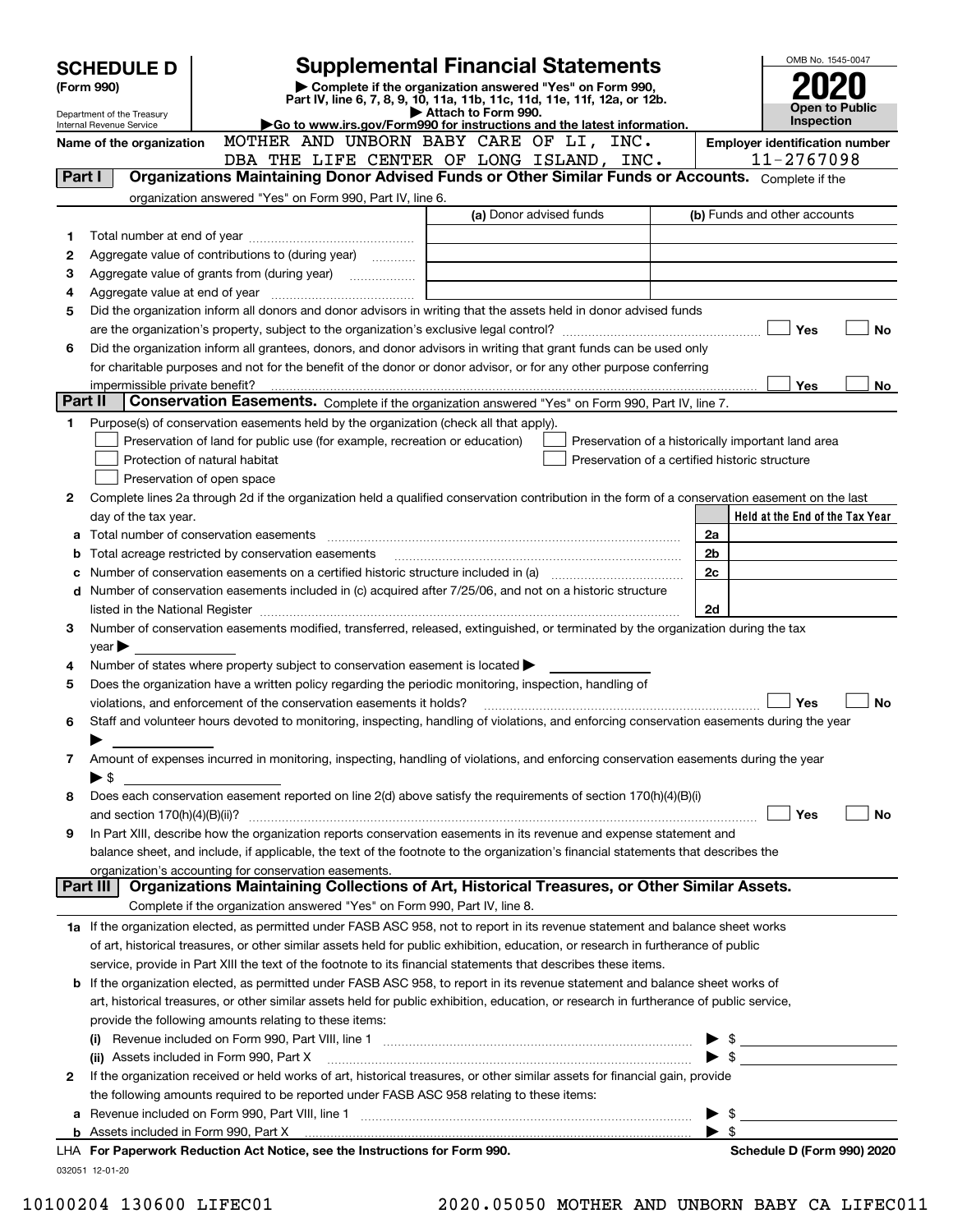|               |                                                                                                                                                                                                                                | MOTHER AND UNBORN BABY CARE OF LI, INC.  |   |                |                                                                                                                                                                                                                                |                                                                             |                       |                |           |
|---------------|--------------------------------------------------------------------------------------------------------------------------------------------------------------------------------------------------------------------------------|------------------------------------------|---|----------------|--------------------------------------------------------------------------------------------------------------------------------------------------------------------------------------------------------------------------------|-----------------------------------------------------------------------------|-----------------------|----------------|-----------|
|               | Schedule D (Form 990) 2020                                                                                                                                                                                                     | DBA THE LIFE CENTER OF LONG ISLAND, INC. |   |                |                                                                                                                                                                                                                                |                                                                             | $11 - 2767098$ Page 2 |                |           |
|               | Organizations Maintaining Collections of Art, Historical Treasures, or Other Similar Assets (continued)<br>Part III                                                                                                            |                                          |   |                |                                                                                                                                                                                                                                |                                                                             |                       |                |           |
| 3             | Using the organization's acquisition, accession, and other records, check any of the following that make significant use of its                                                                                                |                                          |   |                |                                                                                                                                                                                                                                |                                                                             |                       |                |           |
|               | collection items (check all that apply):                                                                                                                                                                                       |                                          |   |                |                                                                                                                                                                                                                                |                                                                             |                       |                |           |
| a             | Public exhibition                                                                                                                                                                                                              |                                          | d |                | Loan or exchange program                                                                                                                                                                                                       |                                                                             |                       |                |           |
| b             | Scholarly research                                                                                                                                                                                                             |                                          |   |                | Other the contract of the contract of the contract of the contract of the contract of the contract of the contract of the contract of the contract of the contract of the contract of the contract of the contract of the cont |                                                                             |                       |                |           |
| c             | Preservation for future generations                                                                                                                                                                                            |                                          |   |                |                                                                                                                                                                                                                                |                                                                             |                       |                |           |
|               | Provide a description of the organization's collections and explain how they further the organization's exempt purpose in Part XIII.                                                                                           |                                          |   |                |                                                                                                                                                                                                                                |                                                                             |                       |                |           |
| 5             | During the year, did the organization solicit or receive donations of art, historical treasures, or other similar assets                                                                                                       |                                          |   |                |                                                                                                                                                                                                                                |                                                                             |                       |                |           |
|               | to be sold to raise funds rather than to be maintained as part of the organization's collection?                                                                                                                               |                                          |   |                |                                                                                                                                                                                                                                |                                                                             | Yes                   |                | No        |
|               | <b>Part IV</b><br>Escrow and Custodial Arrangements. Complete if the organization answered "Yes" on Form 990, Part IV, line 9, or                                                                                              |                                          |   |                |                                                                                                                                                                                                                                |                                                                             |                       |                |           |
|               | reported an amount on Form 990, Part X, line 21.                                                                                                                                                                               |                                          |   |                |                                                                                                                                                                                                                                |                                                                             |                       |                |           |
|               | 1a Is the organization an agent, trustee, custodian or other intermediary for contributions or other assets not included                                                                                                       |                                          |   |                |                                                                                                                                                                                                                                |                                                                             |                       |                |           |
|               |                                                                                                                                                                                                                                |                                          |   |                |                                                                                                                                                                                                                                |                                                                             | Yes                   |                | No        |
|               | b If "Yes," explain the arrangement in Part XIII and complete the following table:                                                                                                                                             |                                          |   |                |                                                                                                                                                                                                                                |                                                                             |                       |                |           |
|               |                                                                                                                                                                                                                                |                                          |   |                |                                                                                                                                                                                                                                |                                                                             | Amount                |                |           |
| c             | Beginning balance material content contracts and content and content and content and content and content and content and content and content and content and content and content and content and content and content and conte |                                          |   |                |                                                                                                                                                                                                                                | 1c                                                                          |                       |                |           |
|               | d Additions during the year manufactured and an account of the state of a distribution of Additions during the year                                                                                                            |                                          |   |                |                                                                                                                                                                                                                                | 1d                                                                          |                       |                |           |
|               | Distributions during the year manufactured and an account of the year manufactured and the year manufactured and the year manufactured and the year manufactured and the year manufactured and the year manufactured and the y |                                          |   |                |                                                                                                                                                                                                                                | 1e                                                                          |                       |                |           |
|               |                                                                                                                                                                                                                                |                                          |   |                |                                                                                                                                                                                                                                | 1f                                                                          |                       |                |           |
|               | 2a Did the organization include an amount on Form 990, Part X, line 21, for escrow or custodial account liability?                                                                                                             |                                          |   |                |                                                                                                                                                                                                                                |                                                                             | Yes                   |                | No        |
|               | <b>b</b> If "Yes," explain the arrangement in Part XIII. Check here if the explanation has been provided on Part XIII                                                                                                          |                                          |   |                |                                                                                                                                                                                                                                |                                                                             |                       |                |           |
| <b>Part V</b> | <b>Endowment Funds.</b> Complete if the organization answered "Yes" on Form 990, Part IV, line 10.                                                                                                                             |                                          |   |                |                                                                                                                                                                                                                                |                                                                             |                       |                |           |
|               |                                                                                                                                                                                                                                | (a) Current year                         |   | (b) Prior year |                                                                                                                                                                                                                                | (c) Two years back $\vert$ (d) Three years back $\vert$ (e) Four years back |                       |                |           |
| 1a            | Beginning of year balance                                                                                                                                                                                                      |                                          |   |                |                                                                                                                                                                                                                                |                                                                             |                       |                |           |
|               |                                                                                                                                                                                                                                |                                          |   |                |                                                                                                                                                                                                                                |                                                                             |                       |                |           |
|               | Net investment earnings, gains, and losses                                                                                                                                                                                     |                                          |   |                |                                                                                                                                                                                                                                |                                                                             |                       |                |           |
|               | Grants or scholarships                                                                                                                                                                                                         |                                          |   |                |                                                                                                                                                                                                                                |                                                                             |                       |                |           |
|               | e Other expenditures for facilities                                                                                                                                                                                            |                                          |   |                |                                                                                                                                                                                                                                |                                                                             |                       |                |           |
|               | and programs                                                                                                                                                                                                                   |                                          |   |                |                                                                                                                                                                                                                                |                                                                             |                       |                |           |
|               |                                                                                                                                                                                                                                |                                          |   |                |                                                                                                                                                                                                                                |                                                                             |                       |                |           |
| g             | End of year balance                                                                                                                                                                                                            |                                          |   |                |                                                                                                                                                                                                                                |                                                                             |                       |                |           |
| 2             | Provide the estimated percentage of the current year end balance (line 1g, column (a)) held as:                                                                                                                                |                                          |   |                |                                                                                                                                                                                                                                |                                                                             |                       |                |           |
|               | Board designated or quasi-endowment >                                                                                                                                                                                          |                                          | % |                |                                                                                                                                                                                                                                |                                                                             |                       |                |           |
|               | Permanent endowment > <u>example</u>                                                                                                                                                                                           | %                                        |   |                |                                                                                                                                                                                                                                |                                                                             |                       |                |           |
|               |                                                                                                                                                                                                                                | %                                        |   |                |                                                                                                                                                                                                                                |                                                                             |                       |                |           |
|               | The percentages on lines 2a, 2b, and 2c should equal 100%.                                                                                                                                                                     |                                          |   |                |                                                                                                                                                                                                                                |                                                                             |                       |                |           |
|               | 3a Are there endowment funds not in the possession of the organization that are held and administered for the organization                                                                                                     |                                          |   |                |                                                                                                                                                                                                                                |                                                                             |                       |                |           |
|               | by:                                                                                                                                                                                                                            |                                          |   |                |                                                                                                                                                                                                                                |                                                                             |                       | Yes            | No        |
|               | (i)                                                                                                                                                                                                                            |                                          |   |                |                                                                                                                                                                                                                                |                                                                             | 3a(i)                 |                |           |
|               | (ii)                                                                                                                                                                                                                           |                                          |   |                |                                                                                                                                                                                                                                |                                                                             | 3a(ii)                |                |           |
|               |                                                                                                                                                                                                                                |                                          |   |                |                                                                                                                                                                                                                                |                                                                             | 3b                    |                |           |
|               | Describe in Part XIII the intended uses of the organization's endowment funds.                                                                                                                                                 |                                          |   |                |                                                                                                                                                                                                                                |                                                                             |                       |                |           |
|               | Land, Buildings, and Equipment.<br><b>Part VI</b>                                                                                                                                                                              |                                          |   |                |                                                                                                                                                                                                                                |                                                                             |                       |                |           |
|               | Complete if the organization answered "Yes" on Form 990, Part IV, line 11a. See Form 990, Part X, line 10.                                                                                                                     |                                          |   |                |                                                                                                                                                                                                                                |                                                                             |                       |                |           |
|               | Description of property                                                                                                                                                                                                        | (a) Cost or other                        |   |                | (b) Cost or other                                                                                                                                                                                                              | (c) Accumulated                                                             |                       | (d) Book value |           |
|               |                                                                                                                                                                                                                                | basis (investment)                       |   |                | basis (other)                                                                                                                                                                                                                  | depreciation                                                                |                       |                |           |
|               |                                                                                                                                                                                                                                |                                          |   |                | 238,359.                                                                                                                                                                                                                       |                                                                             |                       |                | 238,359.  |
| b             |                                                                                                                                                                                                                                |                                          |   |                | 716,361.                                                                                                                                                                                                                       | 304,645.                                                                    |                       |                | 411,716.  |
|               |                                                                                                                                                                                                                                |                                          |   |                |                                                                                                                                                                                                                                |                                                                             |                       |                |           |
|               |                                                                                                                                                                                                                                |                                          |   |                | 72,391.                                                                                                                                                                                                                        | 69,716.                                                                     |                       |                | 2,675.    |
|               |                                                                                                                                                                                                                                |                                          |   |                | 22,770.                                                                                                                                                                                                                        | 22,313.                                                                     |                       |                | 457.      |
|               |                                                                                                                                                                                                                                |                                          |   |                |                                                                                                                                                                                                                                |                                                                             |                       |                | 653, 207. |
|               |                                                                                                                                                                                                                                |                                          |   |                |                                                                                                                                                                                                                                |                                                                             |                       |                |           |

**Schedule D (Form 990) 2020**

032052 12-01-20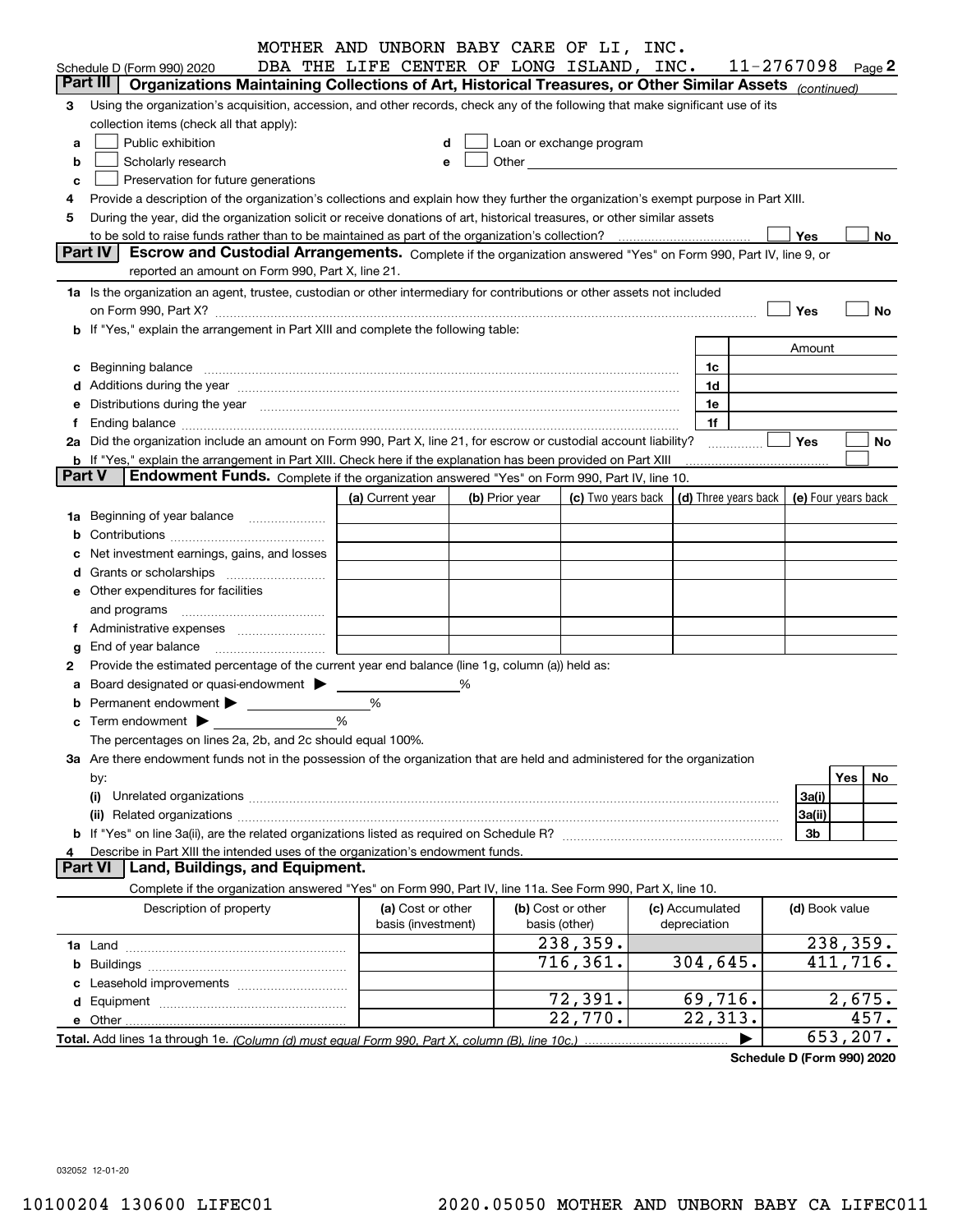| MOTHER AND UNBORN BABY CARE OF LI, INC. |  |  |  |  |  |  |  |
|-----------------------------------------|--|--|--|--|--|--|--|
|-----------------------------------------|--|--|--|--|--|--|--|

11-2767098 Page 3

| Schedule D (Form 990) 2020 |  |                                          |  |  | DBA THE LIFE CENTER OF LONG ISLAND, INC. | 11-2767098 <sub>Page</sub> 3 |  |
|----------------------------|--|------------------------------------------|--|--|------------------------------------------|------------------------------|--|
|                            |  | Part VII Investments - Other Securities. |  |  |                                          |                              |  |

Complete if the organization answered "Yes" on Form 990, Part IV, line 11b. See Form 990, Part X, line 12.

| (a) Description of security or category (including name of security)                   | (b) Book value | (c) Method of valuation: Cost or end-of-year market value |
|----------------------------------------------------------------------------------------|----------------|-----------------------------------------------------------|
| (1) Financial derivatives                                                              |                |                                                           |
| (2) Closely held equity interests                                                      |                |                                                           |
| $(3)$ Other                                                                            |                |                                                           |
| (A)                                                                                    |                |                                                           |
| (B)                                                                                    |                |                                                           |
| (C)                                                                                    |                |                                                           |
| (D)                                                                                    |                |                                                           |
| (E)                                                                                    |                |                                                           |
| (F)                                                                                    |                |                                                           |
| (G)                                                                                    |                |                                                           |
| (H)                                                                                    |                |                                                           |
| Total. (Col. (b) must equal Form 990, Part X, col. (B) line 12.) $\blacktriangleright$ |                |                                                           |

#### **Part VIII Investments - Program Related.**

Complete if the organization answered "Yes" on Form 990, Part IV, line 11c. See Form 990, Part X, line 13.

| (a) Description of investment                                                          | (b) Book value | (c) Method of valuation: Cost or end-of-year market value |
|----------------------------------------------------------------------------------------|----------------|-----------------------------------------------------------|
| (1)                                                                                    |                |                                                           |
| (2)                                                                                    |                |                                                           |
| $\frac{1}{2}$                                                                          |                |                                                           |
| (4)                                                                                    |                |                                                           |
| $\left(5\right)$                                                                       |                |                                                           |
| (6)                                                                                    |                |                                                           |
| (7)                                                                                    |                |                                                           |
| (8)                                                                                    |                |                                                           |
| (9)                                                                                    |                |                                                           |
| Total. (Col. (b) must equal Form 990, Part X, col. (B) line 13.) $\blacktriangleright$ |                |                                                           |

#### **Part IX Other Assets.**

Complete if the organization answered "Yes" on Form 990, Part IV, line 11d. See Form 990, Part X, line 15.

| (a) Description                                                                                                   | (b) Book value |
|-------------------------------------------------------------------------------------------------------------------|----------------|
| (1)                                                                                                               |                |
| (2)                                                                                                               |                |
| (3)                                                                                                               |                |
| (4)                                                                                                               |                |
| (5)                                                                                                               |                |
| (6)                                                                                                               |                |
| (7)                                                                                                               |                |
| (8)                                                                                                               |                |
| (9)                                                                                                               |                |
|                                                                                                                   |                |
| <b>Other Liabilities.</b><br><b>Part X</b>                                                                        |                |
| Complete if the organization answered "Yes" on Form 990, Part IV, line 11e or 11f. See Form 990, Part X, line 25. |                |
| (a) Description of liability<br>1.                                                                                | (b) Book value |
|                                                                                                                   |                |

| Federal income taxes                                               |        |
|--------------------------------------------------------------------|--------|
| PAYCHECK PROTECTION PROGRAM LOAN<br>(2)                            |        |
| PAYABLE<br>(3)                                                     | 10,397 |
| (4)                                                                |        |
| (5)                                                                |        |
| (6)                                                                |        |
| (7)                                                                |        |
| (8)                                                                |        |
| (9)                                                                |        |
| Total. (Column (b) must equal Form 990, Part X, col. (B) line 25.) | 10,397 |

**2.** Liability for uncertain tax positions. In Part XIII, provide the text of the footnote to the organization's financial statements that reports the

organization's liability for uncertain tax positions under FASB ASC 740. Check here if the text of the footnote has been provided in Part XIII  $\boxed{\text{X}}$ 

**Schedule D (Form 990) 2020**

032053 12-01-20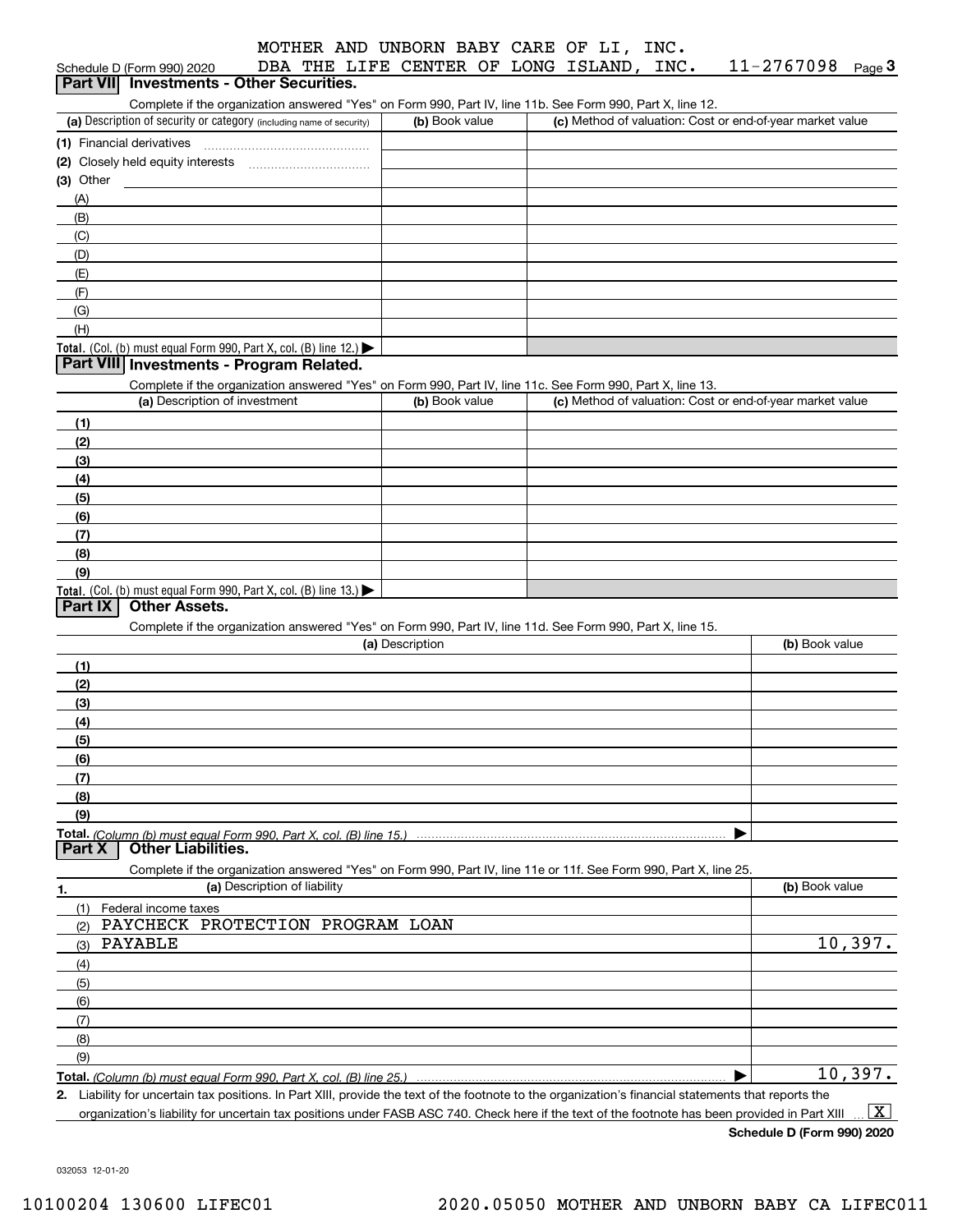|   | MOTHER AND UNBORN BABY CARE OF LI, INC.                                                                                                                                                                                            |                |          |                |                      |
|---|------------------------------------------------------------------------------------------------------------------------------------------------------------------------------------------------------------------------------------|----------------|----------|----------------|----------------------|
|   | DBA THE LIFE CENTER OF LONG ISLAND, INC.<br>Schedule D (Form 990) 2020                                                                                                                                                             |                |          |                | 11-2767098<br>Page 4 |
|   | Reconciliation of Revenue per Audited Financial Statements With Revenue per Return.<br>Part XI                                                                                                                                     |                |          |                |                      |
|   | Complete if the organization answered "Yes" on Form 990, Part IV, line 12a.                                                                                                                                                        |                |          |                |                      |
| 1 | Total revenue, gains, and other support per audited financial statements                                                                                                                                                           |                |          | $\blacksquare$ | 1,620,548.           |
| 2 | Amounts included on line 1 but not on Form 990, Part VIII, line 12:                                                                                                                                                                |                |          |                |                      |
| a | Net unrealized gains (losses) on investments [11] matter contracts and the unrealized gains (losses) on investments                                                                                                                | 2a             | 127,579. |                |                      |
| b |                                                                                                                                                                                                                                    | 2 <sub>b</sub> | 13,800.  |                |                      |
|   | Recoveries of prior year grants [111] Recoveries of prior year grants [11] Masseum Marchantel Marchantel March                                                                                                                     | 2 <sub>c</sub> |          |                |                      |
| d |                                                                                                                                                                                                                                    | 2d             |          |                |                      |
| e | Add lines 2a through 2d                                                                                                                                                                                                            |                |          | 2e             | 141,379.             |
| 3 |                                                                                                                                                                                                                                    |                |          | 3              | 1,479,169.           |
| 4 | Amounts included on Form 990, Part VIII, line 12, but not on line 1:                                                                                                                                                               |                |          |                |                      |
| a | Investment expenses not included on Form 990, Part VIII, line 7b [11, 111, 111, 111]                                                                                                                                               | 4a             |          |                |                      |
|   |                                                                                                                                                                                                                                    | 4b             |          |                |                      |
|   | Add lines 4a and 4b                                                                                                                                                                                                                |                |          | 4c             | $0 \cdot$            |
| 5 |                                                                                                                                                                                                                                    |                |          | 5              | 1,479,169.           |
|   | Part XII   Reconciliation of Expenses per Audited Financial Statements With Expenses per Return.                                                                                                                                   |                |          |                |                      |
|   | Complete if the organization answered "Yes" on Form 990, Part IV, line 12a.                                                                                                                                                        |                |          |                |                      |
| 1 |                                                                                                                                                                                                                                    |                |          | $\blacksquare$ | 1,148,115.           |
| 2 | Amounts included on line 1 but not on Form 990. Part IX, line 25:                                                                                                                                                                  |                |          |                |                      |
| a |                                                                                                                                                                                                                                    | 2a             | 13,800.  |                |                      |
|   |                                                                                                                                                                                                                                    | 2 <sub>b</sub> |          |                |                      |
|   |                                                                                                                                                                                                                                    | 2c             |          |                |                      |
|   |                                                                                                                                                                                                                                    | 2d             |          |                |                      |
| е | Add lines 2a through 2d <b>manufactures</b> in the contract of the contract of the contract of the contract of the contract of the contract of the contract of the contract of the contract of the contract of the contract of the |                |          | 2e             | 13,800.              |
| 3 |                                                                                                                                                                                                                                    |                |          | $\mathbf{3}$   | 1, 134, 315.         |
| 4 | Amounts included on Form 990, Part IX, line 25, but not on line 1:                                                                                                                                                                 |                |          |                |                      |
| a |                                                                                                                                                                                                                                    | 4a             |          |                |                      |
|   | <b>b</b> Other (Describe in Part XIII.)                                                                                                                                                                                            | 4 <sub>b</sub> |          |                |                      |
|   | c Add lines 4a and 4b                                                                                                                                                                                                              |                |          | 4c             |                      |
|   | Total expenses. Add lines 3 and 4c. (This must equal Form 990. Part I. line 18.) <b>Conservers</b> manufactured in the                                                                                                             |                |          | 5              | 1, 134, 315.         |
|   | Part XIII Supplemental Information.                                                                                                                                                                                                |                |          |                |                      |

Provide the descriptions required for Part II, lines 3, 5, and 9; Part III, lines 1a and 4; Part IV, lines 1b and 2b; Part V, line 4; Part X, line 2; Part XI, lines 2d and 4b; and Part XII, lines 2d and 4b. Also complete this part to provide any additional information.

#### PART X, LINE 2:

THE ORGANIZATION IS EXEMPT FROM FEDERAL INCOME TAX UNDER SECTION

501(C)(3), AND IS PUBLICLY SUPPORTED, AS DESCRIBED IN SECTION

170(B)(1)(A)(VI) OF THE INTERNAL REVENUE CODE.

THE ORGANIZATION HAS ANALYZED TAX POSITIONS TAKEN FOR FILING WITH THE

INTERNAL REVENUE SERVICE AND ALL STATE JURISDICTIONS WHERE IT OPERATES.

THE ORGANIZATION BELIEVES THAT TAX FILING POSITIONS WILL BE SUSTAINED UPON

EXAMINATION AND DOES NOT ANTICIPATE ANY ADJUSTMENTS THAT WOULD RESULT IN A

MATERIAL ADVERSE EFFECT ON THE ORGANIZATION'S FINANCIAL CONDITION, RESULTS

OF OPERATIONS, OR CASH FLOWS. ACCORDINGLY, THE ORGANIZATION HAS NOT

032054 12-01-20 **Schedule D (Form 990) 2020** RECORDED ANY RESERVES, OR RELATED ACCRUALS FOR INTEREST AND PENALTIES FOR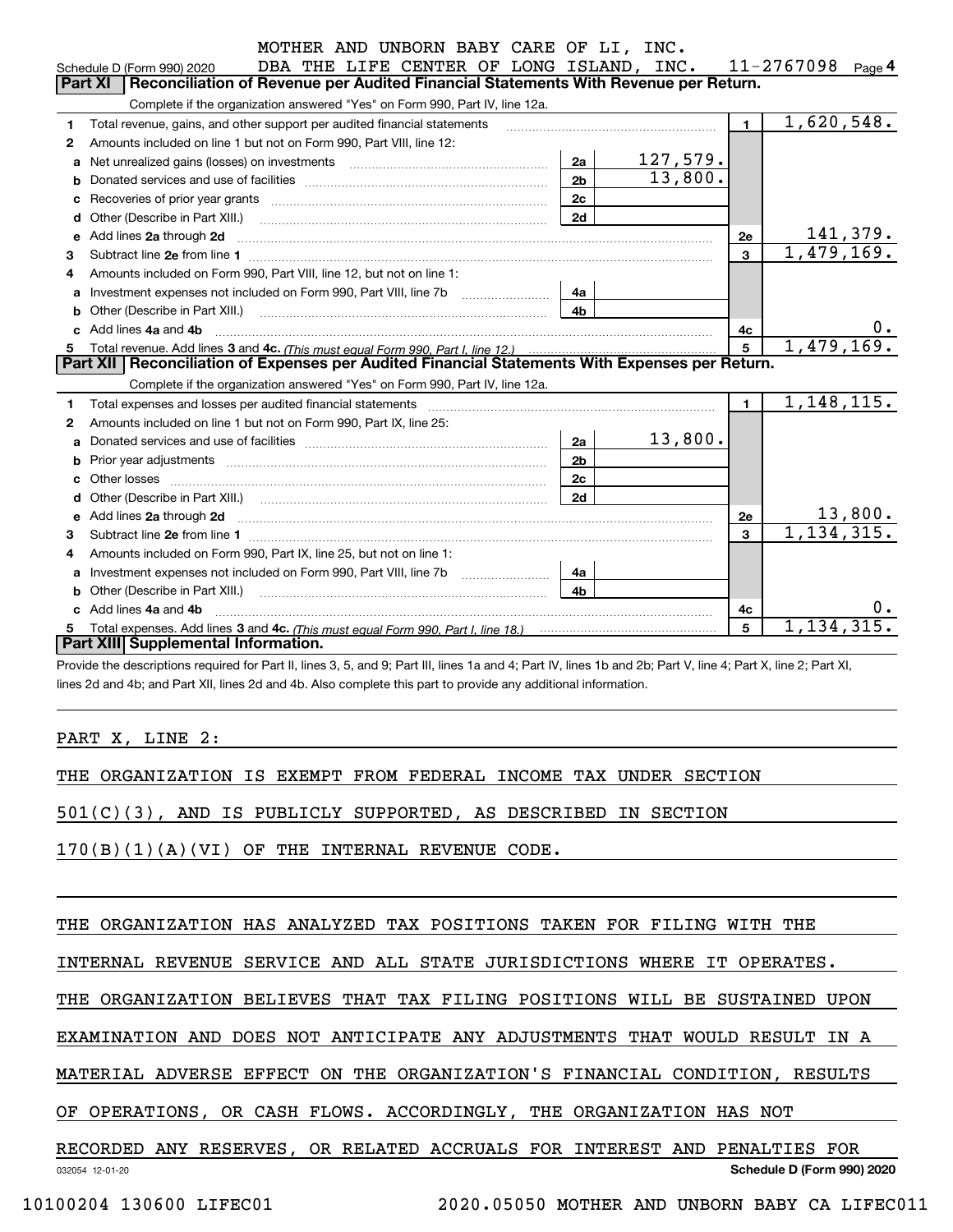Schedule D (Form 990) 2020 DBA THE LIFE CENTER OF LONG ISLAND, INC  $11\text{--}2767098$  Page 5 *(continued)* **Part XIII Supplemental Information**  MOTHER AND UNBORN BABY CARE OF LI, INC.

UNCERTAIN TAX POSITIONS AT MARCH 31, 2021.

THE ORGANIZATION FILES A FORM 990 AND RESPECTIVE STATE AND LOCAL TAX

RETURNS. THESE RETURNS ARE SUBJECT TO REVIEW AND EXAMINATION BY FEDERAL,

STATE, AND LOCAL TAXING AUTHORITIES. THE ORGANIZATION HAS DETERMINED THAT

IT HAS REGISTERED IN ALL STATES WHERE IT IS REQUIRED TO BE REGISTERED.

**Schedule D (Form 990) 2020**

032055 12-01-20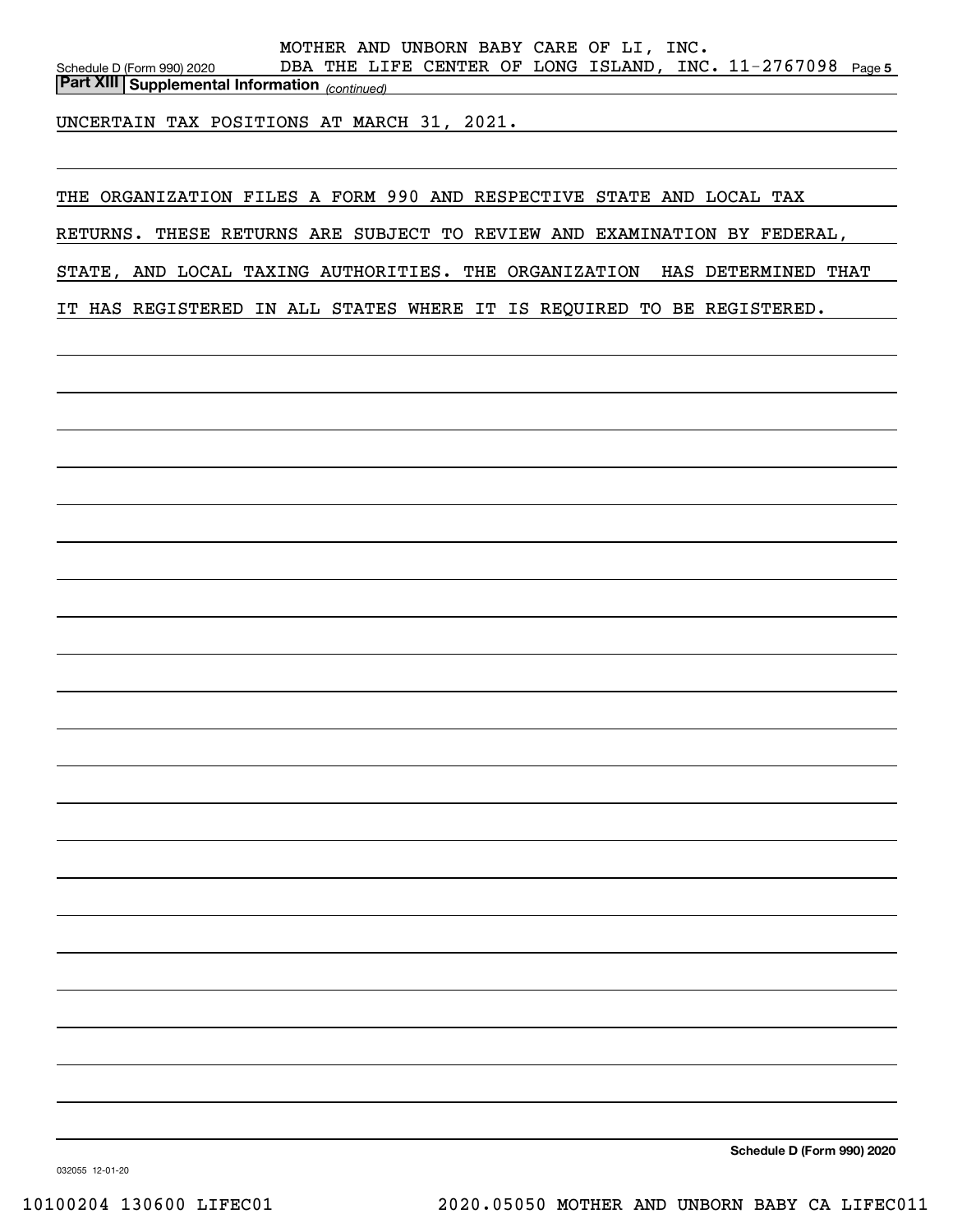| Complete if the organization answered "Yes" on Form 990, Part IV, line 17, 18, or 19, or if the<br>organization entered more than \$15,000 on Form 990-EZ, line 6a.<br>Attach to Form 990 or Form 990-EZ.<br><b>Open to Public</b><br>Inspection<br>Go to www.irs.gov/Form990 for instructions and the latest information.<br><b>Employer identification number</b><br>MOTHER AND UNBORN BABY CARE OF LI, INC.<br>11-2767098<br>DBA THE LIFE CENTER OF LONG ISLAND, INC.<br>Part I<br>Fundraising Activities. Complete if the organization answered "Yes" on Form 990, Part IV, line 17. Form 990-EZ filers are not<br>required to complete this part.<br>1 Indicate whether the organization raised funds through any of the following activities. Check all that apply.<br>Mail solicitations<br>Solicitation of non-government grants<br>a<br>е<br>Solicitation of government grants<br>Internet and email solicitations<br>f<br>b<br>Phone solicitations<br>Special fundraising events<br>с<br>g<br>In-person solicitations<br>d<br>2 a Did the organization have a written or oral agreement with any individual (including officers, directors, trustees, or<br>key employees listed in Form 990, Part VII) or entity in connection with professional fundraising services?<br>Yes<br>No<br><b>b</b> If "Yes," list the 10 highest paid individuals or entities (fundraisers) pursuant to agreements under which the fundraiser is to be<br>compensated at least \$5,000 by the organization.<br>(v) Amount paid<br>(iii) Did<br>fundraiser<br>(vi) Amount paid<br>(i) Name and address of individual<br>(iv) Gross receipts<br>to (or retained by)<br>(ii) Activity<br>to (or retained by)<br>have custody<br>fundraiser<br>from activity<br>or entity (fundraiser)<br>or control of<br>organization<br>listed in col. (i)<br>contributions?<br>Yes<br>No<br>3 List all states in which the organization is registered or licensed to solicit contributions or has been notified it is exempt from registration<br>or licensing. | <b>SCHEDULE G</b>                                      | Supplemental Information Regarding Fundraising or Gaming Activities |  |  | OMB No. 1545-0047 |
|-----------------------------------------------------------------------------------------------------------------------------------------------------------------------------------------------------------------------------------------------------------------------------------------------------------------------------------------------------------------------------------------------------------------------------------------------------------------------------------------------------------------------------------------------------------------------------------------------------------------------------------------------------------------------------------------------------------------------------------------------------------------------------------------------------------------------------------------------------------------------------------------------------------------------------------------------------------------------------------------------------------------------------------------------------------------------------------------------------------------------------------------------------------------------------------------------------------------------------------------------------------------------------------------------------------------------------------------------------------------------------------------------------------------------------------------------------------------------------------------------------------------------------------------------------------------------------------------------------------------------------------------------------------------------------------------------------------------------------------------------------------------------------------------------------------------------------------------------------------------------------------------------------------------------------------------------------------------------------------------------------------------------------------------|--------------------------------------------------------|---------------------------------------------------------------------|--|--|-------------------|
|                                                                                                                                                                                                                                                                                                                                                                                                                                                                                                                                                                                                                                                                                                                                                                                                                                                                                                                                                                                                                                                                                                                                                                                                                                                                                                                                                                                                                                                                                                                                                                                                                                                                                                                                                                                                                                                                                                                                                                                                                                         | (Form 990 or 990-EZ)                                   |                                                                     |  |  |                   |
|                                                                                                                                                                                                                                                                                                                                                                                                                                                                                                                                                                                                                                                                                                                                                                                                                                                                                                                                                                                                                                                                                                                                                                                                                                                                                                                                                                                                                                                                                                                                                                                                                                                                                                                                                                                                                                                                                                                                                                                                                                         |                                                        |                                                                     |  |  |                   |
|                                                                                                                                                                                                                                                                                                                                                                                                                                                                                                                                                                                                                                                                                                                                                                                                                                                                                                                                                                                                                                                                                                                                                                                                                                                                                                                                                                                                                                                                                                                                                                                                                                                                                                                                                                                                                                                                                                                                                                                                                                         | Department of the Treasury<br>Internal Revenue Service |                                                                     |  |  |                   |
|                                                                                                                                                                                                                                                                                                                                                                                                                                                                                                                                                                                                                                                                                                                                                                                                                                                                                                                                                                                                                                                                                                                                                                                                                                                                                                                                                                                                                                                                                                                                                                                                                                                                                                                                                                                                                                                                                                                                                                                                                                         | Name of the organization                               |                                                                     |  |  |                   |
|                                                                                                                                                                                                                                                                                                                                                                                                                                                                                                                                                                                                                                                                                                                                                                                                                                                                                                                                                                                                                                                                                                                                                                                                                                                                                                                                                                                                                                                                                                                                                                                                                                                                                                                                                                                                                                                                                                                                                                                                                                         |                                                        |                                                                     |  |  |                   |
|                                                                                                                                                                                                                                                                                                                                                                                                                                                                                                                                                                                                                                                                                                                                                                                                                                                                                                                                                                                                                                                                                                                                                                                                                                                                                                                                                                                                                                                                                                                                                                                                                                                                                                                                                                                                                                                                                                                                                                                                                                         |                                                        |                                                                     |  |  |                   |
|                                                                                                                                                                                                                                                                                                                                                                                                                                                                                                                                                                                                                                                                                                                                                                                                                                                                                                                                                                                                                                                                                                                                                                                                                                                                                                                                                                                                                                                                                                                                                                                                                                                                                                                                                                                                                                                                                                                                                                                                                                         |                                                        |                                                                     |  |  |                   |
|                                                                                                                                                                                                                                                                                                                                                                                                                                                                                                                                                                                                                                                                                                                                                                                                                                                                                                                                                                                                                                                                                                                                                                                                                                                                                                                                                                                                                                                                                                                                                                                                                                                                                                                                                                                                                                                                                                                                                                                                                                         |                                                        |                                                                     |  |  |                   |
|                                                                                                                                                                                                                                                                                                                                                                                                                                                                                                                                                                                                                                                                                                                                                                                                                                                                                                                                                                                                                                                                                                                                                                                                                                                                                                                                                                                                                                                                                                                                                                                                                                                                                                                                                                                                                                                                                                                                                                                                                                         |                                                        |                                                                     |  |  |                   |
|                                                                                                                                                                                                                                                                                                                                                                                                                                                                                                                                                                                                                                                                                                                                                                                                                                                                                                                                                                                                                                                                                                                                                                                                                                                                                                                                                                                                                                                                                                                                                                                                                                                                                                                                                                                                                                                                                                                                                                                                                                         |                                                        |                                                                     |  |  |                   |
|                                                                                                                                                                                                                                                                                                                                                                                                                                                                                                                                                                                                                                                                                                                                                                                                                                                                                                                                                                                                                                                                                                                                                                                                                                                                                                                                                                                                                                                                                                                                                                                                                                                                                                                                                                                                                                                                                                                                                                                                                                         |                                                        |                                                                     |  |  |                   |
|                                                                                                                                                                                                                                                                                                                                                                                                                                                                                                                                                                                                                                                                                                                                                                                                                                                                                                                                                                                                                                                                                                                                                                                                                                                                                                                                                                                                                                                                                                                                                                                                                                                                                                                                                                                                                                                                                                                                                                                                                                         |                                                        |                                                                     |  |  |                   |
|                                                                                                                                                                                                                                                                                                                                                                                                                                                                                                                                                                                                                                                                                                                                                                                                                                                                                                                                                                                                                                                                                                                                                                                                                                                                                                                                                                                                                                                                                                                                                                                                                                                                                                                                                                                                                                                                                                                                                                                                                                         |                                                        |                                                                     |  |  |                   |
|                                                                                                                                                                                                                                                                                                                                                                                                                                                                                                                                                                                                                                                                                                                                                                                                                                                                                                                                                                                                                                                                                                                                                                                                                                                                                                                                                                                                                                                                                                                                                                                                                                                                                                                                                                                                                                                                                                                                                                                                                                         |                                                        |                                                                     |  |  |                   |
|                                                                                                                                                                                                                                                                                                                                                                                                                                                                                                                                                                                                                                                                                                                                                                                                                                                                                                                                                                                                                                                                                                                                                                                                                                                                                                                                                                                                                                                                                                                                                                                                                                                                                                                                                                                                                                                                                                                                                                                                                                         |                                                        |                                                                     |  |  |                   |
|                                                                                                                                                                                                                                                                                                                                                                                                                                                                                                                                                                                                                                                                                                                                                                                                                                                                                                                                                                                                                                                                                                                                                                                                                                                                                                                                                                                                                                                                                                                                                                                                                                                                                                                                                                                                                                                                                                                                                                                                                                         |                                                        |                                                                     |  |  |                   |
|                                                                                                                                                                                                                                                                                                                                                                                                                                                                                                                                                                                                                                                                                                                                                                                                                                                                                                                                                                                                                                                                                                                                                                                                                                                                                                                                                                                                                                                                                                                                                                                                                                                                                                                                                                                                                                                                                                                                                                                                                                         |                                                        |                                                                     |  |  |                   |
|                                                                                                                                                                                                                                                                                                                                                                                                                                                                                                                                                                                                                                                                                                                                                                                                                                                                                                                                                                                                                                                                                                                                                                                                                                                                                                                                                                                                                                                                                                                                                                                                                                                                                                                                                                                                                                                                                                                                                                                                                                         |                                                        |                                                                     |  |  |                   |
|                                                                                                                                                                                                                                                                                                                                                                                                                                                                                                                                                                                                                                                                                                                                                                                                                                                                                                                                                                                                                                                                                                                                                                                                                                                                                                                                                                                                                                                                                                                                                                                                                                                                                                                                                                                                                                                                                                                                                                                                                                         |                                                        |                                                                     |  |  |                   |
|                                                                                                                                                                                                                                                                                                                                                                                                                                                                                                                                                                                                                                                                                                                                                                                                                                                                                                                                                                                                                                                                                                                                                                                                                                                                                                                                                                                                                                                                                                                                                                                                                                                                                                                                                                                                                                                                                                                                                                                                                                         |                                                        |                                                                     |  |  |                   |
|                                                                                                                                                                                                                                                                                                                                                                                                                                                                                                                                                                                                                                                                                                                                                                                                                                                                                                                                                                                                                                                                                                                                                                                                                                                                                                                                                                                                                                                                                                                                                                                                                                                                                                                                                                                                                                                                                                                                                                                                                                         |                                                        |                                                                     |  |  |                   |
|                                                                                                                                                                                                                                                                                                                                                                                                                                                                                                                                                                                                                                                                                                                                                                                                                                                                                                                                                                                                                                                                                                                                                                                                                                                                                                                                                                                                                                                                                                                                                                                                                                                                                                                                                                                                                                                                                                                                                                                                                                         |                                                        |                                                                     |  |  |                   |
|                                                                                                                                                                                                                                                                                                                                                                                                                                                                                                                                                                                                                                                                                                                                                                                                                                                                                                                                                                                                                                                                                                                                                                                                                                                                                                                                                                                                                                                                                                                                                                                                                                                                                                                                                                                                                                                                                                                                                                                                                                         |                                                        |                                                                     |  |  |                   |
|                                                                                                                                                                                                                                                                                                                                                                                                                                                                                                                                                                                                                                                                                                                                                                                                                                                                                                                                                                                                                                                                                                                                                                                                                                                                                                                                                                                                                                                                                                                                                                                                                                                                                                                                                                                                                                                                                                                                                                                                                                         | Total                                                  |                                                                     |  |  |                   |
|                                                                                                                                                                                                                                                                                                                                                                                                                                                                                                                                                                                                                                                                                                                                                                                                                                                                                                                                                                                                                                                                                                                                                                                                                                                                                                                                                                                                                                                                                                                                                                                                                                                                                                                                                                                                                                                                                                                                                                                                                                         |                                                        |                                                                     |  |  |                   |
|                                                                                                                                                                                                                                                                                                                                                                                                                                                                                                                                                                                                                                                                                                                                                                                                                                                                                                                                                                                                                                                                                                                                                                                                                                                                                                                                                                                                                                                                                                                                                                                                                                                                                                                                                                                                                                                                                                                                                                                                                                         |                                                        |                                                                     |  |  |                   |
|                                                                                                                                                                                                                                                                                                                                                                                                                                                                                                                                                                                                                                                                                                                                                                                                                                                                                                                                                                                                                                                                                                                                                                                                                                                                                                                                                                                                                                                                                                                                                                                                                                                                                                                                                                                                                                                                                                                                                                                                                                         |                                                        |                                                                     |  |  |                   |
|                                                                                                                                                                                                                                                                                                                                                                                                                                                                                                                                                                                                                                                                                                                                                                                                                                                                                                                                                                                                                                                                                                                                                                                                                                                                                                                                                                                                                                                                                                                                                                                                                                                                                                                                                                                                                                                                                                                                                                                                                                         |                                                        |                                                                     |  |  |                   |
|                                                                                                                                                                                                                                                                                                                                                                                                                                                                                                                                                                                                                                                                                                                                                                                                                                                                                                                                                                                                                                                                                                                                                                                                                                                                                                                                                                                                                                                                                                                                                                                                                                                                                                                                                                                                                                                                                                                                                                                                                                         |                                                        |                                                                     |  |  |                   |
|                                                                                                                                                                                                                                                                                                                                                                                                                                                                                                                                                                                                                                                                                                                                                                                                                                                                                                                                                                                                                                                                                                                                                                                                                                                                                                                                                                                                                                                                                                                                                                                                                                                                                                                                                                                                                                                                                                                                                                                                                                         |                                                        |                                                                     |  |  |                   |
|                                                                                                                                                                                                                                                                                                                                                                                                                                                                                                                                                                                                                                                                                                                                                                                                                                                                                                                                                                                                                                                                                                                                                                                                                                                                                                                                                                                                                                                                                                                                                                                                                                                                                                                                                                                                                                                                                                                                                                                                                                         |                                                        |                                                                     |  |  |                   |
| Schedule G (Form 990 or 990-EZ) 2020<br>LHA For Paperwork Reduction Act Notice, see the Instructions for Form 990 or 990-EZ.                                                                                                                                                                                                                                                                                                                                                                                                                                                                                                                                                                                                                                                                                                                                                                                                                                                                                                                                                                                                                                                                                                                                                                                                                                                                                                                                                                                                                                                                                                                                                                                                                                                                                                                                                                                                                                                                                                            |                                                        |                                                                     |  |  |                   |

032081 11-25-20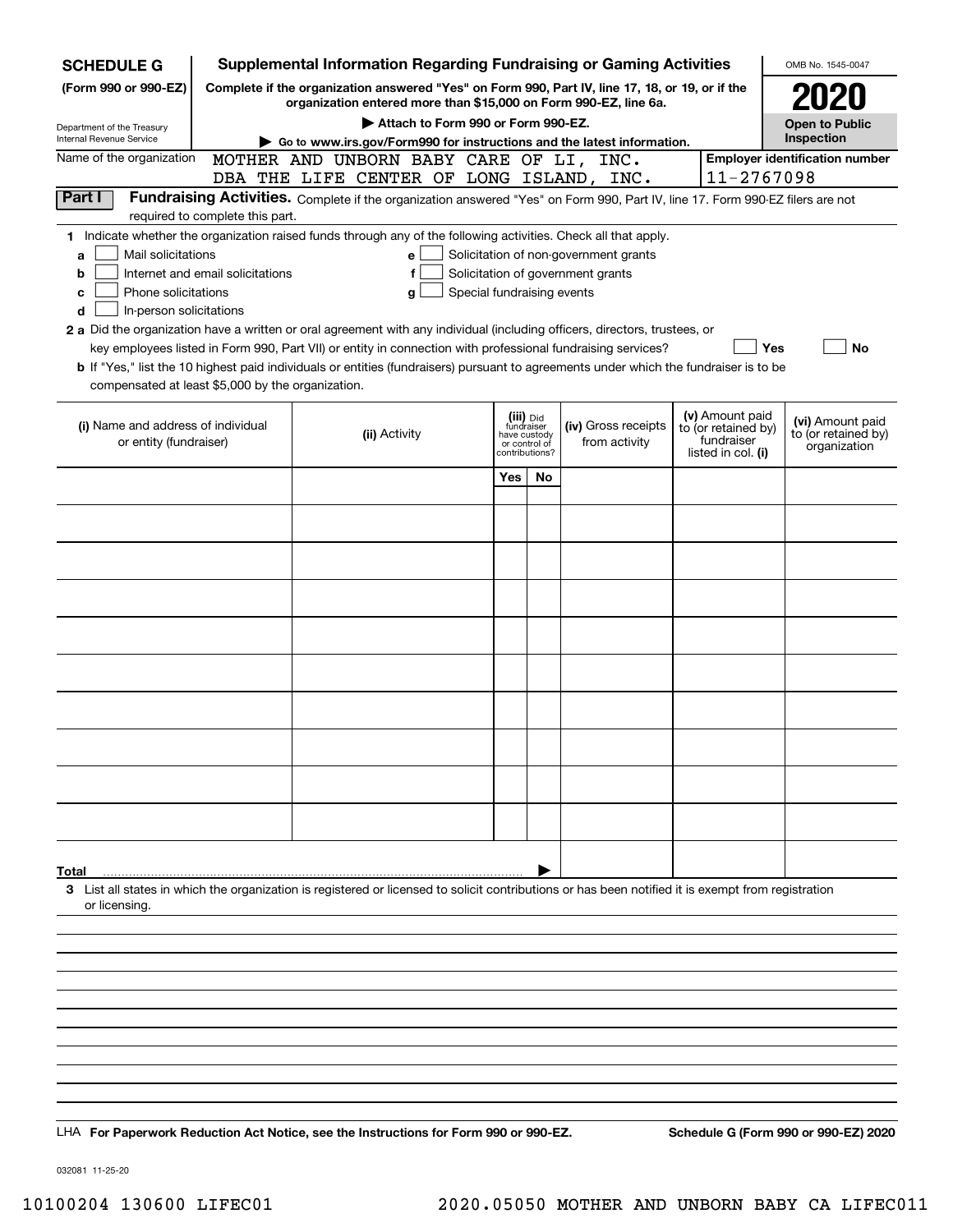Schedule G (Form 990 or 990-EZ) 2020 DBA THE LIFE CENTER OF LONG ISLAND, INC. 11-2767098 <sub>Page</sub> 2 **Part II** | Fundraising Events. Complete if the organization answered "Yes" on Form 990, Part IV, line 18, or reported more than \$15,000

|                 |          | of fundraising event contributions and gross income on Form 990-EZ, lines 1 and 6b. List events with gross receipts greater than \$5,000. |                         |                         |                  |                            |
|-----------------|----------|-------------------------------------------------------------------------------------------------------------------------------------------|-------------------------|-------------------------|------------------|----------------------------|
|                 |          |                                                                                                                                           | (a) Event #1            | (b) Event #2            | (c) Other events | (d) Total events           |
|                 |          |                                                                                                                                           |                         | <b>CHAMPIONS</b>        |                  | (add col. (a) through      |
|                 |          |                                                                                                                                           | DINNER DANCEFOR CHARITY |                         | 1                | col. (c)                   |
|                 |          |                                                                                                                                           | (event type)            | (event type)            | (total number)   |                            |
| evenue          |          |                                                                                                                                           |                         |                         |                  |                            |
| Œ               | 1.       |                                                                                                                                           | 36,181.                 | 13,730.                 | 2,250.           | 52,161.                    |
|                 |          |                                                                                                                                           |                         |                         |                  |                            |
|                 |          |                                                                                                                                           |                         |                         |                  |                            |
|                 |          |                                                                                                                                           |                         |                         |                  |                            |
|                 | 3        | Gross income (line 1 minus line 2)                                                                                                        | 36, 181.                | 13,730.                 | 2,250.           | 52,161.                    |
|                 |          |                                                                                                                                           |                         |                         |                  |                            |
|                 |          |                                                                                                                                           |                         |                         |                  |                            |
|                 |          |                                                                                                                                           |                         |                         |                  |                            |
|                 | 5        |                                                                                                                                           |                         |                         |                  |                            |
|                 |          |                                                                                                                                           |                         |                         |                  |                            |
|                 |          |                                                                                                                                           |                         |                         |                  |                            |
| Direct Expenses |          | 7 Food and beverages                                                                                                                      |                         |                         |                  |                            |
|                 |          |                                                                                                                                           |                         |                         |                  |                            |
|                 | 8        |                                                                                                                                           |                         |                         |                  |                            |
|                 | 9        |                                                                                                                                           | $\overline{2,409}$ .    |                         |                  | 2,409.                     |
|                 | 10       | Direct expense summary. Add lines 4 through 9 in column (d)                                                                               |                         |                         |                  | 2,409.                     |
|                 |          | 11 Net income summary. Subtract line 10 from line 3, column (d)                                                                           |                         |                         |                  | 49,752.                    |
|                 | Part III | Gaming. Complete if the organization answered "Yes" on Form 990, Part IV, line 19, or reported more than                                  |                         |                         |                  |                            |
|                 |          | \$15,000 on Form 990-EZ, line 6a.                                                                                                         |                         |                         |                  |                            |
|                 |          |                                                                                                                                           | (a) Bingo               | (b) Pull tabs/instant   | (c) Other gaming | (d) Total gaming (add      |
| Revenue         |          |                                                                                                                                           |                         | bingo/progressive bingo |                  | col. (a) through col. (c)) |
|                 |          |                                                                                                                                           |                         |                         |                  |                            |
|                 |          |                                                                                                                                           |                         |                         |                  |                            |
|                 |          |                                                                                                                                           |                         |                         |                  |                            |
|                 |          |                                                                                                                                           |                         |                         |                  |                            |
|                 |          |                                                                                                                                           |                         |                         |                  |                            |
| Expenses        | 3        |                                                                                                                                           |                         |                         |                  |                            |
|                 |          |                                                                                                                                           |                         |                         |                  |                            |
| <b>Direct</b>   |          |                                                                                                                                           |                         |                         |                  |                            |
|                 |          |                                                                                                                                           |                         |                         |                  |                            |
|                 |          | 5 Other direct expenses                                                                                                                   |                         |                         |                  |                            |
|                 |          | 6 Volunteer labor                                                                                                                         | %<br>Yes                | %<br>Yes                | Yes<br>%         |                            |
|                 |          |                                                                                                                                           | No                      | No                      | No               |                            |
|                 | 7        | Direct expense summary. Add lines 2 through 5 in column (d)                                                                               |                         |                         |                  |                            |
|                 |          |                                                                                                                                           |                         |                         |                  |                            |
|                 |          |                                                                                                                                           |                         |                         |                  |                            |
|                 |          |                                                                                                                                           |                         |                         |                  |                            |
|                 |          | <b>9</b> Enter the state(s) in which the organization conducts gaming activities:                                                         |                         |                         |                  |                            |
|                 |          |                                                                                                                                           |                         |                         |                  | Yes<br>No                  |
|                 |          |                                                                                                                                           |                         |                         |                  |                            |
|                 |          |                                                                                                                                           |                         |                         |                  |                            |
|                 |          |                                                                                                                                           |                         |                         |                  |                            |
|                 |          |                                                                                                                                           |                         |                         |                  | Yes<br>No                  |
|                 |          |                                                                                                                                           |                         |                         |                  |                            |
|                 |          |                                                                                                                                           |                         |                         |                  |                            |
|                 |          |                                                                                                                                           |                         |                         |                  |                            |
|                 |          |                                                                                                                                           |                         |                         |                  |                            |

032082 11-25-20

**Schedule G (Form 990 or 990-EZ) 2020**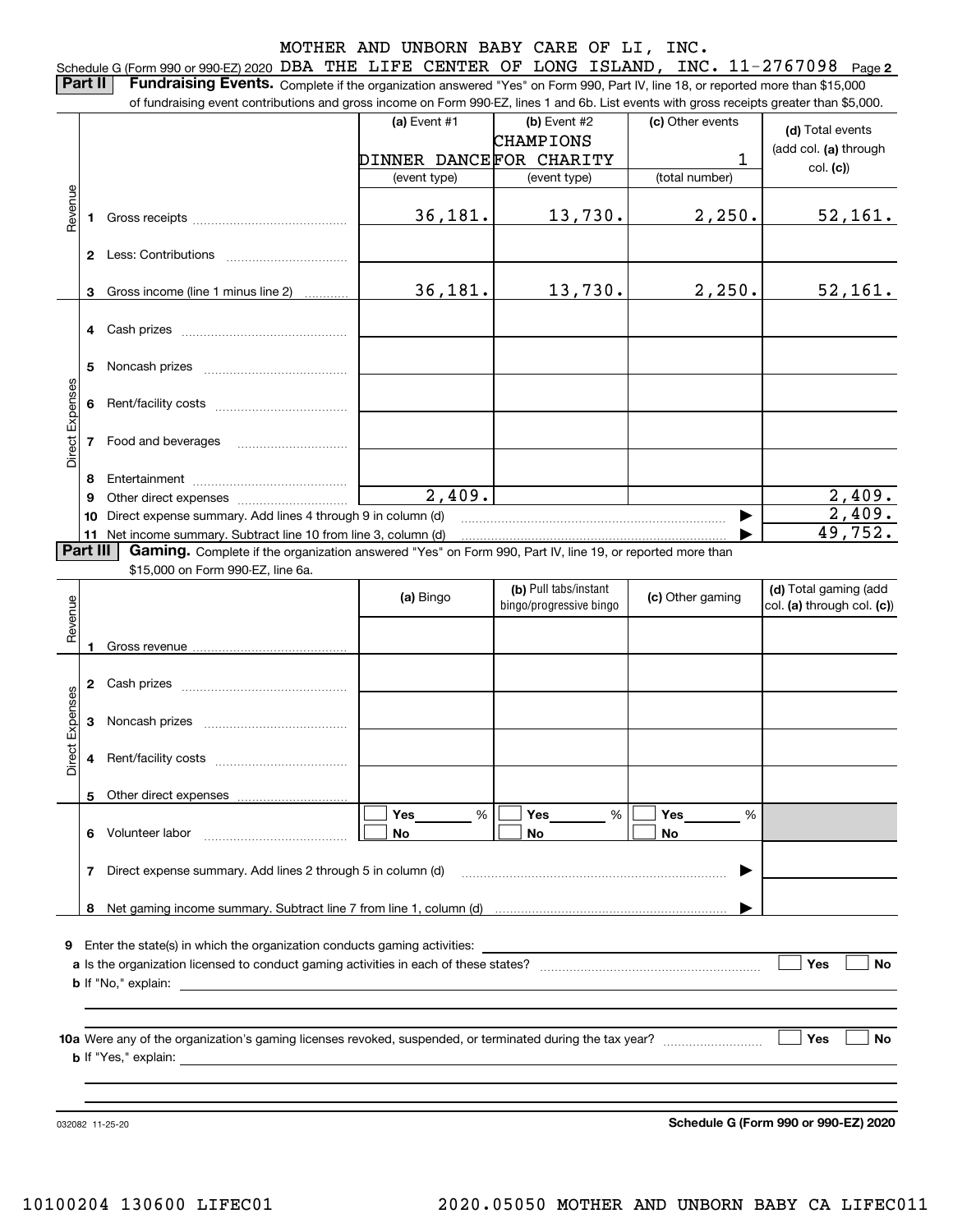|    | MOTHER AND UNBORN BABY CARE OF LI, INC.                                                                                                                                                                                                   |                 |     |           |
|----|-------------------------------------------------------------------------------------------------------------------------------------------------------------------------------------------------------------------------------------------|-----------------|-----|-----------|
|    | Schedule G (Form 990 or 990-EZ) 2020 DBA THE LIFE CENTER OF LONG ISLAND, INC. 11-2767098                                                                                                                                                  |                 |     | Page 3    |
|    |                                                                                                                                                                                                                                           |                 | Yes | No        |
|    | 12 Is the organization a grantor, beneficiary or trustee of a trust, or a member of a partnership or other entity formed                                                                                                                  |                 | Yes | No        |
|    | 13 Indicate the percentage of gaming activity conducted in:                                                                                                                                                                               |                 |     |           |
|    | a The organization's facility <i>[[[[[[[[[[[[[[[[]]]]</i> ] The organization's facility                                                                                                                                                   | 13а             |     | %         |
|    | <b>b</b> An outside facility <i>www.communicality contract and an executive contract and an executive contract and an executive contract and an executive contract and an executive contract and an executive contract and an executi</i> | 13 <sub>b</sub> |     | %         |
|    | 14 Enter the name and address of the person who prepares the organization's gaming/special events books and records:                                                                                                                      |                 |     |           |
|    | Name $\blacktriangleright$<br>Address $\blacktriangleright$                                                                                                                                                                               |                 |     |           |
|    | 15a Does the organization have a contract with a third party from whom the organization receives gaming revenue?                                                                                                                          |                 | Yes | <b>No</b> |
|    | <b>b</b> If "Yes," enter the amount of gaming revenue received by the organization $\triangleright$ \$ ___________________ and the amount                                                                                                 |                 |     |           |
|    |                                                                                                                                                                                                                                           |                 |     |           |
|    | c If "Yes," enter name and address of the third party:                                                                                                                                                                                    |                 |     |           |
|    |                                                                                                                                                                                                                                           |                 |     |           |
|    | Name $\blacktriangleright$                                                                                                                                                                                                                |                 |     |           |
|    | Address $\blacktriangleright$                                                                                                                                                                                                             |                 |     |           |
| 16 | Gaming manager information:                                                                                                                                                                                                               |                 |     |           |
|    | Name $\blacktriangleright$                                                                                                                                                                                                                |                 |     |           |
|    | Gaming manager compensation > \$                                                                                                                                                                                                          |                 |     |           |
|    | Description of services provided >                                                                                                                                                                                                        |                 |     |           |
|    |                                                                                                                                                                                                                                           |                 |     |           |
|    | Director/officer<br>Employee<br>Independent contractor                                                                                                                                                                                    |                 |     |           |
|    | <b>17</b> Mandatory distributions:                                                                                                                                                                                                        |                 |     |           |
|    | a Is the organization required under state law to make charitable distributions from the gaming proceeds to                                                                                                                               |                 |     |           |
|    | retain the state gaming license?                                                                                                                                                                                                          |                 | Yes | <b>No</b> |
|    | <b>b</b> Enter the amount of distributions required under state law to be distributed to other exempt organizations or spent in the                                                                                                       |                 |     |           |
|    | organization's own exempt activities during the tax year $\triangleright$ \$                                                                                                                                                              |                 |     |           |
|    | <b>Part IV</b><br>Supplemental Information. Provide the explanations required by Part I, line 2b, columns (iii) and (v); and Part III, lines 9, 9b, 10b,                                                                                  |                 |     |           |
|    | 15b, 15c, 16, and 17b, as applicable. Also provide any additional information. See instructions.                                                                                                                                          |                 |     |           |
|    |                                                                                                                                                                                                                                           |                 |     |           |
|    |                                                                                                                                                                                                                                           |                 |     |           |
|    |                                                                                                                                                                                                                                           |                 |     |           |
|    |                                                                                                                                                                                                                                           |                 |     |           |
|    |                                                                                                                                                                                                                                           |                 |     |           |
|    |                                                                                                                                                                                                                                           |                 |     |           |
|    |                                                                                                                                                                                                                                           |                 |     |           |
|    |                                                                                                                                                                                                                                           |                 |     |           |
|    |                                                                                                                                                                                                                                           |                 |     |           |
|    | Schedule G (Form 990 or 990-EZ) 2020<br>032083 11-25-20                                                                                                                                                                                   |                 |     |           |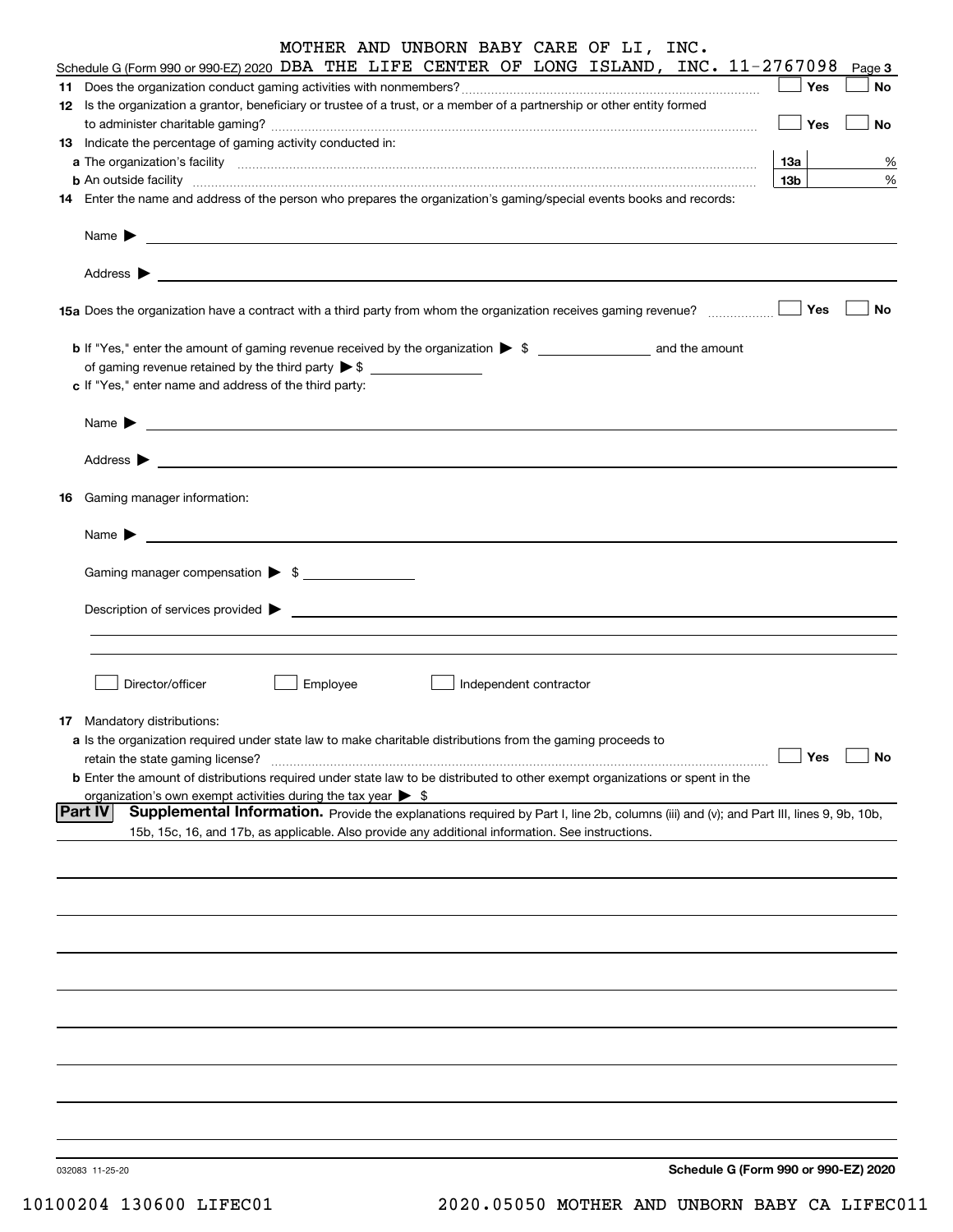|                                                                                                      |  | MOTHER AND UNBORN BABY CARE OF LI, INC. |  |                                                            |  |
|------------------------------------------------------------------------------------------------------|--|-----------------------------------------|--|------------------------------------------------------------|--|
| Schedule G (Form 990 or 990-EZ) DBA THE LII<br><b>Part IV   Supplemental Information</b> (continued) |  |                                         |  | DBA THE LIFE CENTER OF LONG ISLAND, INC. 11-2767098 Page 4 |  |
|                                                                                                      |  |                                         |  |                                                            |  |
|                                                                                                      |  |                                         |  |                                                            |  |
|                                                                                                      |  |                                         |  |                                                            |  |
|                                                                                                      |  |                                         |  |                                                            |  |
|                                                                                                      |  |                                         |  |                                                            |  |
|                                                                                                      |  |                                         |  |                                                            |  |
|                                                                                                      |  |                                         |  |                                                            |  |
|                                                                                                      |  |                                         |  |                                                            |  |
|                                                                                                      |  |                                         |  |                                                            |  |
|                                                                                                      |  |                                         |  |                                                            |  |
|                                                                                                      |  |                                         |  |                                                            |  |
|                                                                                                      |  |                                         |  |                                                            |  |
|                                                                                                      |  |                                         |  |                                                            |  |
|                                                                                                      |  |                                         |  |                                                            |  |
|                                                                                                      |  |                                         |  |                                                            |  |
|                                                                                                      |  |                                         |  |                                                            |  |
|                                                                                                      |  |                                         |  |                                                            |  |
|                                                                                                      |  |                                         |  |                                                            |  |
|                                                                                                      |  |                                         |  |                                                            |  |
|                                                                                                      |  |                                         |  |                                                            |  |
|                                                                                                      |  |                                         |  |                                                            |  |
|                                                                                                      |  |                                         |  |                                                            |  |
|                                                                                                      |  |                                         |  |                                                            |  |
|                                                                                                      |  |                                         |  |                                                            |  |
|                                                                                                      |  |                                         |  |                                                            |  |
|                                                                                                      |  |                                         |  |                                                            |  |
|                                                                                                      |  |                                         |  |                                                            |  |
|                                                                                                      |  |                                         |  |                                                            |  |
|                                                                                                      |  |                                         |  |                                                            |  |
|                                                                                                      |  |                                         |  |                                                            |  |
|                                                                                                      |  |                                         |  |                                                            |  |
|                                                                                                      |  |                                         |  |                                                            |  |
|                                                                                                      |  |                                         |  | $\sim$ $\sim$                                              |  |

**Schedule G (Form 990 or 990-EZ)**

032084 04-01-20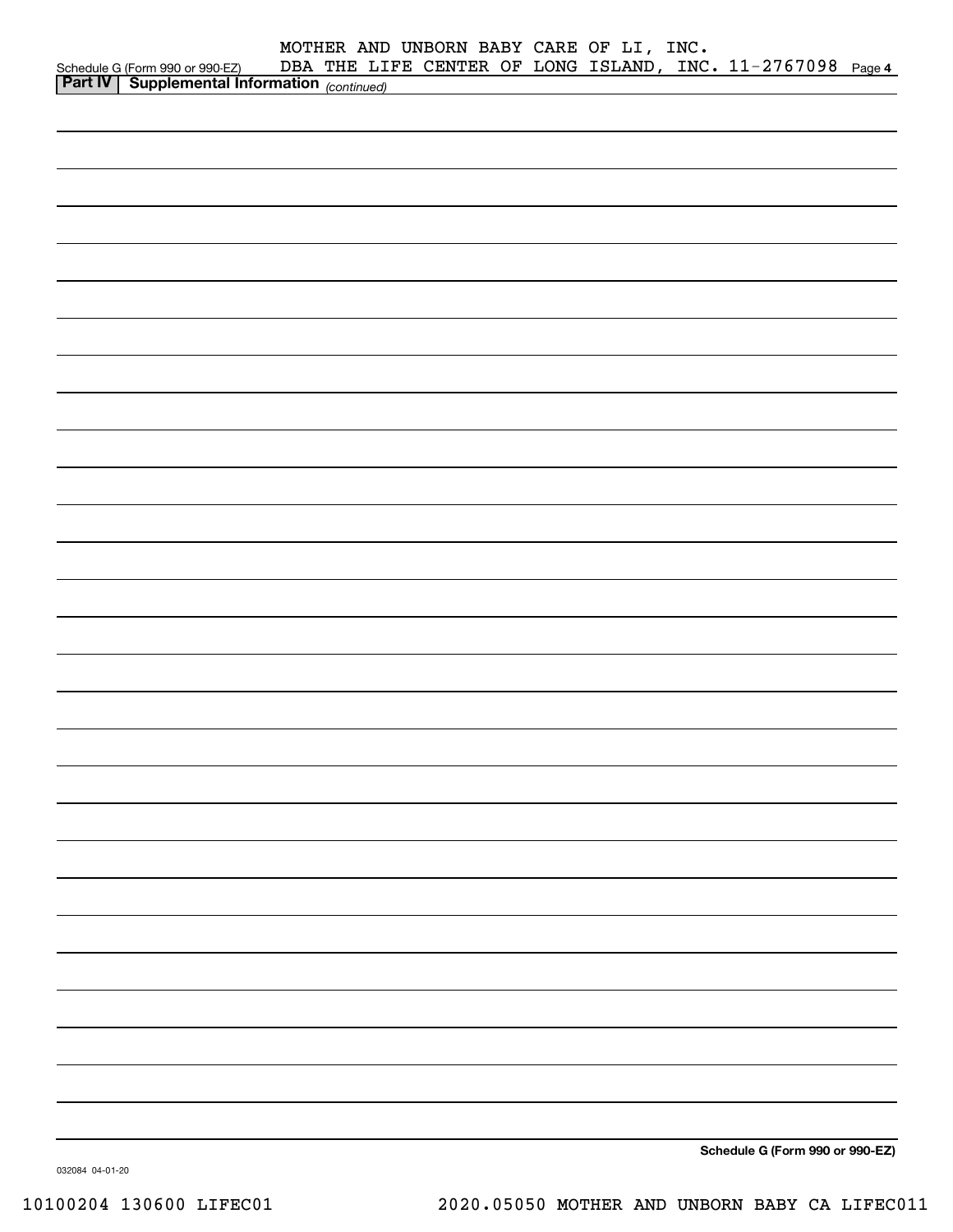| <b>SCHEDULE I</b><br>(Form 990)<br>Department of the Treasury<br>Internal Revenue Service                                                                                                                                                                                                                                | <b>Grants and Other Assistance to Organizations,</b><br>Governments, and Individuals in the United States<br>Complete if the organization answered "Yes" on Form 990, Part IV, line 21 or 22.<br>Attach to Form 990.<br>Go to www.irs.gov/Form990 for the latest information.                                                                                                                             |  |                                          |  |  |  |  |   |                                                             |  |  |  |  |
|--------------------------------------------------------------------------------------------------------------------------------------------------------------------------------------------------------------------------------------------------------------------------------------------------------------------------|-----------------------------------------------------------------------------------------------------------------------------------------------------------------------------------------------------------------------------------------------------------------------------------------------------------------------------------------------------------------------------------------------------------|--|------------------------------------------|--|--|--|--|---|-------------------------------------------------------------|--|--|--|--|
| Name of the organization                                                                                                                                                                                                                                                                                                 |                                                                                                                                                                                                                                                                                                                                                                                                           |  | MOTHER AND UNBORN BABY CARE OF LI, INC.  |  |  |  |  |   | <b>Employer identification number</b>                       |  |  |  |  |
| Part I                                                                                                                                                                                                                                                                                                                   | <b>General Information on Grants and Assistance</b>                                                                                                                                                                                                                                                                                                                                                       |  | DBA THE LIFE CENTER OF LONG ISLAND, INC. |  |  |  |  |   | 11-2767098                                                  |  |  |  |  |
| Does the organization maintain records to substantiate the amount of the grants or assistance, the grantees' eligibility for the grants or assistance, and the selection<br>$\mathbf 1$<br>Describe in Part IV the organization's procedures for monitoring the use of grant funds in the United States.<br>$\mathbf{2}$ |                                                                                                                                                                                                                                                                                                                                                                                                           |  |                                          |  |  |  |  |   |                                                             |  |  |  |  |
| Part II<br>Grants and Other Assistance to Domestic Organizations and Domestic Governments. Complete if the organization answered "Yes" on Form 990, Part IV, line 21, for any                                                                                                                                            |                                                                                                                                                                                                                                                                                                                                                                                                           |  |                                          |  |  |  |  |   |                                                             |  |  |  |  |
|                                                                                                                                                                                                                                                                                                                          | recipient that received more than \$5,000. Part II can be duplicated if additional space is needed.<br>(f) Method of<br>1 (a) Name and address of organization<br>(c) IRC section<br>(d) Amount of<br>(e) Amount of<br>(g) Description of<br>$(b)$ EIN<br>valuation (book,<br>or government<br>(if applicable)<br>cash grant<br>noncash assistance<br>non-cash<br>FMV, appraisal,<br>assistance<br>other) |  |                                          |  |  |  |  |   | (h) Purpose of grant<br>or assistance                       |  |  |  |  |
|                                                                                                                                                                                                                                                                                                                          |                                                                                                                                                                                                                                                                                                                                                                                                           |  |                                          |  |  |  |  |   |                                                             |  |  |  |  |
|                                                                                                                                                                                                                                                                                                                          |                                                                                                                                                                                                                                                                                                                                                                                                           |  |                                          |  |  |  |  |   |                                                             |  |  |  |  |
|                                                                                                                                                                                                                                                                                                                          |                                                                                                                                                                                                                                                                                                                                                                                                           |  |                                          |  |  |  |  |   |                                                             |  |  |  |  |
|                                                                                                                                                                                                                                                                                                                          |                                                                                                                                                                                                                                                                                                                                                                                                           |  |                                          |  |  |  |  |   |                                                             |  |  |  |  |
|                                                                                                                                                                                                                                                                                                                          |                                                                                                                                                                                                                                                                                                                                                                                                           |  |                                          |  |  |  |  |   |                                                             |  |  |  |  |
| 2<br>3                                                                                                                                                                                                                                                                                                                   | Enter total number of section 501(c)(3) and government organizations listed in the line 1 table contained accommodance of section 501(c)(3) and government organizations listed in the line 1 table<br>LITA FOR BOULD COULD BUILD AT A LATER COLLECTION IN THE COPY OF THE COOL COOL.                                                                                                                     |  |                                          |  |  |  |  | ▶ | $\mathbf{F}$ $\mathbf{F}$ and $\mathbf{F}$ and $\mathbf{F}$ |  |  |  |  |

**For Paperwork Reduction Act Notice, see the Instructions for Form 990. Schedule I (Form 990) 2020** LHA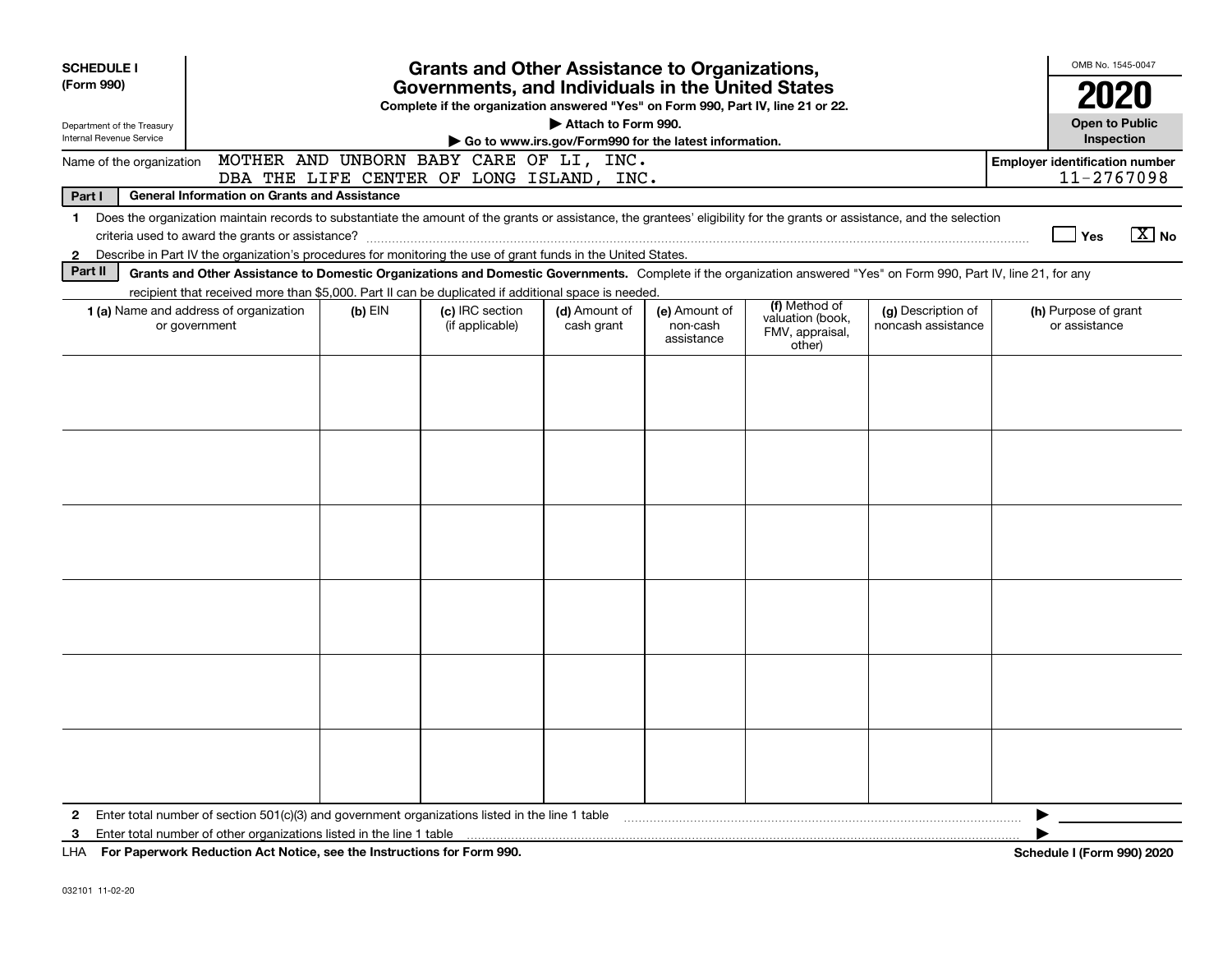#### 032102 11-02-20

Schedule I (Form 990) 2020 DBA THE LIFE CENTER OF LONG ISLAND, INC. Page MOTHER AND UNBORN BABY CARE OF LI, INC.

**Part III** | Grants and Other Assistance to Domestic Individuals. Complete if the organization answered "Yes" on Form 990, Part IV, line 22. Part III can be duplicated if additional space is needed.

| (a) Type of grant or assistance                    | (b) Number of<br>recipients | (c) Amount of<br>cash grant | (d) Amount of non-<br>cash assistance | (e) Method of valuation<br>(book, FMV, appraisal, other) | (f) Description of noncash assistance |
|----------------------------------------------------|-----------------------------|-----------------------------|---------------------------------------|----------------------------------------------------------|---------------------------------------|
|                                                    |                             |                             |                                       |                                                          |                                       |
| ASSITANCE TO CLIENTS SERVED THROUGH PREGNANCY AND  |                             |                             |                                       |                                                          | DONATED MATERIALS FOR MOTHER          |
| BABY CARE COUNSELLING AND EDUCATION                | 4274                        | 0.                          |                                       | 539,977. FAIR MARKET VALUE                               | AND BABY CARE                         |
|                                                    |                             |                             |                                       |                                                          |                                       |
| CASH GRANT TO PURCHASE BABY EQUIPMENT AND SUPPLIES |                             |                             |                                       |                                                          |                                       |
| FOR PREGNANCY CARE CLIENTS                         | 24                          | 7,727.                      | 0.                                    |                                                          |                                       |
|                                                    |                             |                             |                                       |                                                          |                                       |
|                                                    |                             |                             |                                       |                                                          |                                       |
|                                                    |                             |                             |                                       |                                                          |                                       |
|                                                    |                             |                             |                                       |                                                          |                                       |
|                                                    |                             |                             |                                       |                                                          |                                       |
|                                                    |                             |                             |                                       |                                                          |                                       |
|                                                    |                             |                             |                                       |                                                          |                                       |
|                                                    |                             |                             |                                       |                                                          |                                       |
|                                                    |                             |                             |                                       |                                                          |                                       |
|                                                    |                             |                             |                                       |                                                          |                                       |
|                                                    |                             |                             |                                       |                                                          |                                       |

Part IV | Supplemental Information. Provide the information required in Part I, line 2; Part III, column (b); and any other additional information.

**Schedule I (Form 990) 2020**

**2**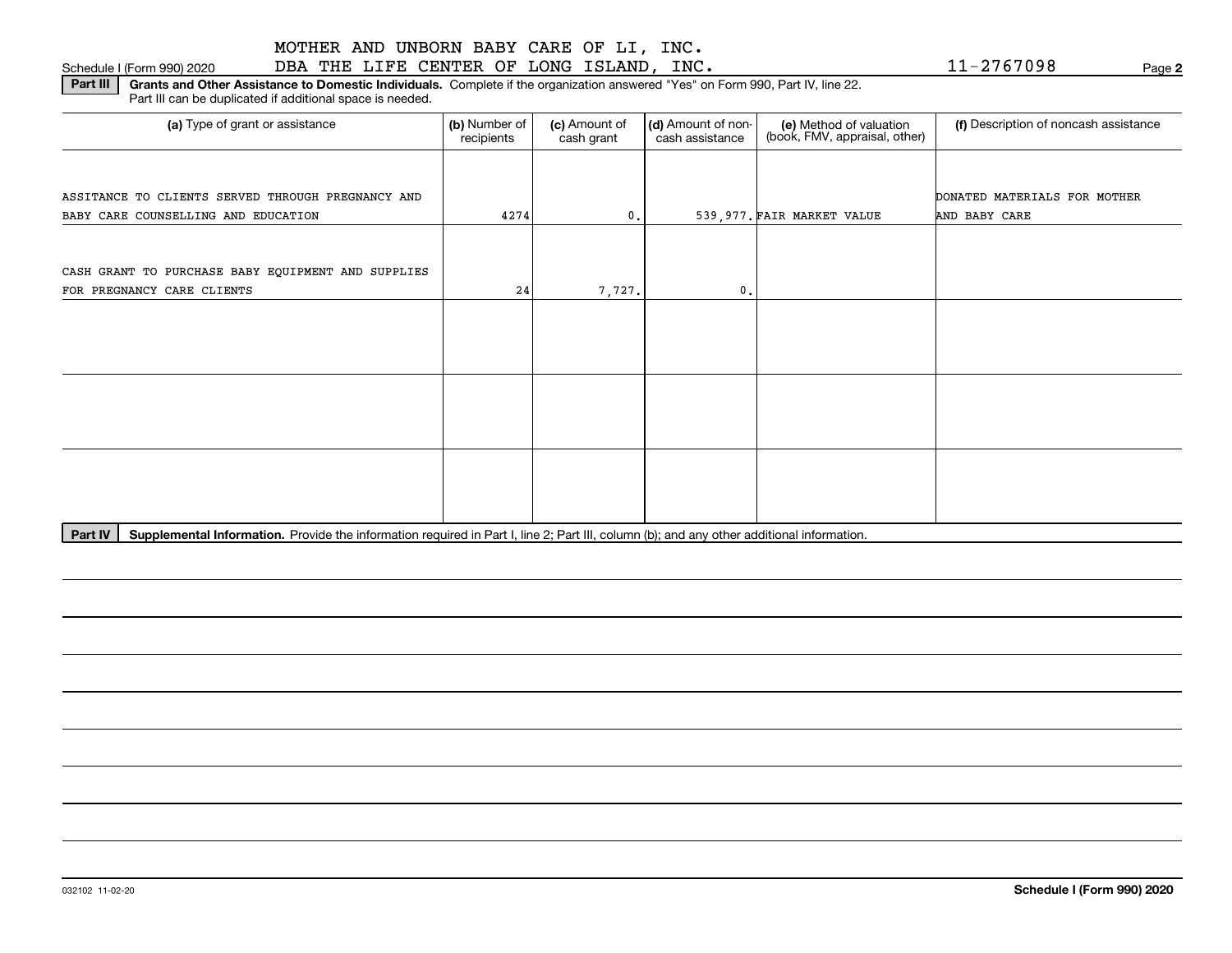| <b>Noncash Contributions</b><br><b>SCHEDULE M</b><br>(Form 990) |                                                                                                                                                                                                                                                |                                                                                                                                                                                       |                               |                                                                                        |                                                    |                     |  |                                                              |     | OMB No. 1545-0047 |
|-----------------------------------------------------------------|------------------------------------------------------------------------------------------------------------------------------------------------------------------------------------------------------------------------------------------------|---------------------------------------------------------------------------------------------------------------------------------------------------------------------------------------|-------------------------------|----------------------------------------------------------------------------------------|----------------------------------------------------|---------------------|--|--------------------------------------------------------------|-----|-------------------|
|                                                                 | Department of the Treasury<br>Internal Revenue Service                                                                                                                                                                                         | ▶ Complete if the organizations answered "Yes" on Form 990, Part IV, lines 29 or 30.<br>Attach to Form 990.<br>Go to www.irs.gov/Form990 for instructions and the latest information. |                               |                                                                                        |                                                    |                     |  | 2020<br><b>Open to Public</b><br>Inspection                  |     |                   |
|                                                                 | Name of the organization                                                                                                                                                                                                                       | MOTHER AND UNBORN BABY CARE OF LI, INC.                                                                                                                                               |                               |                                                                                        |                                                    |                     |  | <b>Employer identification number</b>                        |     |                   |
|                                                                 |                                                                                                                                                                                                                                                | DBA THE LIFE CENTER OF LONG ISLAND, INC.                                                                                                                                              |                               |                                                                                        |                                                    |                     |  | 11-2767098                                                   |     |                   |
| Part I                                                          | <b>Types of Property</b>                                                                                                                                                                                                                       |                                                                                                                                                                                       |                               |                                                                                        |                                                    |                     |  |                                                              |     |                   |
|                                                                 |                                                                                                                                                                                                                                                |                                                                                                                                                                                       | (a)<br>Check if<br>applicable | (b)<br>Number of<br>contributions or<br>items contributed Form 990, Part VIII, line 1q | (c)<br>Noncash contribution<br>amounts reported on |                     |  | (d)<br>Method of determining<br>noncash contribution amounts |     |                   |
| 1                                                               |                                                                                                                                                                                                                                                |                                                                                                                                                                                       |                               |                                                                                        |                                                    |                     |  |                                                              |     |                   |
| 2                                                               |                                                                                                                                                                                                                                                |                                                                                                                                                                                       |                               |                                                                                        |                                                    |                     |  |                                                              |     |                   |
| з                                                               |                                                                                                                                                                                                                                                |                                                                                                                                                                                       |                               |                                                                                        |                                                    |                     |  |                                                              |     |                   |
| 4                                                               |                                                                                                                                                                                                                                                |                                                                                                                                                                                       |                               |                                                                                        |                                                    |                     |  |                                                              |     |                   |
| 5                                                               |                                                                                                                                                                                                                                                | Clothing and household goods                                                                                                                                                          | $\mathbf X$                   |                                                                                        |                                                    | 627,921. FAIR VALUE |  |                                                              |     |                   |
| 6                                                               |                                                                                                                                                                                                                                                |                                                                                                                                                                                       |                               |                                                                                        |                                                    |                     |  |                                                              |     |                   |
| 7                                                               |                                                                                                                                                                                                                                                |                                                                                                                                                                                       |                               |                                                                                        |                                                    |                     |  |                                                              |     |                   |
| 8                                                               |                                                                                                                                                                                                                                                |                                                                                                                                                                                       |                               |                                                                                        |                                                    |                     |  |                                                              |     |                   |
| 9                                                               |                                                                                                                                                                                                                                                |                                                                                                                                                                                       |                               |                                                                                        |                                                    |                     |  |                                                              |     |                   |
| 10                                                              |                                                                                                                                                                                                                                                | Securities - Closely held stock                                                                                                                                                       |                               |                                                                                        |                                                    |                     |  |                                                              |     |                   |
| 11                                                              | Securities - Partnership, LLC, or<br>trust interests                                                                                                                                                                                           |                                                                                                                                                                                       |                               |                                                                                        |                                                    |                     |  |                                                              |     |                   |
| 12                                                              |                                                                                                                                                                                                                                                |                                                                                                                                                                                       |                               |                                                                                        |                                                    |                     |  |                                                              |     |                   |
| 13                                                              | Qualified conservation contribution -                                                                                                                                                                                                          |                                                                                                                                                                                       |                               |                                                                                        |                                                    |                     |  |                                                              |     |                   |
|                                                                 | Historic structures                                                                                                                                                                                                                            |                                                                                                                                                                                       |                               |                                                                                        |                                                    |                     |  |                                                              |     |                   |
| 14                                                              |                                                                                                                                                                                                                                                | Qualified conservation contribution - Other                                                                                                                                           |                               |                                                                                        |                                                    |                     |  |                                                              |     |                   |
| 15                                                              | Real estate - Residential                                                                                                                                                                                                                      |                                                                                                                                                                                       |                               |                                                                                        |                                                    |                     |  |                                                              |     |                   |
| 16                                                              |                                                                                                                                                                                                                                                | Real estate - Commercial                                                                                                                                                              |                               |                                                                                        |                                                    |                     |  |                                                              |     |                   |
| 17                                                              |                                                                                                                                                                                                                                                |                                                                                                                                                                                       |                               |                                                                                        |                                                    |                     |  |                                                              |     |                   |
| 18                                                              |                                                                                                                                                                                                                                                |                                                                                                                                                                                       |                               |                                                                                        |                                                    |                     |  |                                                              |     |                   |
| 19                                                              |                                                                                                                                                                                                                                                |                                                                                                                                                                                       |                               |                                                                                        |                                                    |                     |  |                                                              |     |                   |
| 20                                                              |                                                                                                                                                                                                                                                | Drugs and medical supplies                                                                                                                                                            |                               |                                                                                        |                                                    |                     |  |                                                              |     |                   |
| 21                                                              |                                                                                                                                                                                                                                                |                                                                                                                                                                                       |                               |                                                                                        |                                                    |                     |  |                                                              |     |                   |
| 22                                                              |                                                                                                                                                                                                                                                |                                                                                                                                                                                       |                               |                                                                                        |                                                    |                     |  |                                                              |     |                   |
| 23                                                              |                                                                                                                                                                                                                                                |                                                                                                                                                                                       |                               |                                                                                        |                                                    |                     |  |                                                              |     |                   |
| 24                                                              | Archeological artifacts                                                                                                                                                                                                                        |                                                                                                                                                                                       |                               |                                                                                        |                                                    |                     |  |                                                              |     |                   |
| 25                                                              | Other                                                                                                                                                                                                                                          |                                                                                                                                                                                       |                               |                                                                                        |                                                    |                     |  |                                                              |     |                   |
| 26                                                              | Other                                                                                                                                                                                                                                          |                                                                                                                                                                                       |                               |                                                                                        |                                                    |                     |  |                                                              |     |                   |
| 27                                                              | Other                                                                                                                                                                                                                                          |                                                                                                                                                                                       |                               |                                                                                        |                                                    |                     |  |                                                              |     |                   |
| 28                                                              | Other                                                                                                                                                                                                                                          |                                                                                                                                                                                       |                               |                                                                                        |                                                    |                     |  |                                                              |     |                   |
| 29                                                              |                                                                                                                                                                                                                                                | Number of Forms 8283 received by the organization during the tax year for contributions                                                                                               |                               |                                                                                        |                                                    |                     |  |                                                              |     |                   |
|                                                                 |                                                                                                                                                                                                                                                | for which the organization completed Form 8283, Part V, Donee Acknowledgement                                                                                                         |                               |                                                                                        |                                                    | 29                  |  |                                                              |     |                   |
|                                                                 |                                                                                                                                                                                                                                                |                                                                                                                                                                                       |                               |                                                                                        |                                                    |                     |  |                                                              | Yes | No                |
|                                                                 |                                                                                                                                                                                                                                                | 30a During the year, did the organization receive by contribution any property reported in Part I, lines 1 through 28, that it                                                        |                               |                                                                                        |                                                    |                     |  |                                                              |     |                   |
|                                                                 |                                                                                                                                                                                                                                                | must hold for at least three years from the date of the initial contribution, and which isn't required to be used for                                                                 |                               |                                                                                        |                                                    |                     |  |                                                              |     |                   |
|                                                                 |                                                                                                                                                                                                                                                | exempt purposes for the entire holding period?                                                                                                                                        |                               |                                                                                        |                                                    |                     |  | 30a                                                          |     | х                 |
|                                                                 | <b>b</b> If "Yes," describe the arrangement in Part II.                                                                                                                                                                                        |                                                                                                                                                                                       |                               |                                                                                        |                                                    |                     |  |                                                              |     |                   |
| 31                                                              | X<br>Does the organization have a gift acceptance policy that requires the review of any nonstandard contributions?<br>31<br>32a Does the organization hire or use third parties or related organizations to solicit, process, or sell noncash |                                                                                                                                                                                       |                               |                                                                                        |                                                    |                     |  |                                                              |     |                   |
|                                                                 | contributions?                                                                                                                                                                                                                                 |                                                                                                                                                                                       |                               |                                                                                        |                                                    |                     |  | 32a                                                          |     | х                 |
|                                                                 | <b>b</b> If "Yes," describe in Part II.                                                                                                                                                                                                        |                                                                                                                                                                                       |                               |                                                                                        |                                                    |                     |  |                                                              |     |                   |
| 33                                                              |                                                                                                                                                                                                                                                | If the organization didn't report an amount in column (c) for a type of property for which column (a) is checked,                                                                     |                               |                                                                                        |                                                    |                     |  |                                                              |     |                   |
|                                                                 | describe in Part II.                                                                                                                                                                                                                           |                                                                                                                                                                                       |                               |                                                                                        |                                                    |                     |  |                                                              |     |                   |
| LHA                                                             |                                                                                                                                                                                                                                                | For Paperwork Reduction Act Notice, see the Instructions for Form 990.                                                                                                                |                               |                                                                                        |                                                    |                     |  | Schedule M (Form 990) 2020                                   |     |                   |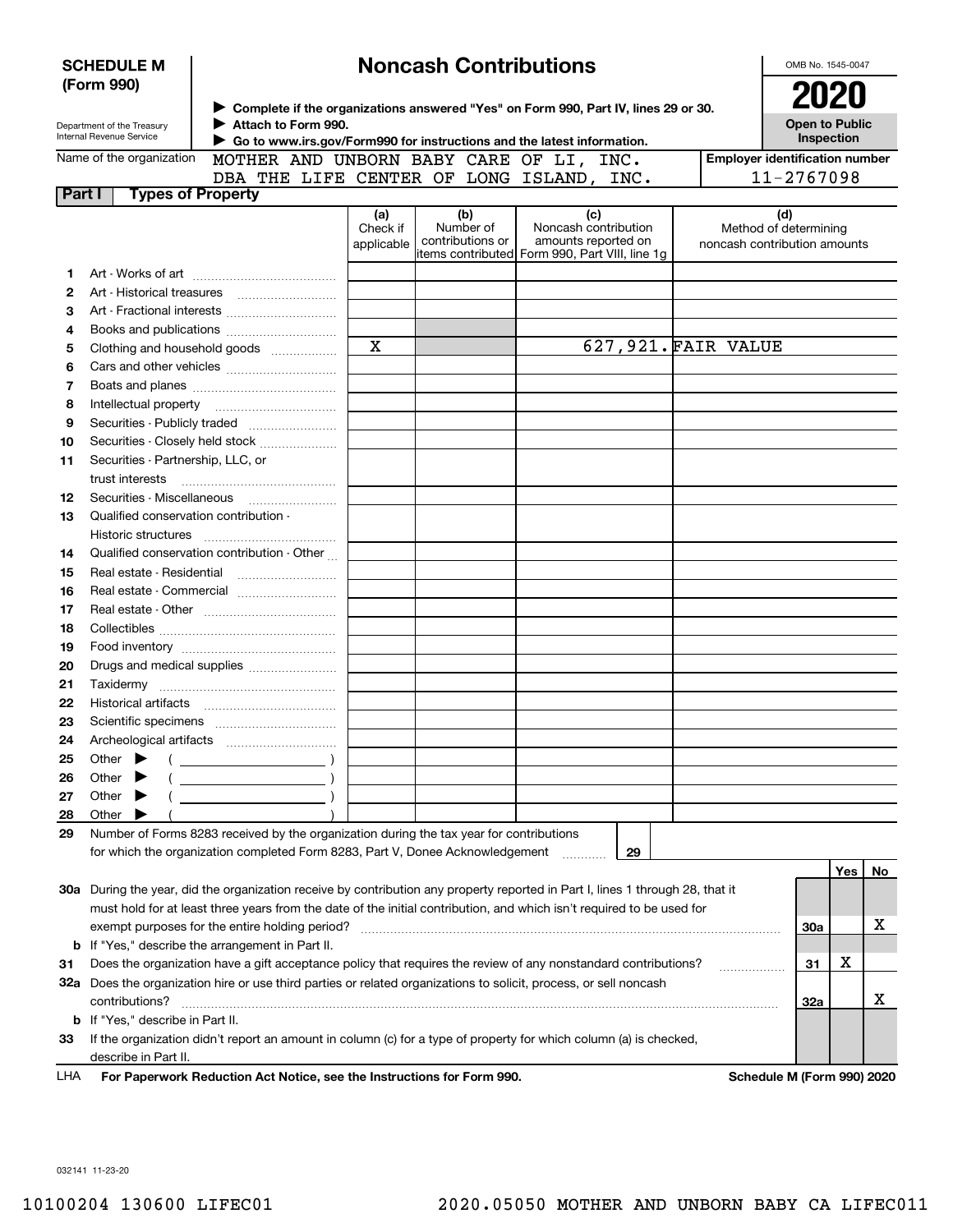|                 |                                           |  | MOTHER AND UNBORN BABY CARE OF LI, INC.  |  |  |                                                                                                                                                                                                                                                                      |        |
|-----------------|-------------------------------------------|--|------------------------------------------|--|--|----------------------------------------------------------------------------------------------------------------------------------------------------------------------------------------------------------------------------------------------------------------------|--------|
|                 | Schedule M (Form 990) 2020                |  | DBA THE LIFE CENTER OF LONG ISLAND, INC. |  |  | 11-2767098                                                                                                                                                                                                                                                           | Page 2 |
| <b>Part II</b>  | this part for any additional information. |  |                                          |  |  | Supplemental Information. Provide the information required by Part I, lines 30b, 32b, and 33, and whether the organization<br>is reporting in Part I, column (b), the number of contributions, the number of items received, or a combination of both. Also complete |        |
|                 |                                           |  |                                          |  |  |                                                                                                                                                                                                                                                                      |        |
|                 |                                           |  |                                          |  |  |                                                                                                                                                                                                                                                                      |        |
|                 |                                           |  |                                          |  |  |                                                                                                                                                                                                                                                                      |        |
|                 |                                           |  |                                          |  |  |                                                                                                                                                                                                                                                                      |        |
|                 |                                           |  |                                          |  |  |                                                                                                                                                                                                                                                                      |        |
|                 |                                           |  |                                          |  |  |                                                                                                                                                                                                                                                                      |        |
|                 |                                           |  |                                          |  |  |                                                                                                                                                                                                                                                                      |        |
|                 |                                           |  |                                          |  |  |                                                                                                                                                                                                                                                                      |        |
|                 |                                           |  |                                          |  |  |                                                                                                                                                                                                                                                                      |        |
|                 |                                           |  |                                          |  |  |                                                                                                                                                                                                                                                                      |        |
|                 |                                           |  |                                          |  |  |                                                                                                                                                                                                                                                                      |        |
|                 |                                           |  |                                          |  |  |                                                                                                                                                                                                                                                                      |        |
|                 |                                           |  |                                          |  |  |                                                                                                                                                                                                                                                                      |        |
|                 |                                           |  |                                          |  |  |                                                                                                                                                                                                                                                                      |        |
|                 |                                           |  |                                          |  |  |                                                                                                                                                                                                                                                                      |        |
|                 |                                           |  |                                          |  |  |                                                                                                                                                                                                                                                                      |        |
|                 |                                           |  |                                          |  |  |                                                                                                                                                                                                                                                                      |        |
|                 |                                           |  |                                          |  |  |                                                                                                                                                                                                                                                                      |        |
|                 |                                           |  |                                          |  |  |                                                                                                                                                                                                                                                                      |        |
|                 |                                           |  |                                          |  |  |                                                                                                                                                                                                                                                                      |        |
|                 |                                           |  |                                          |  |  |                                                                                                                                                                                                                                                                      |        |
|                 |                                           |  |                                          |  |  |                                                                                                                                                                                                                                                                      |        |
|                 |                                           |  |                                          |  |  |                                                                                                                                                                                                                                                                      |        |
|                 |                                           |  |                                          |  |  |                                                                                                                                                                                                                                                                      |        |
|                 |                                           |  |                                          |  |  |                                                                                                                                                                                                                                                                      |        |
|                 |                                           |  |                                          |  |  |                                                                                                                                                                                                                                                                      |        |
|                 |                                           |  |                                          |  |  |                                                                                                                                                                                                                                                                      |        |
|                 |                                           |  |                                          |  |  |                                                                                                                                                                                                                                                                      |        |
|                 |                                           |  |                                          |  |  |                                                                                                                                                                                                                                                                      |        |
|                 |                                           |  |                                          |  |  |                                                                                                                                                                                                                                                                      |        |
|                 |                                           |  |                                          |  |  |                                                                                                                                                                                                                                                                      |        |
|                 |                                           |  |                                          |  |  |                                                                                                                                                                                                                                                                      |        |
|                 |                                           |  |                                          |  |  |                                                                                                                                                                                                                                                                      |        |
|                 |                                           |  |                                          |  |  |                                                                                                                                                                                                                                                                      |        |
|                 |                                           |  |                                          |  |  |                                                                                                                                                                                                                                                                      |        |
|                 |                                           |  |                                          |  |  |                                                                                                                                                                                                                                                                      |        |
|                 |                                           |  |                                          |  |  |                                                                                                                                                                                                                                                                      |        |
| 032142 11-23-20 |                                           |  |                                          |  |  | Schedule M (Form 990) 2020                                                                                                                                                                                                                                           |        |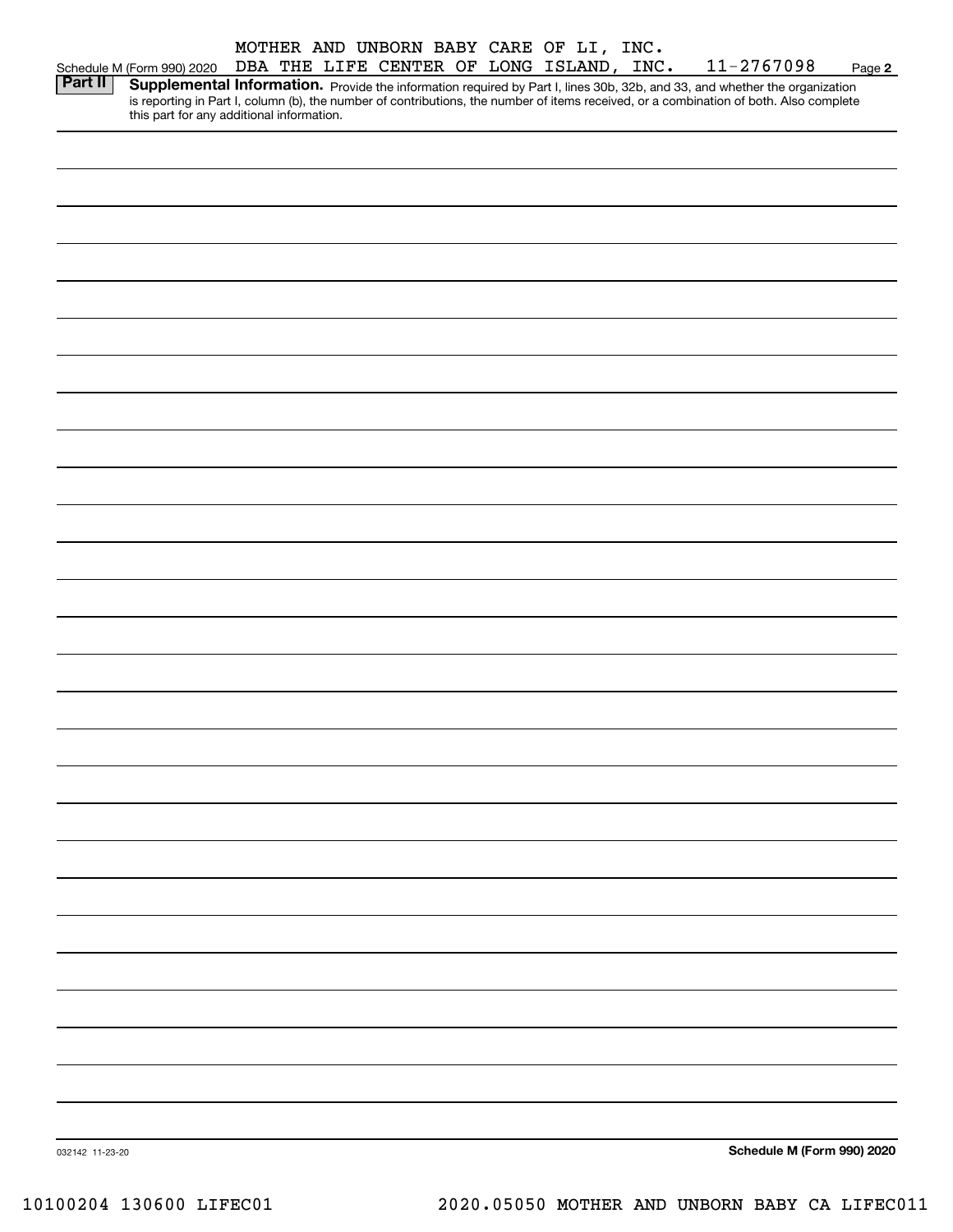**(Form 990 or 990-EZ)**

Department of the Treasury Internal Revenue Service Name of the organization

**SCHEDULE O Supplemental Information to Form 990 or 990-EZ**

MOTHER AND UNBORN BABY CARE OF LI, INC.

**Complete to provide information for responses to specific questions on Form 990 or 990-EZ or to provide any additional information. | Attach to Form 990 or 990-EZ. | Go to www.irs.gov/Form990 for the latest information.**



OMB No. 1545-0047

DBA THE LIFE CENTER OF LONG ISLAND, INC. | 11-2767098

#### FORM 990, PART I, LINE 1, DESCRIPTION OF ORGANIZATION MISSION:

CONCEPTION TO NATURAL DEATH.

FORM 990, PART VI, SECTION A, LINE 2:

LORRAINE GARIBOLDI, DIRECTOR, IS MARRIED TO FRANK GARIBOLDI, DIRECTOR.

FORM 990, PART VI, SECTION B, LINE 11B:

THE FORM 990 IS PROVIDED TO THE EXECUTIVE DIRECTOR. THE EXECUTIVE DIRECTOR

AND TREASURER PRESENT THE FORM TO THE BOARD AND APPROVAL PRIOR TO FILING BY THE DUE DATE.

FORM 990, PART VI, SECTION B, LINE 12C:

CONFLICT OF INTEREST STATEMENT MUST BE COMPLETED AND SUBMITTED ANNUALLY BY

ALL EMPLOYEES AND BOARD MEMBERS. BOTH EMPLOYEES AND BOARD MEMBERS ARE

REQUIRED TO PROVIDE NOTIFICATION IF THERE IS ANY CHANGES DURING THE YEAR.

FORM 990, PART VI, SECTION B, LINE 15:

PROCESS IS IN PLACE FOR DETERMINING COMPENSATION FOR THE EXECUTIVE

DIRECTOR AND KEY OFFICERS WHICH INCLUDES COMPARABILITY AND CONTEMPORANEOUS

SUBSTANTIATON OF THE DELIBERATION AND DECISION. THIS PROCESS IS DETAILED IN

BY LAWS AND DOCUMENTED IN THE BOARD MINUTES.

FORM 990, PART VI, SECTION C, LINE 19:

THE ORGANIZATION MAKES ITS GOVERNING INSTRUMENTS, CONFLICT OF INTEREST

POLICY AND FINANCIAL STATEMENTS AVAILABLE TO THE GENERAL PUBLIC UPON

#### REQUEST.

032211 11-20-20 LHA For Paperwork Reduction Act Notice, see the Instructions for Form 990 or 990-EZ. Schedule O (Form 990 or 990-EZ) 2020